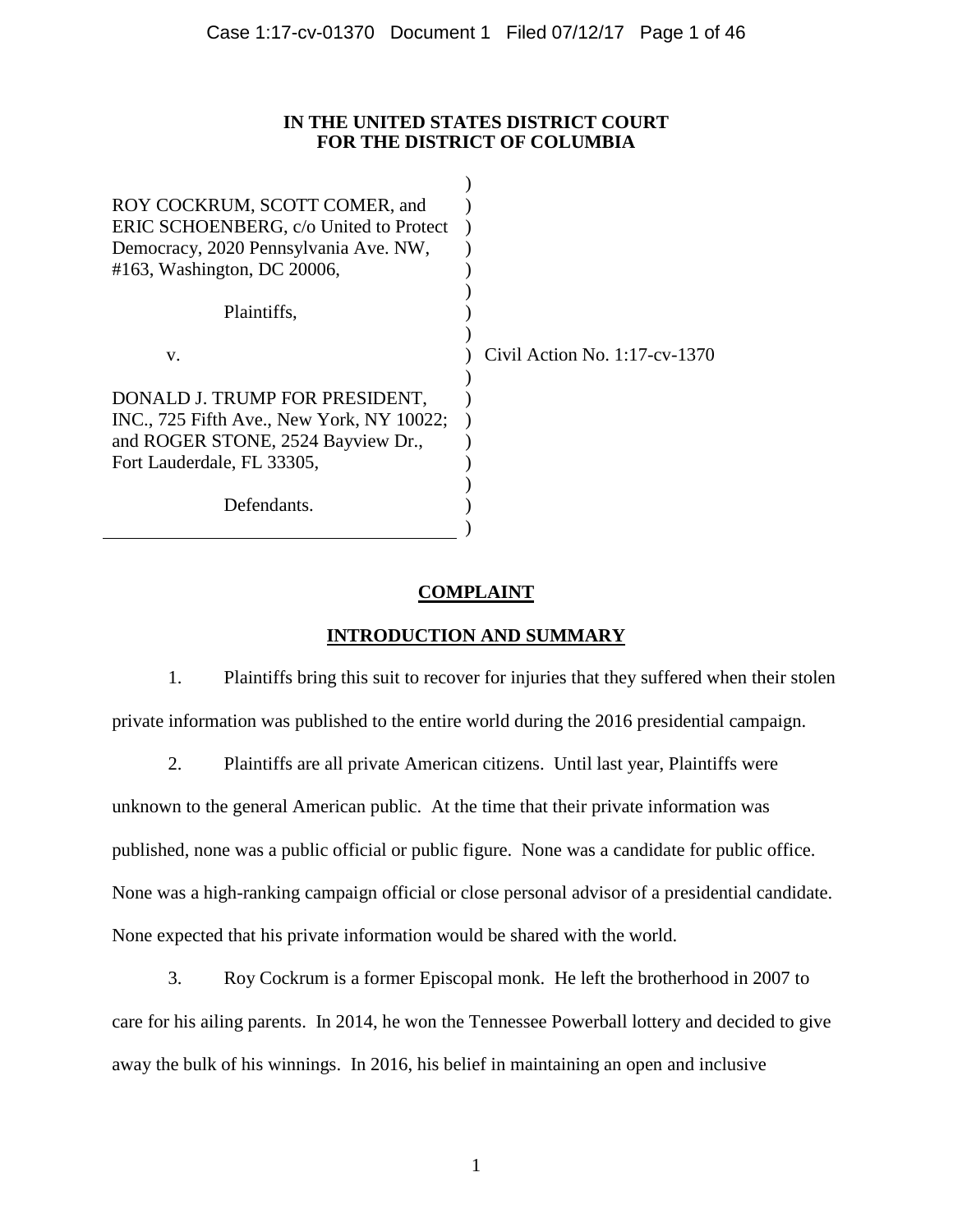### Case 1:17-cv-01370 Document 1 Filed 07/12/17 Page 2 of 46

society led him to donate to multiple candidates for public office and state Democratic parties, as well as to the Democratic National Committee ("DNC").

4. Eric Schoenberg is a successful businessman who served as a Foreign Service Officer during the Reagan Administration. At different times, he has been registered to vote as a Republican and as a Democrat. In the 2016 election cycle, he contributed to the DNC.

5. Scott Comer is a former mid-level staffer for the DNC. A childhood trip to Washington left him in awe of American democracy in action and led him to work for political candidates and causes he believed in. In 2011, he came out as gay to his mother and close friends. But he did not tell his grandparents, because he knew that they viewed homosexuality as inconsistent with their deeply held religious beliefs. For the next five years, he kept his sexual orientation from his grandparents so as not to upset them or disrupt his relationship with them, which he cherished.

6. Defendants are Donald J. Trump for President, Inc. (the "Trump Campaign") and Roger Stone, an individual who was at various times employed by the Trump Campaign, or otherwise acting as its agent, but who was at all relevant times engaged in supporting its objectives.

7. On one or more occasions before the summer of 2016, computer hackers working on behalf of the Russian government hacked into the email systems of the DNC in the District of Columbia and obtained voluminous amounts of data, including emails and other documents sent to and from thousands of individuals. Some of those individuals were staff members of the DNC; some were donors; and some were other supporters, members of the media, or other private citizens.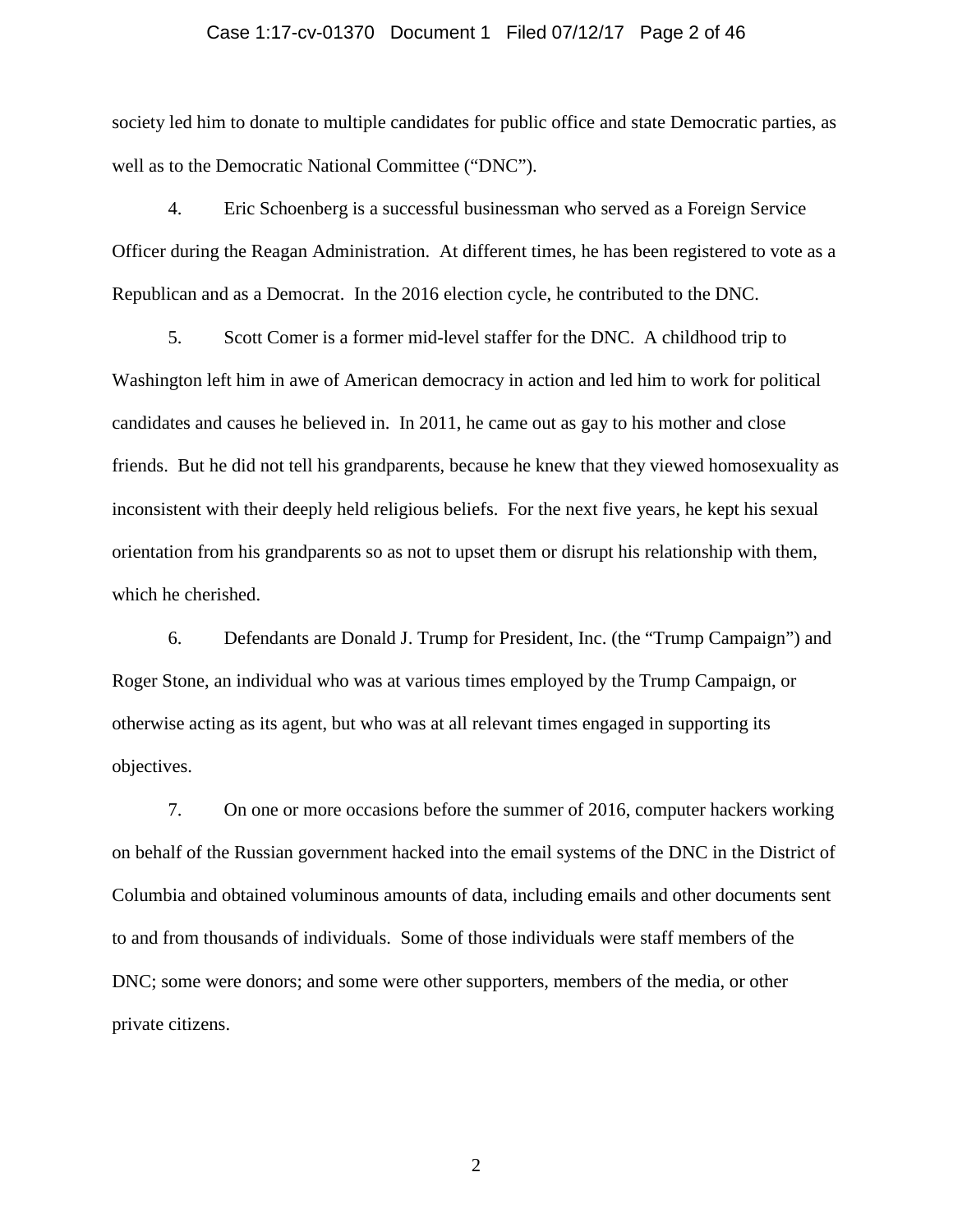### Case 1:17-cv-01370 Document 1 Filed 07/12/17 Page 3 of 46

8. Among the materials obtained by the hackers were Mr. Comer's emails; Mr. Schoenberg's and his wife's social security numbers, dates of birth, home address, phone number, and banking relationships; and Mr. Cockrum's social security number, date of birth, address, and phone number.

9. As the United States government has reported, the Russian government sought to use the information it had stolen from the DNC as part of a deliberate campaign to interfere in the U.S. election and tilt its outcome in favor of Donald Trump.

10. On information and belief, to increase the utility of its hacking activity, Russia typically consults domestic political actors who act as Russia's partners to decide which extracted information to publish, how to time the release of the stolen information, and how to disseminate it in a way to maximize the political impact.

11. Multiple agents of the Trump Campaign have long-standing financial connections and relationships with Russian individuals and entities, including several close to the Russian President and government. On information and belief, trading on those connections and seeking to maximize the impact of the hacked materials, those in control of the hacked materials consulted with Defendants to better understand how the hacked materials could be used to greatest political effect.

12. Agents of the Trump Campaign met with Russian officials on numerous occasions during the spring and summer of 2016. On at least one occasion, senior Trump Campaign officials met with a Kremlin-connected lawyer, after being informed in an email that the meeting concerned information gathered as part of a Russian government effort to aid the Trump Campaign. According to email correspondence regarding the meeting made public on Donald Trump Jr.'s Twitter account, rather than avoiding coordination with a foreign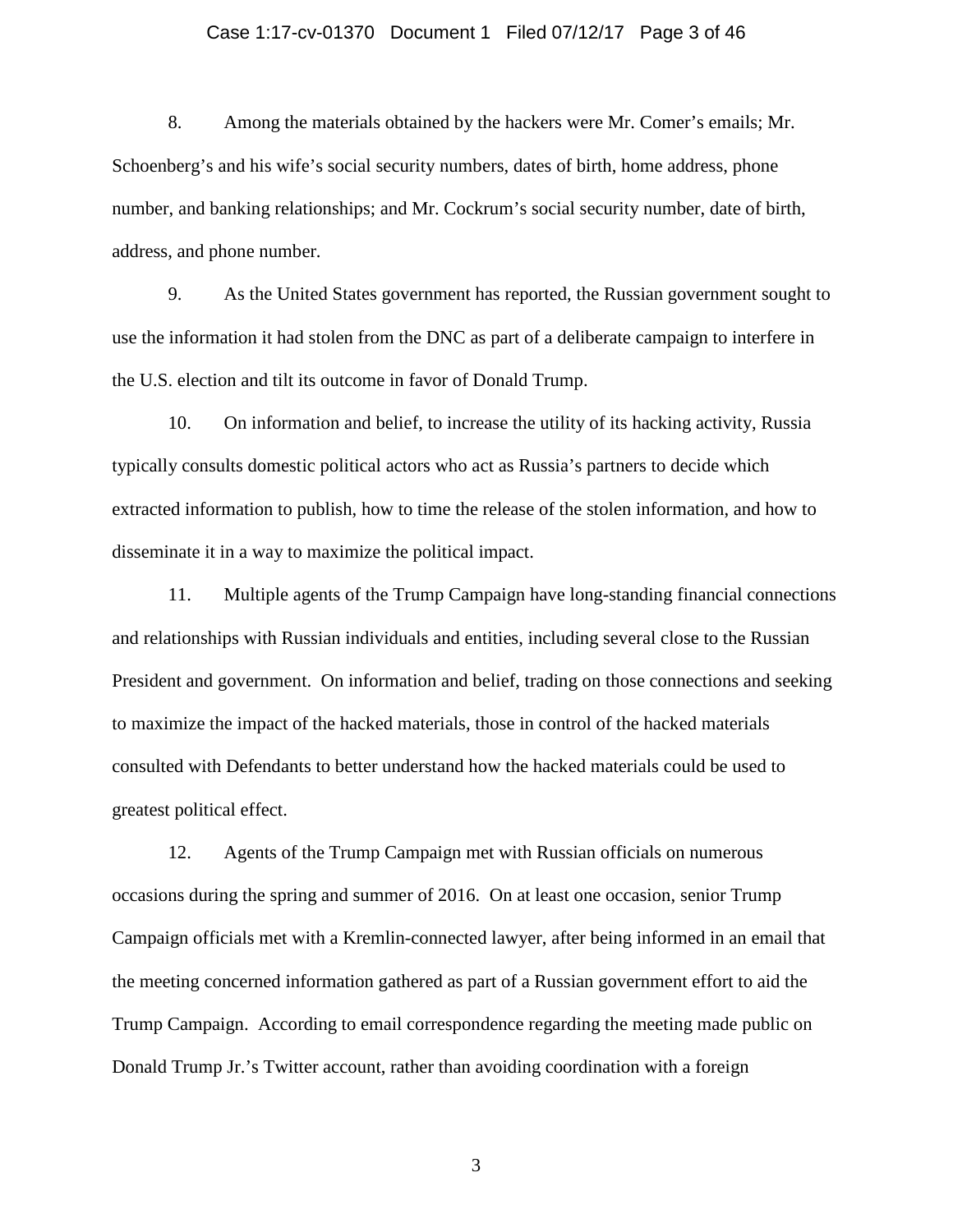#### Case 1:17-cv-01370 Document 1 Filed 07/12/17 Page 4 of 46

government that was attempting to interfere in a U.S. election, Trump Jr. responded over email: "If it's what you say I love it especially later in the summer."

13. On information and belief, and consistent with Defendants' apparent willingness to coordinate with Russian operatives to benefit their campaign, Defendants entered into an agreement with other parties, including agents of Russia and WikiLeaks, to have information stolen from the DNC publicly disseminated in a strategic way that would benefit the campaign to elect Mr. Trump as President (the "conspiracy").

14. On information and belief, Defendants, in turn, provided benefits to the Russian government by making certain concessions important to Russia's national interests, including intervening in the drafting of the Republican Party platform to protect Russian interests.

15. Defendants have provided other benefits to Russia, including a shift in Republican Party and U.S. priorities regarding NATO, efforts to lift or weaken U.S. sanctions on Russia, and a generally positive communications posture toward Russia to improve its image among Americans.

16. On information and belief, in furtherance of this conspiracy, Defendants and those they conspired with arranged for the hacked information to be provided to WikiLeaks, which published it on July 22, 2016 and thereafter. In particular, the DNC finance team's emails were singled out for publication, which had the direct and foreseeable consequence of intimidating and deterring existing donors from further supporting the DNC's financial efforts. This effort also had the direct and foreseeable consequence of intimidating and deterring existing or potential donors from communicating with Mr. Comer or others at the DNC to support the Democratic Party's candidate for President; and it had the direct and foreseeable consequence of intimidating and deterring Mr. Comer from using email to advocate the election of his preferred candidate for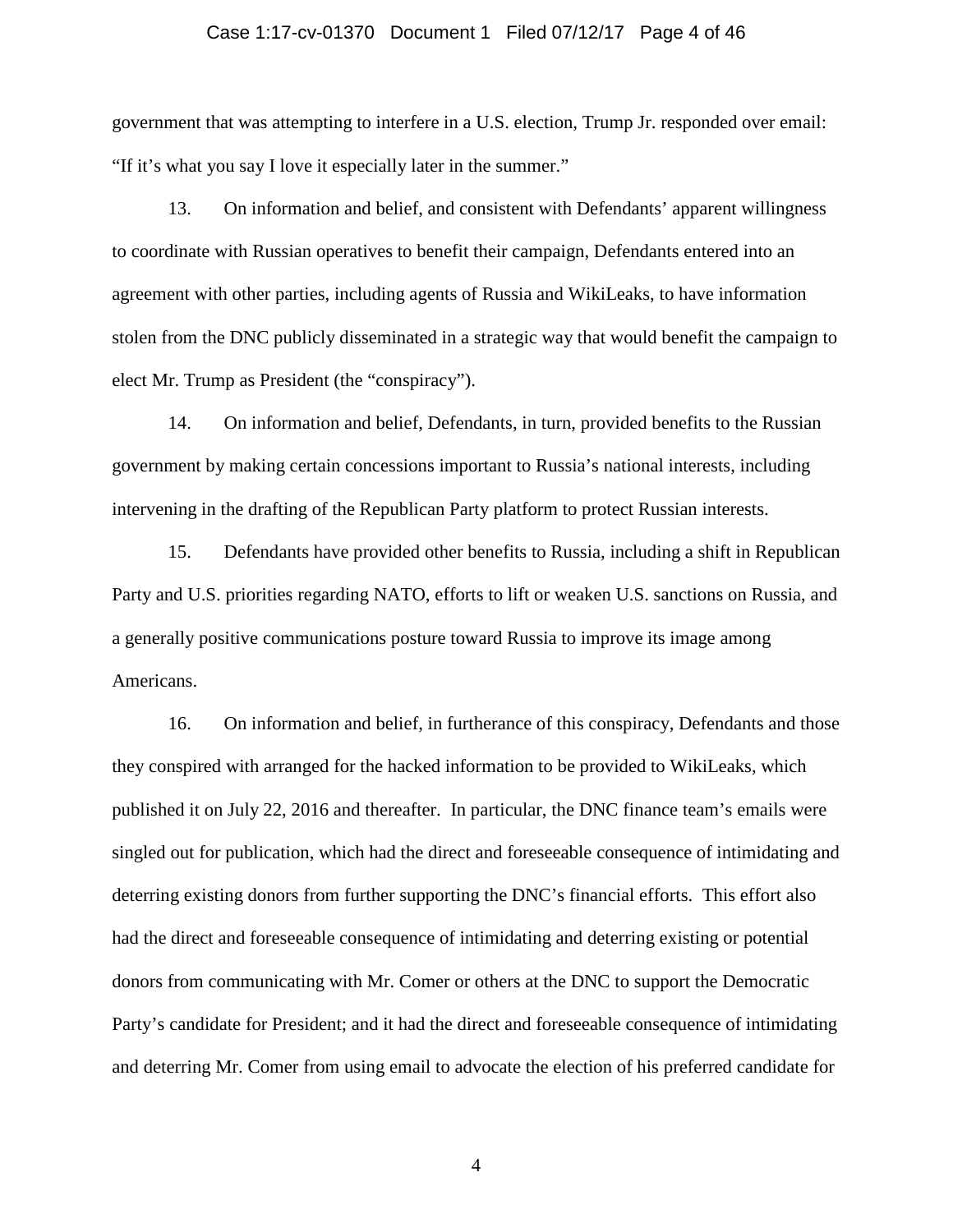### Case 1:17-cv-01370 Document 1 Filed 07/12/17 Page 5 of 46

the Presidency, for fear that his communications would be publicly disclosed. As a result of the conspiracy, all of the Plaintiffs suffered substantial harm—set forth in detail below—on account of their support for a particular candidate for President.

17. As a result of the publication of hacked information pursuant to the conspiracy, Mr. Cockrum's social security number, address, and phone number were published to the world and remain permanently available to anyone with access to the Internet. As a result, Mr. Cockrum has seen multiple strangers attempt to obtain credit in his name, and at least one of these attempts was successful. Each new attempt requires a new round of extensive communications with creditors and credit agencies in an effort to prevent substantial financial loss. These circumstances have led to significant distress and anxiety and will require lifelong vigilance and expense. In addition, Mr. Cockrum has been chilled in the extent to which he supports and contributes to political campaigns.

18. Mr. Schoenberg's and his wife's social security numbers, address, phone number, and banking relationships were published to the world and remain permanently available to anyone with access to the Internet. As a result, Mr. Schoenberg's identity was stolen and his information used in fraudulent attempts to get credit cards. In one instance, two new credit cards arrived together at his home—one in his wife's name, and the other in the name of an unknown woman. To this day, Mr. Schoenberg remains concerned that his and his family's credit and financial information are permanently in jeopardy. These circumstances led to significant distress and anxiety and will require lifelong vigilance and expense.

19. Thousands of Mr. Comer's emails were published to the world and remain available to anyone with access to the Internet. These emails included information about conflicts with coworkers and collaborators, health information, and details from which his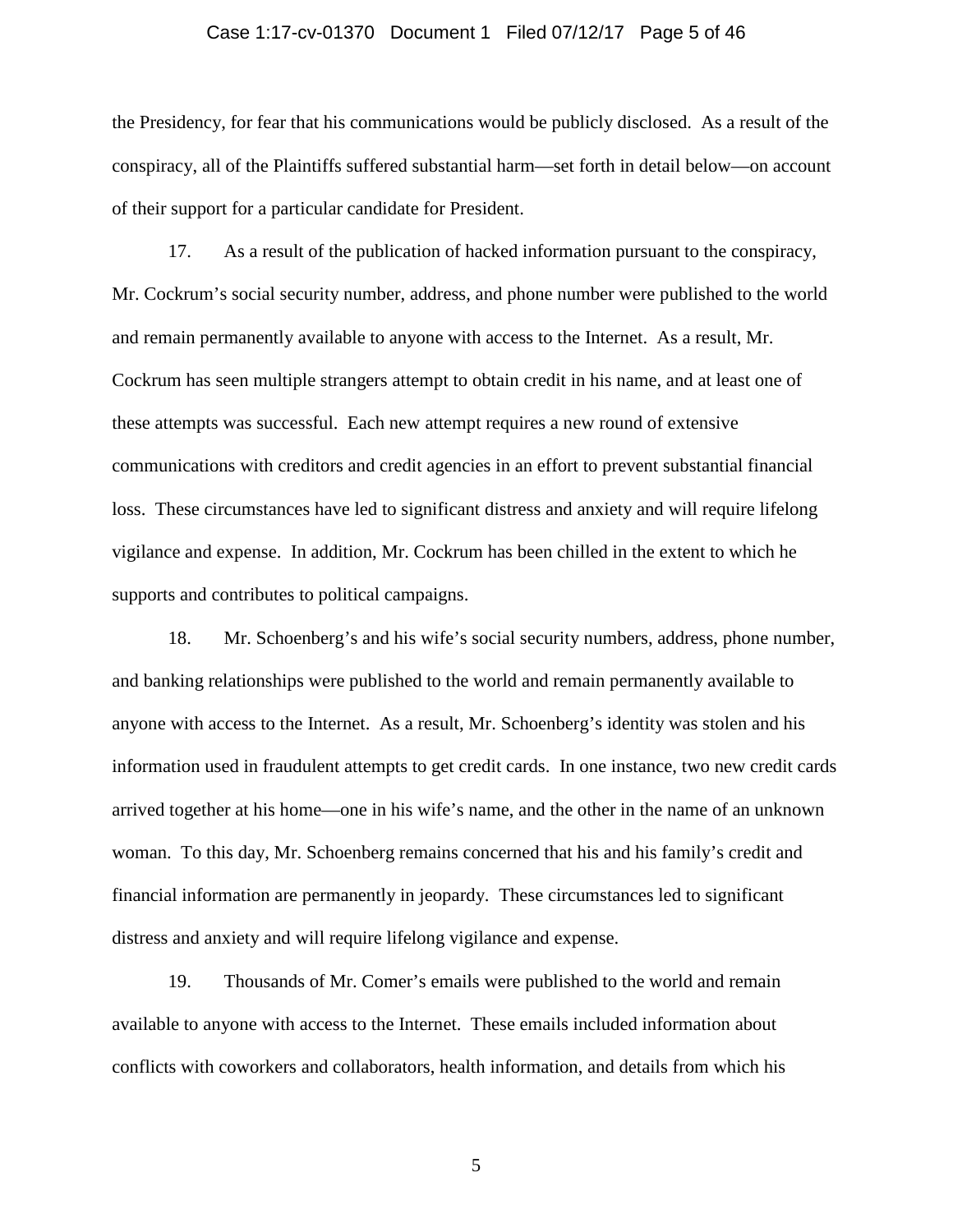#### Case 1:17-cv-01370 Document 1 Filed 07/12/17 Page 6 of 46

grandparents deduced his sexual orientation. These revelations strained relationships with family and friends and ended some of Mr. Comer's relationships altogether. Because his emails were disclosed, Mr. Comer received phone calls threatening violence, some calling him "faggot." These circumstances led to severe emotional distress, anxiety, depression, and associated costs for medical care. In addition, Mr. Comer has felt intimidated regarding how he communicates with others in his advocacy for candidates for federal office out of a fear that his communications will be publicly disclosed.

20. None of the private information about Plaintiffs described above that was disclosed was newsworthy or involved any public policy matter at issue in the campaign.

21. The publication of Plaintiffs' private information caused each of them concrete and tangible injuries.

22. On information and belief, ever since and in furtherance of the conspiracy, Defendants and their coconspirators have taken efforts to hide evidence of their coordination. Associates of the Defendants have repeatedly shifted their explanations of the reasons and process for revising a proposed amendment to the Republican Party platform in a Russia-friendly direction. Agents of the Trump Campaign, including close advisor and then-Senator Jeff Sessions and Mr. Trump's son-in-law Jared Kushner, have failed to disclose on security clearance forms and in sworn testimony a series of meetings they held with top Russian officials during the campaign and the transition. Trump Jr. has provided inconsistent accounts of his meeting with a Russian government-linked attorney, whom he agreed to meet on the understanding that she would cooperate with his efforts to damage the Clinton campaign, even though he was informed (according to emails released on his Twitter account) that the meeting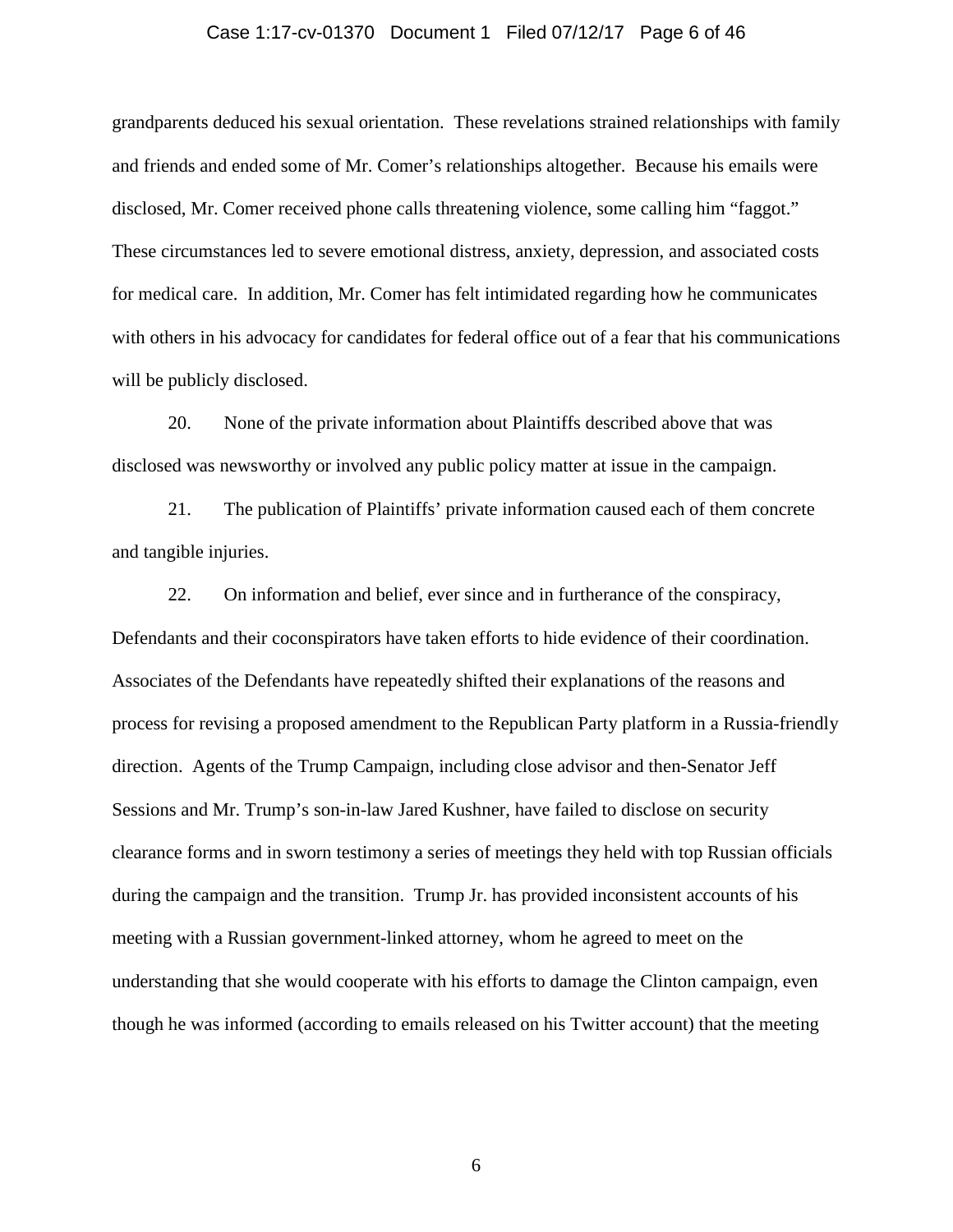#### Case 1:17-cv-01370 Document 1 Filed 07/12/17 Page 7 of 46

was "part of Russia and its government's support for Mr. Trump." Campaign advisor Michael Flynn failed to properly report contractual arrangements and interactions with Russian entities.

23. On information and belief, in furtherance of the conspiracy, Defendants have publicly denied or dismissed Russia's role in the hacking, seeking to absolve Russia of any accountability for its actions to harm Plaintiffs and interfere in the U.S. election. Mr. Trump himself, who benefitted the most from this conspiracy, has repeatedly denied personal relationships with Russia that he had previously admitted, and has sought to discredit reporting on the underlying events discussed in this Complaint and to block attempts to investigate those events, including by firing the lead investigator looking into the affair, former FBI Director James Comey. On July 7, 2017, President Trump met with President Putin and reportedly accepted Mr. Putin's assertion that Russia did not interfere in the U.S. election and agreed with Mr. Putin that any remaining focus on allegations of Russian meddling in the 2016 U.S. election was a hindrance and that the two countries should move on from the issue.

24. Defendants' conduct violated Plaintiffs' privacy rights under D.C. law. Defendants aided and assisted each other in violation of these rights and conspired with one another and with others known and unknown to commit this violation. While one of the objects of the conspiracy was to harm the Democratic Party's candidate for President of the United States and improve the Trump Campaign's likelihood of success, the direct victims included Mr. Cockrum, Mr. Schoenberg, and Mr. Comer.

25. In addition, Defendants' conspiratorial conduct intimidated Plaintiffs and others in a manner that could prevent them "from giving [their] support or advocacy in a legal manner, toward or in favor of the election of [a] lawfully qualified person as an elector for President," and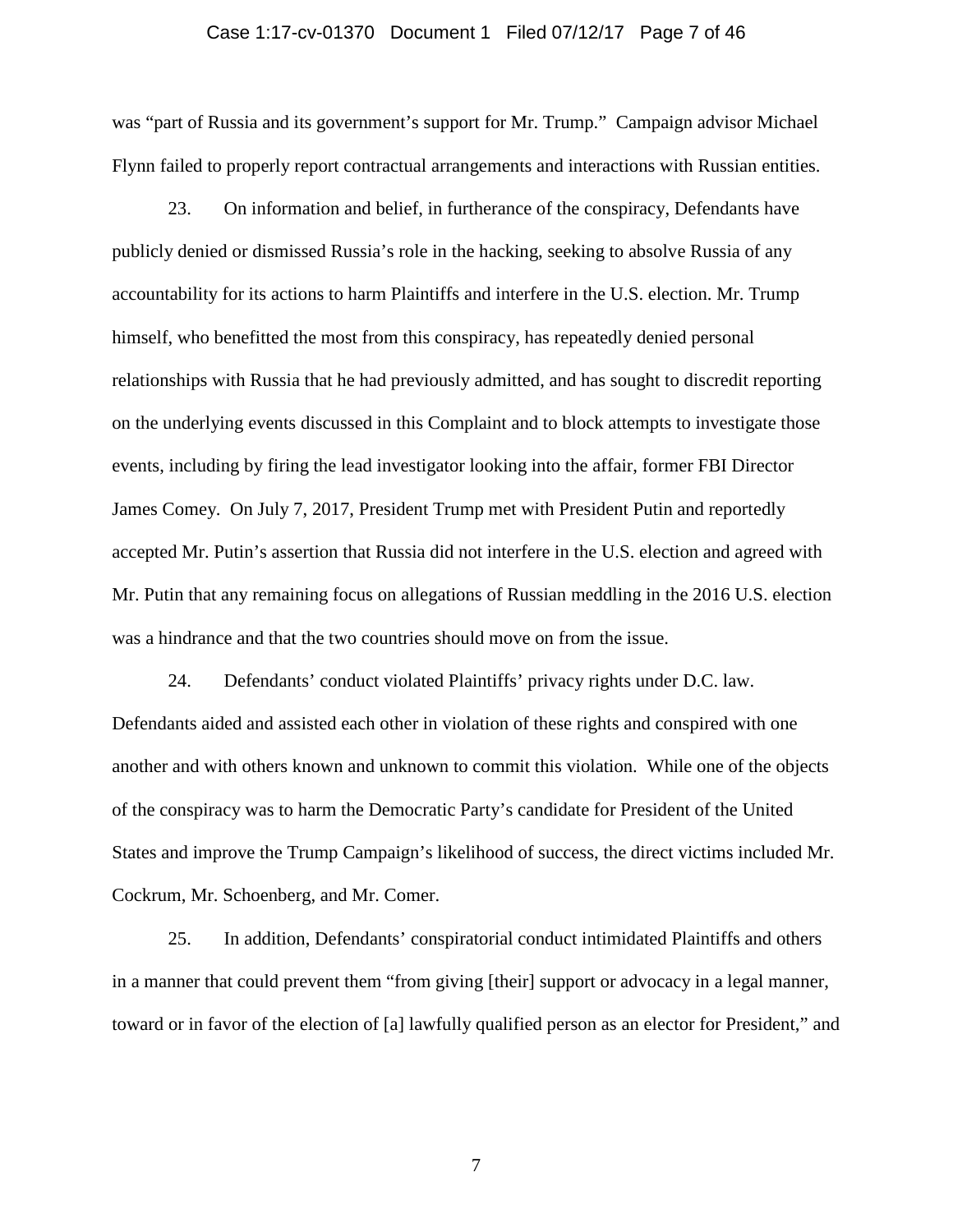#### Case 1:17-cv-01370 Document 1 Filed 07/12/17 Page 8 of 46

injured Plaintiffs' person and property "on account of such support or advocacy," all in violation of 42 U.S.C. § 1985(3).

26. Plaintiffs bring this suit to seek accountability and redress for the harms that they suffered from the release of their personal information, and to help prevent such harms from ever befalling anyone else.

### **JURISDICTION AND VENUE**

27. This Court has jurisdiction over this matter pursuant to 28 U.S.C. § 1331.

28. This Court also has jurisdiction over this matter pursuant to 28 U.S.C. § 1332. Plaintiffs and Defendants are citizens of different states. There is complete diversity between the parties and the amount in controversy exceeds \$75,000.

29. This Court also has supplemental jurisdiction over Plaintiffs' state-law claims pursuant to 28 U.S.C. § 1367.

30. Venue in this case is proper under 28 U.S.C. § 1391. The DNC is headquartered in the District. Mr. Comer was employed by the DNC, and all of the published emails were sent to or from and resided on the DNC's servers, were maintained by the DNC, and were hacked from those servers. Moreover, Plaintiffs' private information was published across the world, including in this District. Plaintiffs suffered injury in this District.

### **PARTIES**

31. Mr. Cockrum contributed to the DNC during the 2016 campaign. Mr. Cockrum joined The Society of St. John the Evangelist, an Episcopal Monastery, after the terrorist attacks of September 11, 2001. He left the Monastery several years later to care for his elderly parents in Tennessee, where he won the Tennessee Powerball lottery and began a new career as a philanthropist. He is a resident of the State of Tennessee.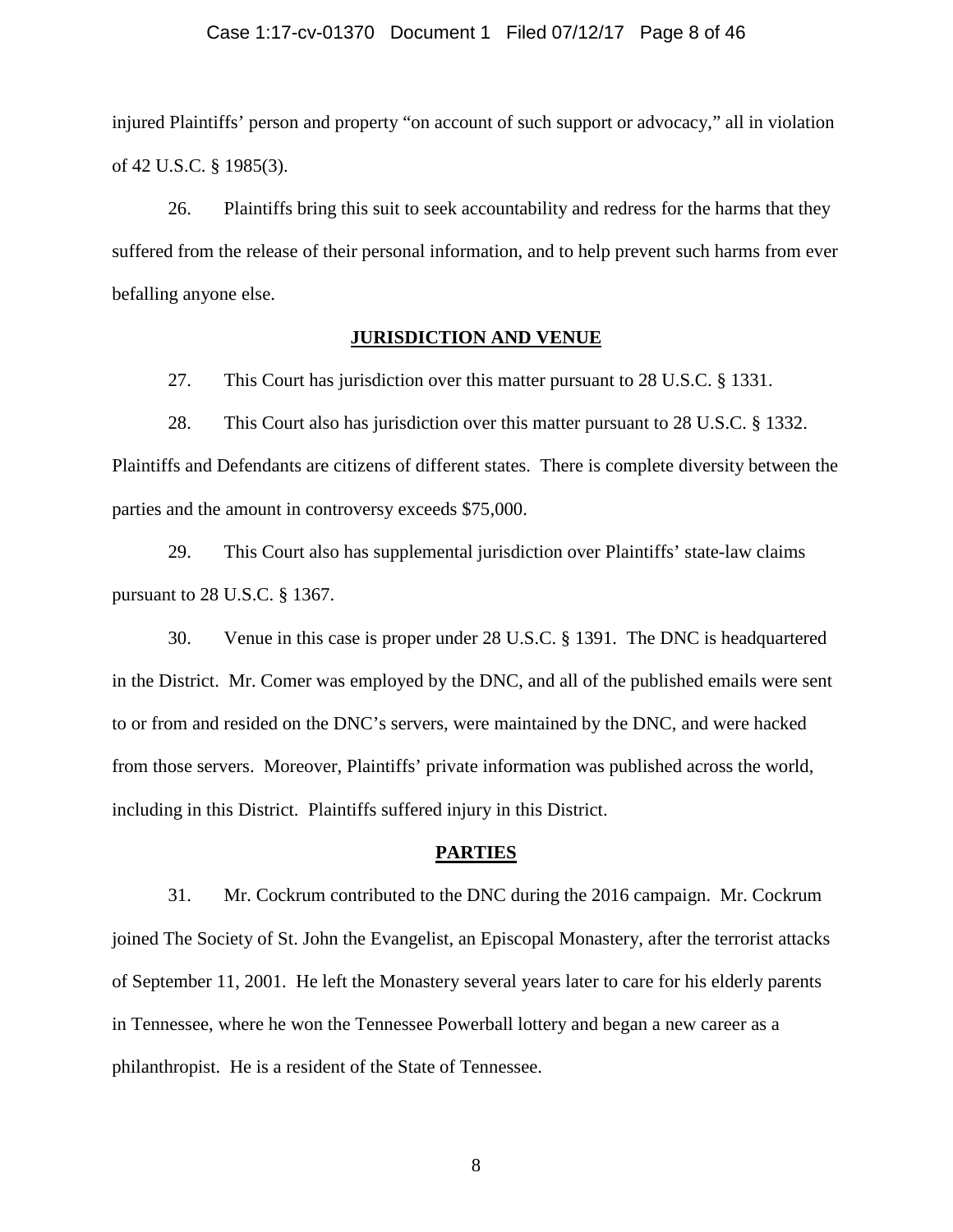### Case 1:17-cv-01370 Document 1 Filed 07/12/17 Page 9 of 46

32. Mr. Schoenberg contributed to the DNC during the 2016 campaign. Mr. Schoenberg has served as a Foreign Service Officer, held executive positions with an investment-banking firm, and is now Chairman of a technology services firm. He is a resident of the State of New Jersey.

33. Mr. Comer is a former employee of the DNC, where he worked as the Finance Office's Chief of Staff between April 2015 and October 2016. Mr. Comer grew up in Tennessee, attended college at George Washington University and the University of Maryland, and has been working for Democratic candidates and advocacy organizations ever since in fulfillment of career goals formulated when his father took him to visit the nation's capital as an 11-year-old boy. He is a resident of the State of Maryland.

34. Defendant Donald J. Trump for President, Inc. (the "Trump Campaign"), is a Virginia corporation with headquarters in New York, New York. Its purpose during the times relevant to this complaint was to elect Donald J. Trump to the presidency. During the times relevant to this complaint, the chairman of the Trump Campaign was Paul Manafort, previously a lobbyist for Russian-linked entities. Michael Flynn and Carter Page served as foreign policy advisors to the campaign during the relevant period. Jeff Sessions was the chair of the campaign's national security advisory committee. Jared Kushner is Mr. Trump's son-in-law and was a close advisor to Mr. Trump during the campaign. Donald Trump Jr. is Mr. Trump's son and was also an agent of the campaign.

35. Defendant Roger Stone is a lobbyist and political strategist who has referred to himself proudly as "a brand name when it comes to dirty tricks." In 1979, Stone met Trump through the lawyer Roy Cohn, who mentored both Stone and Trump. Stone and Trump have been friends and business associates ever since. Stone began urging Trump to run for President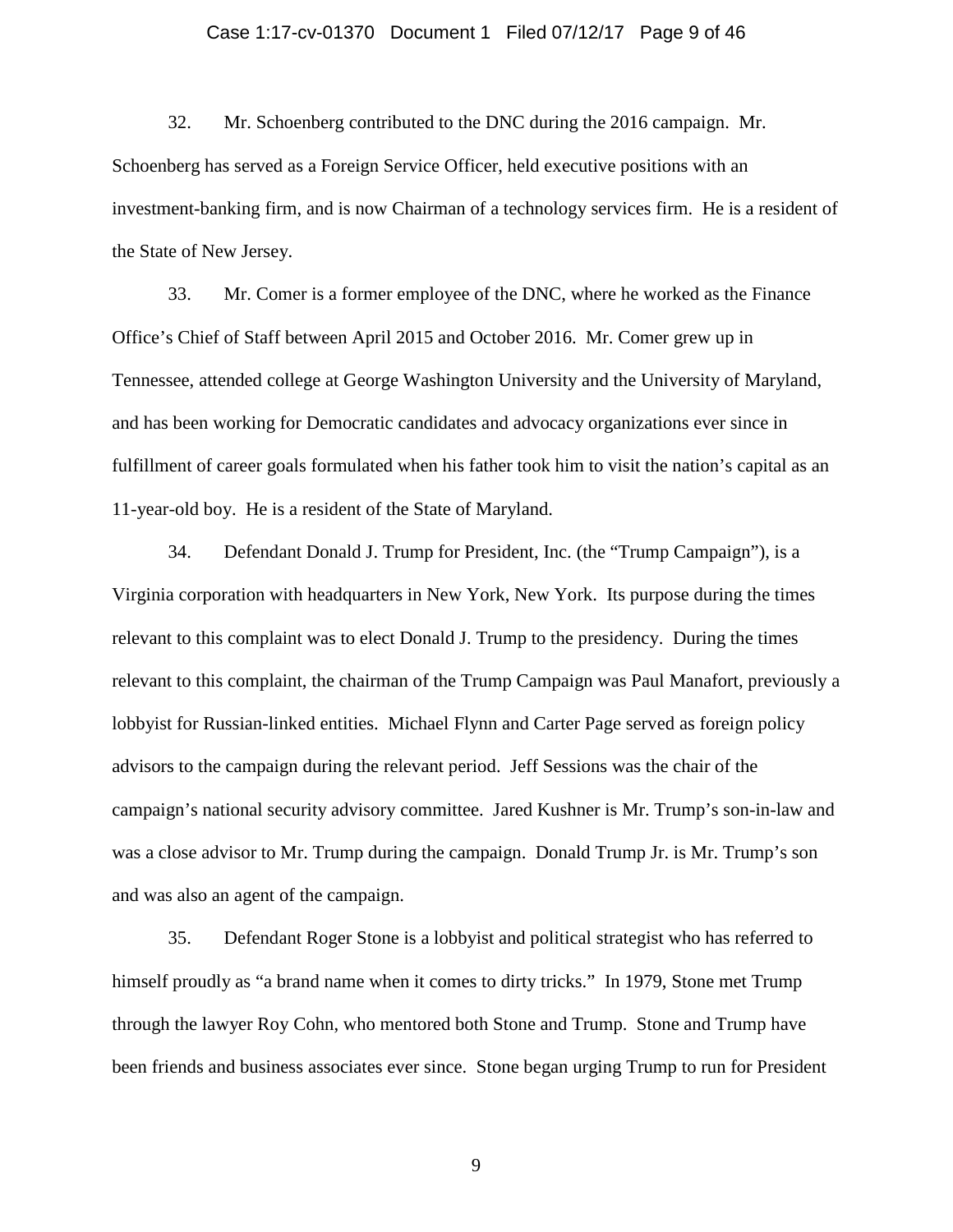### Case 1:17-cv-01370 Document 1 Filed 07/12/17 Page 10 of 46

in 1987 and helped lead Trump's presidential campaign on the Reform Party ticket in 1999. He again urged Trump to run for President in 2016 and was intimately involved as an advisor to Trump and the Trump Campaign during that election campaign. He ostensibly left official employment with the Trump Campaign in August 2015. Stone continued to play an important role in the Trump Campaign as agent and advisor even after his alleged departure, and he remained in regular contact with Trump throughout the campaign. In early 2016, Stone helped arrange for his longtime friend and former business partner Manafort to become chairman of the Trump Campaign. He has consulted on political strategy around the world, including in Ukraine. *The New York Times* has reported that "His ties to Russia are now under scrutiny by the F.B.I." Stone is a resident of the State of Florida.

### **FACTUAL ALLEGATIONS**

## **I. Plaintiffs' Private Information Was Shared With the World, Causing Plaintiffs Substantial Harms**

- A. Emails Containing Plaintiffs' Private Information Were Disseminated on the Internet
- 36. On July 22, 2016, WikiLeaks posted thousands of private emails on the Internet.

These emails were made available to anybody in the world with access to a web browser.

According to the WikiLeaks website:

Starting on Friday 22 July 2016 at 10:30am EDT, WikiLeaks released over 2 publications 44,053 emails and 17,761 attachments from the top of the US Democratic National Committee -- part one of our new Hillary Leaks series. The leaks come from the accounts of seven key figures in the DNC: Communications Director Luis Miranda (10520 emails), National Finance Director Jordon [sic] Kaplan (3799 emails), Finance Chief of Staff Scott Comer (3095 emails), Finance Director of Data & Strategic Initiatives Daniel Parrish (1742 emails), Finance Director Allen Zachary (1611 emails), Senior Advisor Andrew Wright (938 emails) and Northern California Finance Director Robert (Erik) Stowe (751 emails). The emails cover the period from January last year until 25 May this year.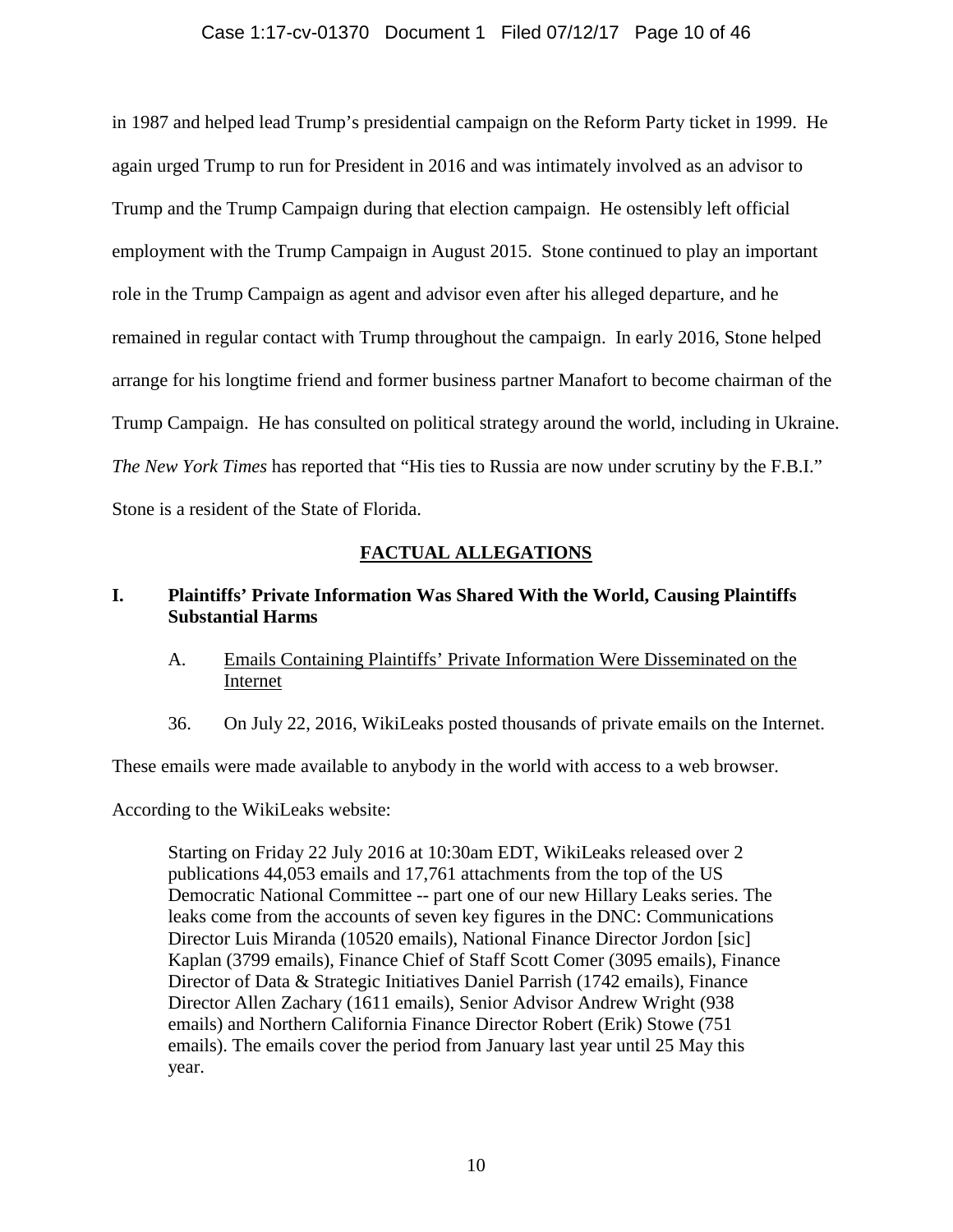### Case 1:17-cv-01370 Document 1 Filed 07/12/17 Page 11 of 46

37. Emails containing private information belonging to each of the Plaintiffs—and many others—were included in the information published by WikiLeaks beginning on July 22, 2016. These private details revealed personally identifying information, such as social security numbers, dates of birth, home addresses, cell phone numbers, and bank account details; personal health information ranging from doctor's appointments to life-threatening illnesses; information about conflicts with co-workers, collaborators, friends, and family members; their sexual orientation and/or information about romantic relationships; and myriad private details about their day-to-day experiences that were never intended for publication to the Internet for the whole world to see.

38. The emails containing Plaintiffs' private information remain on the Internet to this day. They are publicly searchable through the WikiLeaks site, allowing anybody to type an individual's name in order to browse emails to, from, or about that person. Plaintiffs' social security numbers, and those of dozens of other potential identity theft victims, are available to the world.

39. Plaintiffs are illustrative of dozens of American citizens whose lives were directly affected when this information was hacked and published on the Internet. Because so many of the published emails came from the DNC's finance team, countless donors and prospective donors to the DNC had their private information, financial information, and communications published.

40. Before their publication beginning on July 22, 2016, none of the Plaintiffs' private emails had been posted on the Internet or made available to the public. Before the publication beginning on July 22, 2016, none of the Plaintiffs' social security numbers had been posted on the Internet.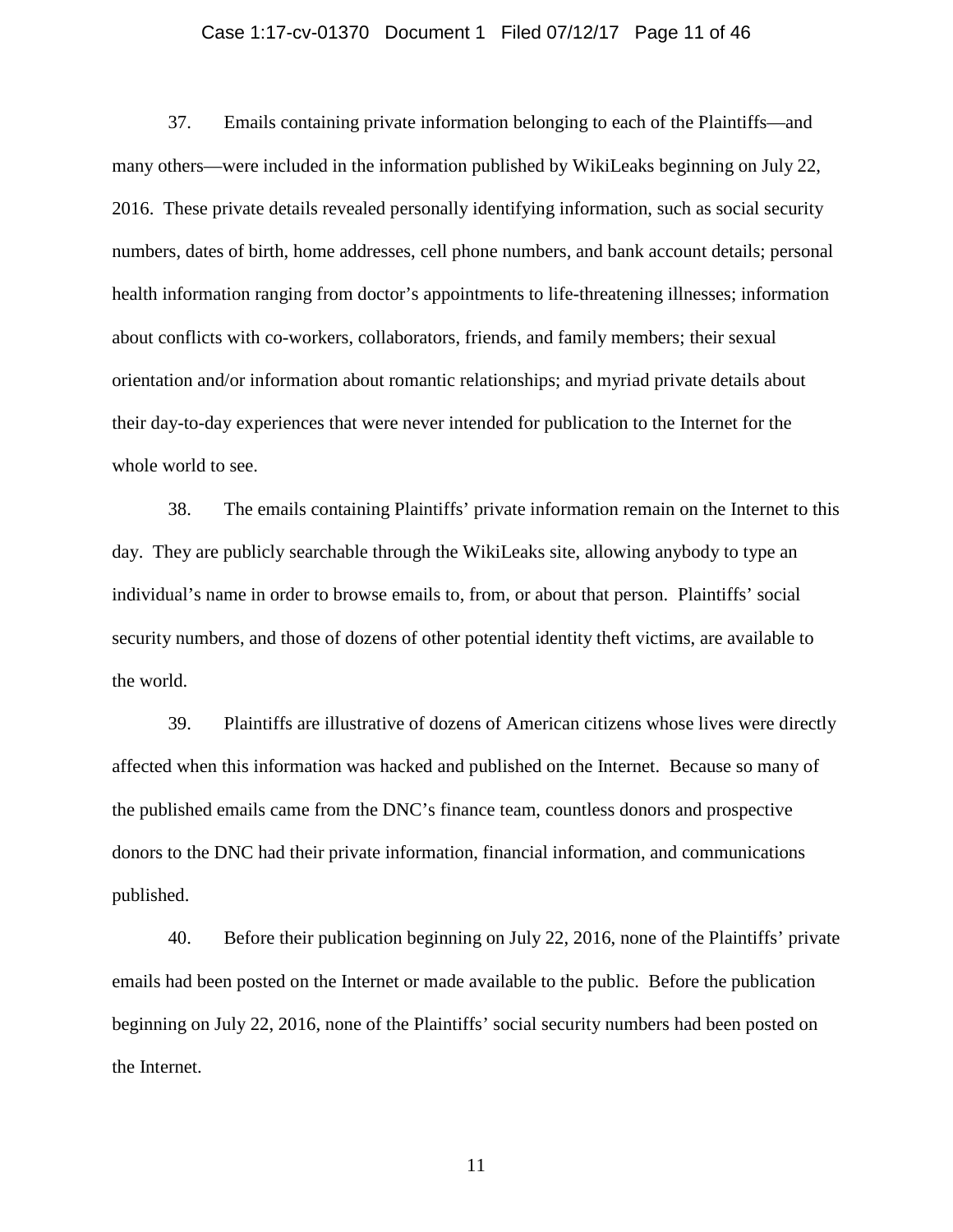## Case 1:17-cv-01370 Document 1 Filed 07/12/17 Page 12 of 46

41. The published emails were not curated or redacted to remove private facts about Plaintiffs.

42. The published emails contained detailed private factual information concerning each Plaintiff, including the following:

43. Mr. Cockrum's social security number, date of birth, address, and other personally identifying information appeared in the leaked emails. Mr. Cockrum was required to provide most of this information in order to obtain Secret Service clearance to attend an event with President Obama. Mr. Cockrum's private information remains on the Internet to this day.

44. Mr. Schoenberg's and his wife's social security number, dates of birth, address, banking relationships, and other personally identifying information appeared in the leaked emails. Mr. Schoenberg was required to provide this information to obtain Secret Service clearance to attend an event with President Obama. Mr. Schoenberg's private information remains on the Internet to this day.

45. The publication of DNC emails in general received coverage in Mr. Comer's hometown newspaper, and his family members—including his grandparents—searched for and read emails to, from, and about him, including emails suggesting that Mr. Comer is gay. Until publication of his emails on WikiLeaks, Mr. Comer was not openly gay with his grandparents and several other members of his close-knit family. These emails revealed his sexuality to family members with whom he had decided not to share this facet of his life and in a manner he never would have chosen. Realizing that his grandparents would learn that he was gay caused instantaneous and intense distress, and knowing that they learned in this way continues to cause great sadness. This revelation and discussion of other private details about his life and work caused immediate and lasting strain on family relations.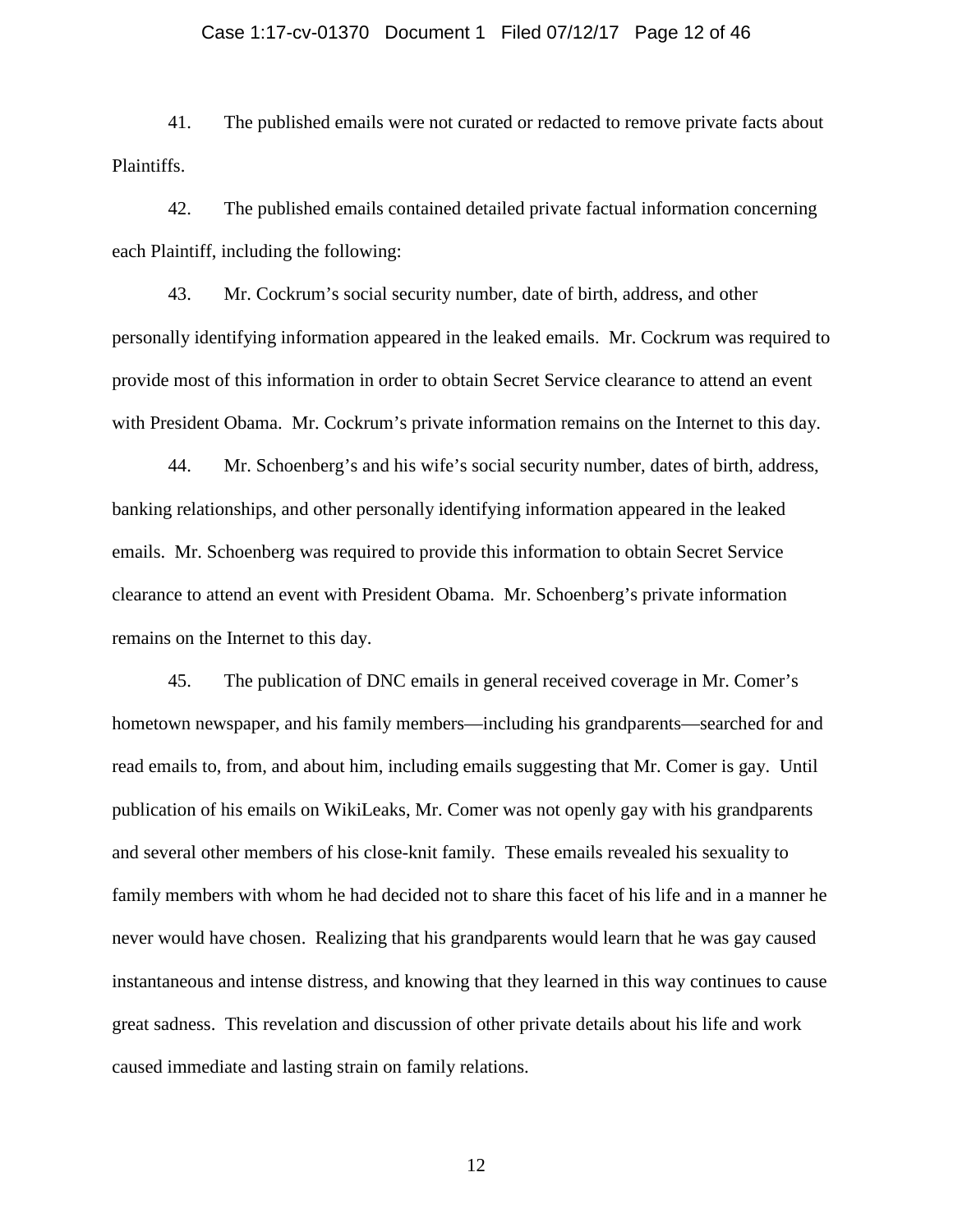### Case 1:17-cv-01370 Document 1 Filed 07/12/17 Page 13 of 46

46. Mr. Comer also had private medical information disseminated. A May 17, 2016 email from Mr. Comer to his boss graphically describes his work while suffering from a virus.

## B. The Private Information Disseminated About Plaintiffs Was of No Legitimate Concern to the Public

47. Plaintiffs were private Americans who did not hold and have not sought political office.

48. Some information dumped by WikiLeaks was the subject of news reporting and some political controversy. But much of the information published, including sensitive private facts related to the Plaintiffs, was not the subject of news reporting or public interest but was nevertheless made available for the whole world to see.

49. The published information about Plaintiffs on topics such as sexual orientation, medical conditions, private relationships, social security numbers, and personal financial information was not of any relevance to the political campaign or at all newsworthy.

50. There is no legitimate public concern in these intimate details about private individuals' personal relationships with family and friends.

51. There is no legitimate public concern in Plaintiffs' medical information.

52. There is no legitimate public concern in Plaintiffs' personally identifying information such as banking information, social security numbers, and home addresses.

C. Plaintiffs Suffered Concrete and Tangible Harms From the Publication of Their Private Information, Including Injuries to Their Person and Property

53. The publication of the private facts caused the Plaintiffs to suffer greatly, as would any reasonable person who had such private details about their personal life published with fanfare on the Internet.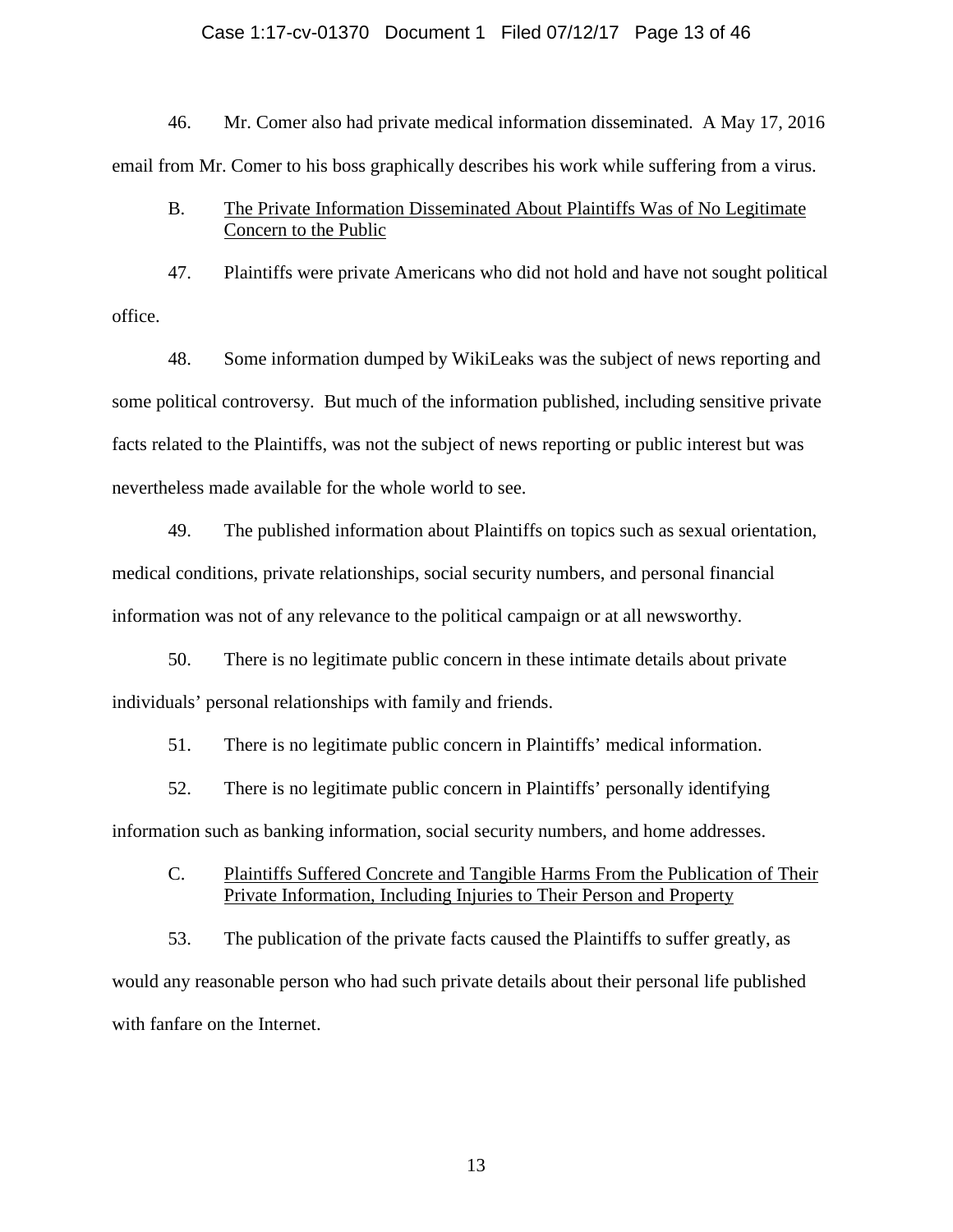### Case 1:17-cv-01370 Document 1 Filed 07/12/17 Page 14 of 46

54. Shortly after the DNC emails were published on WikiLeaks, Mr. Cockrum learned that his social security number and other personally identifying information were available online for the world to see.

55. Immediately thereafter, and ever since, Mr. Cockrum has received notices of strangers attempting to obtain credit in his name, some successfully.

56. After his personal information was published, Mr. Cockrum feared identity theft—and worse—so he directed his personal assistant to take extra precautions when admitting visitors to his office and speaking with strangers on the phone.

57. He continues to experience anxiety over actual and potential future identity theft, and especially the ability of sophisticated hackers to gain access to his personal or business financial accounts. He feels that protecting himself, his family, and his philanthropy will require extreme vigilance with no end in sight.

58. Shortly after publication of DNC emails on WikiLeaks, Mr. Schoenberg learned that his and his wife's social security numbers, dates of birth, home address, phone numbers, banking relationships, and other personally identifying information had been broadcast to the world.

59. As a result of the mass publication of this private information, Mr. Schoenberg began getting phone calls and letters about fraudulent applications for credit in his and his wife's name. One such application resulted in issuance of a credit card on a new account shared between his wife and a stranger.

60. He has been required to spend countless hours speaking with creditors and other financial and reporting institutions to rectify the problems caused by the disclosure of his social security number.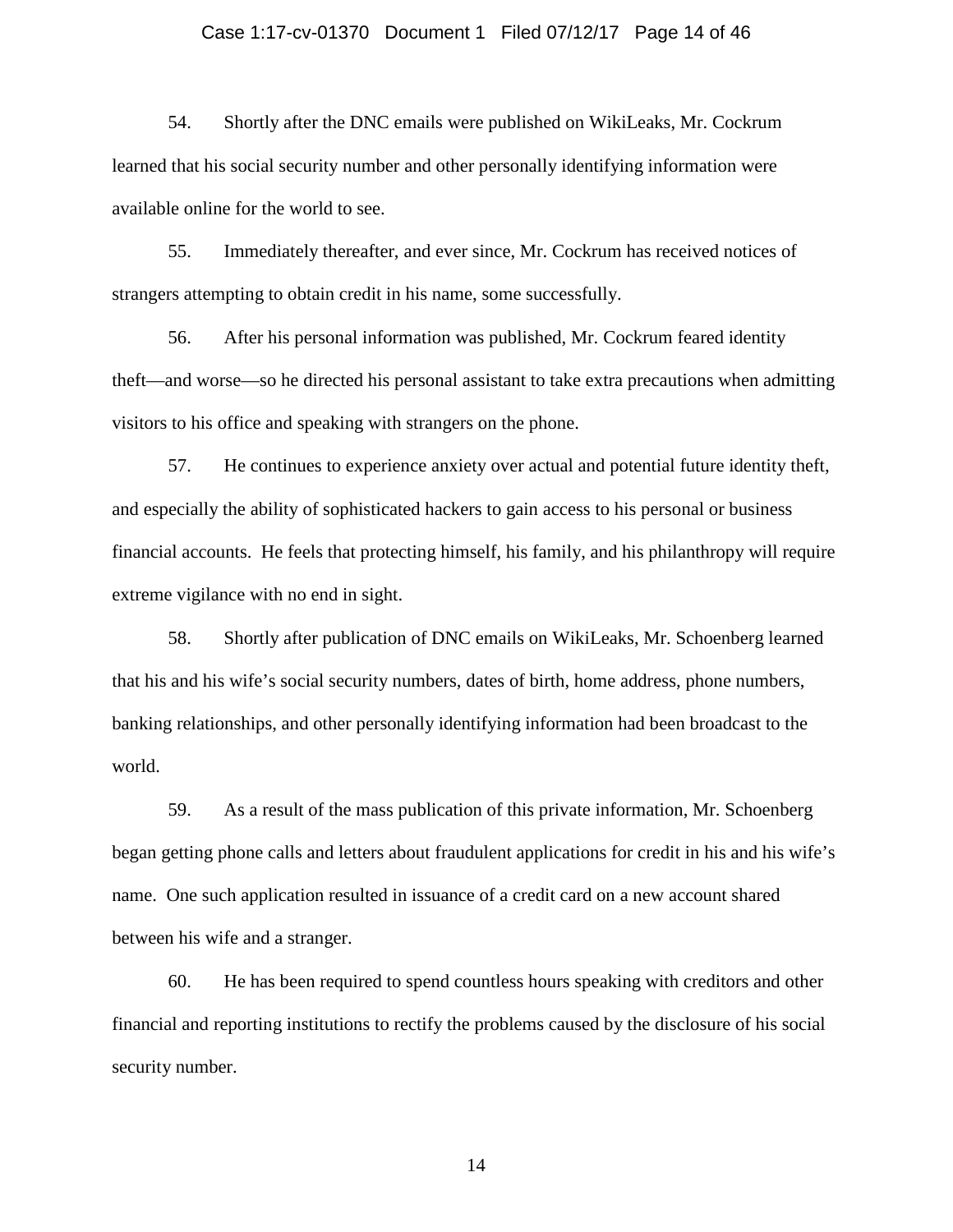### Case 1:17-cv-01370 Document 1 Filed 07/12/17 Page 15 of 46

61. He continues to experience anxiety and fear over potential future identity theft, and especially the ability of sophisticated hackers to gain access to his financial accounts using personally identifying information that is now readily available online. Even if his social security number is removed from the WikiLeaks archive available online, he will forever be concerned that it has now been substantially disseminated among criminal enterprises. He fears that these risks to his and his family's financial security will never go away.

62. Mr. Comer's sexual orientation was disclosed to grandparents for whom he cares deeply, but who do not approve of homosexuality—and with whom he was not prepared to discuss this aspect of his life. He had grown up visiting with them often and continued to have a close relationship with them into adulthood; but he feared that being open with them about his homosexuality would threaten whatever years he has left with them. This relationship is now tested by a tension Mr. Comer had worked hard to prevent.

63. The emotional toll caused by publication of his private emails also brought an end to a long-term romantic relationship that Mr. Comer believes would have remained strong today, but for the publication of his private information.

64. Mr. Comer's working environment deteriorated rapidly after his emails' release. He perceived that his counterparts in the Hillary Clinton campaign viewed him as damaged goods. He was marginalized and isolated by his colleagues and saw a major event that he eagerly anticipated leading taken away from him and given to other staff in the wake of the WikiLeaks posting.

65. Not only did Mr. Comer see his working relationships and professional reputation suffer, but he suffered broader reputational harm as well. Emails taken out of context in which he made colloquial references about other gay individuals to friends who understood that those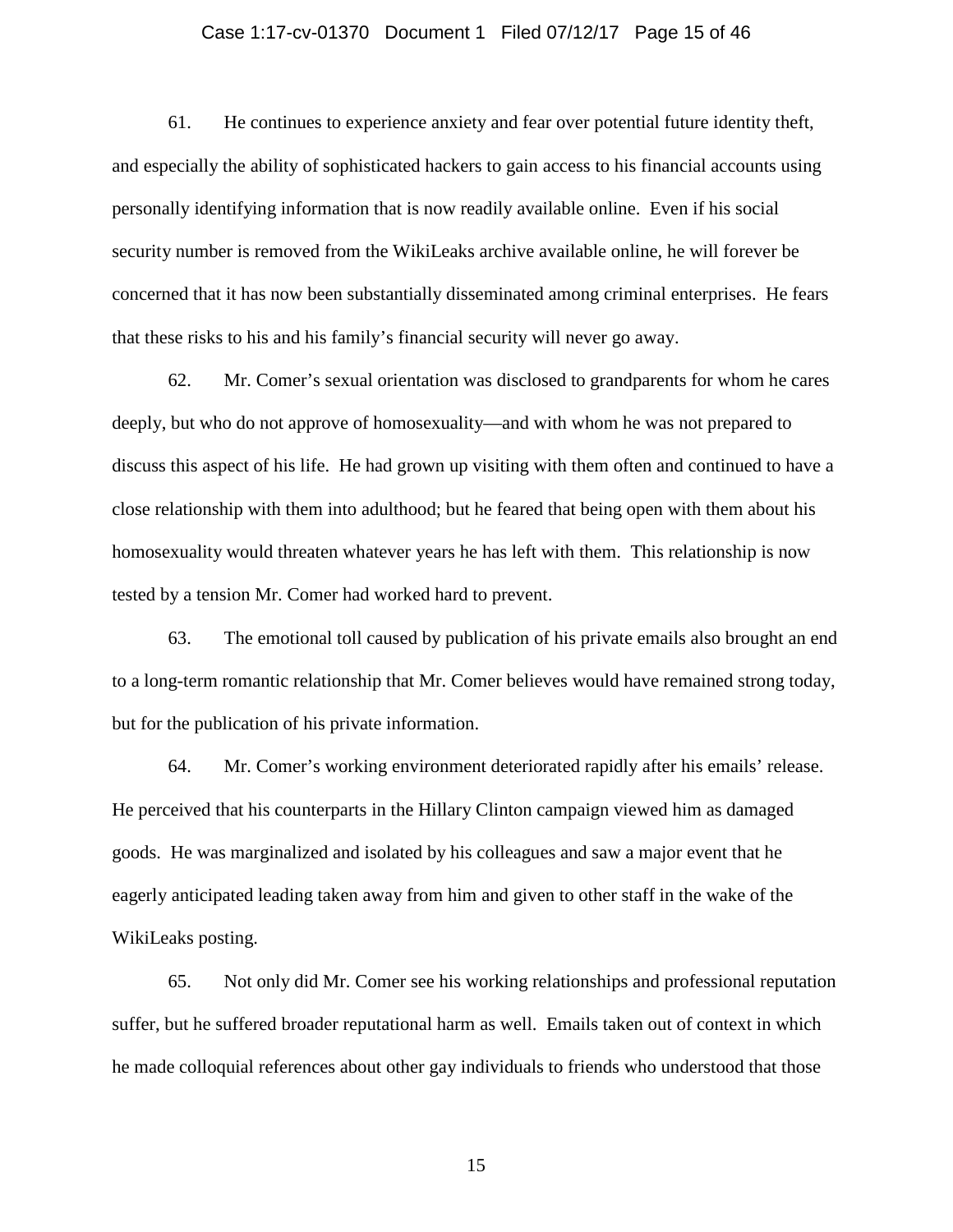### Case 1:17-cv-01370 Document 1 Filed 07/12/17 Page 16 of 46

references were made without animus or disrespect generated press reports labeling Mr. Comer as homophobic and racist. Mr. Comer's deep commitment to civil rights made these allegations predictably and particularly painful, and they also risked damage to his reputation in the advocacy community.

66. After being marginalized at work as a result of the publication of his hacked emails, Mr. Comer determined that he was required to leave his job, leading to lost wages.

67. Mr. Comer received constant harassing phone calls—as many as 20 per day—for several weeks in the aftermath of the publication of his emails. While the quantity of hostile messages tapered over time, they did not stop for months, and this experience still impacts his comfort in communicating over the phone. Many of the callers threatened violence and used vile language, calling him "a faggot," wishing he would "fucking die," or saying "the world would be better off if [he] were dead." This barrage of insults and threats made him feel like a pariah.

68. Mr. Comer also experienced significant emotional distress, including anxiety and depression. He has incurred and continues to incur substantial medical expenses for treatment for distress caused by the Defendants and their co-conspirators.

69. The injuries suffered by all three Plaintiffs were the result of their having taken steps to advocate for and support a candidate for President—steps for which, as a result of this conspiracy, they were punished.

### **II. The Injuries Suffered by Plaintiffs Were Caused by a Conspiracy Involving the Defendants and Others**

70. On information and belief, the publication of Plaintiffs' private information and the injuries described above resulted from a conspiracy between Defendants, Russian government agents, and other parties to disseminate information hacked from the DNC.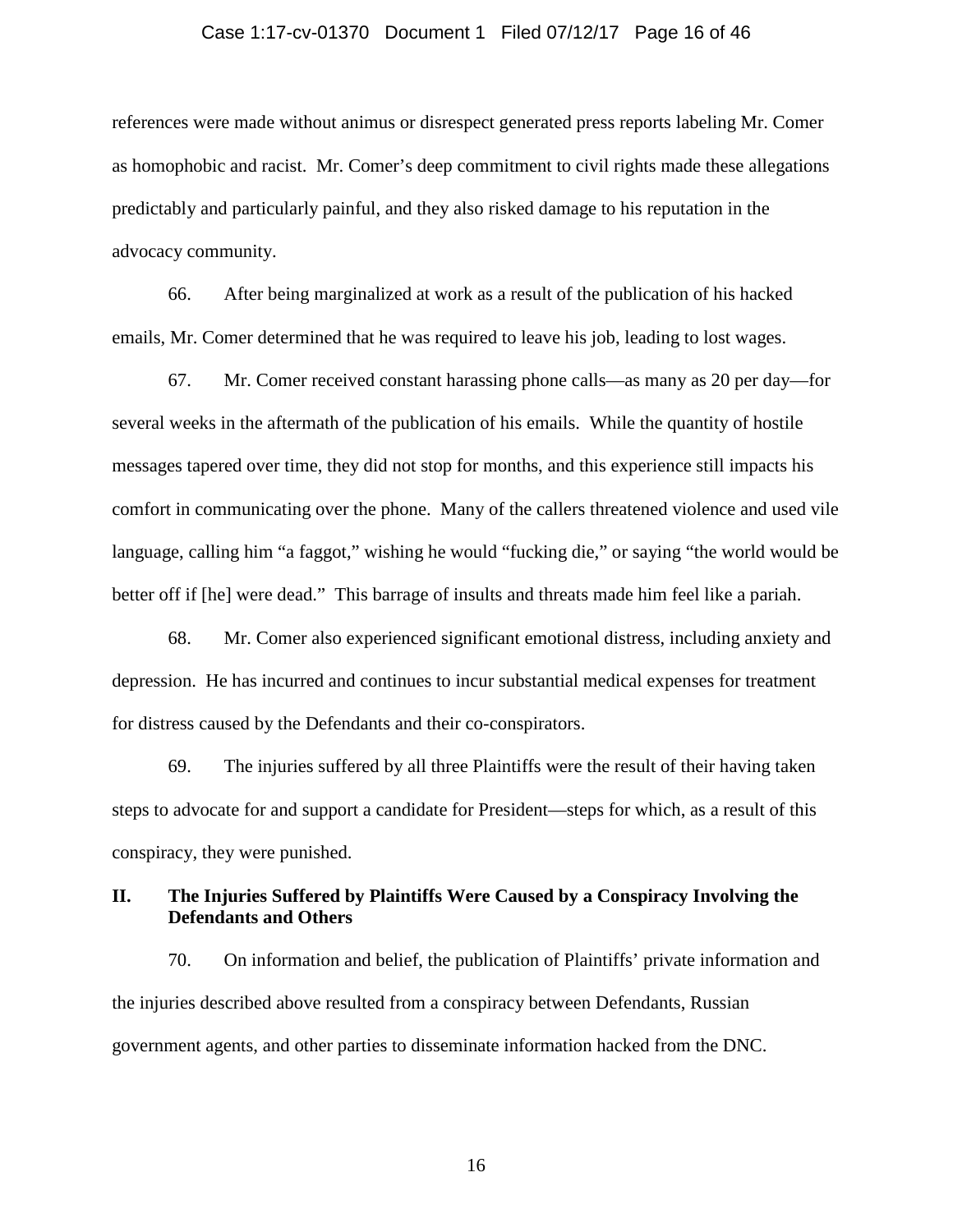### Case 1:17-cv-01370 Document 1 Filed 07/12/17 Page 17 of 46

71. Public reporting from U.S. intelligence and law enforcement officials, and other sources, establishes all of the hallmarks of a conspiracy between Defendants and other coconspirators, including Russian actors. Each party had motive to act together, there was ample opportunity to reach agreement, each party took actions that would be illogical absent a conspiracy, each party benefited from these actions, and each party took steps to conceal what had occurred.

72. U.S. government officials have opened a series of law enforcement and bipartisan congressional investigations into Russian interference in the election and links to the Trump Campaign. In particular, on March 20, 2017, in public testimony to the House Intelligence Committee, then-FBI Director Comey stated that the FBI investigation into Russian interference with the election includes the "nature of any links between individuals associated with the Trump campaign and the Russian government and whether there was any coordination between the campaign and Russia's efforts." On May 3, 2017, in testimony before the Senate Judiciary Committee, Comey again confirmed the existence of an ongoing investigation into possible collusion between the Trump campaign and Russia to interfere with the 2016 election. According to news reports based on information from U.S. officials, "[t]he FBI has information that indicates associates of President Donald Trump communicated with suspected Russian operatives to possibly coordinate the release of information damaging to Hillary Clinton's campaign."

73. Plaintiffs seek accountability and redress for the harms they suffered from their fellow Americans who were participants in this conspiracy.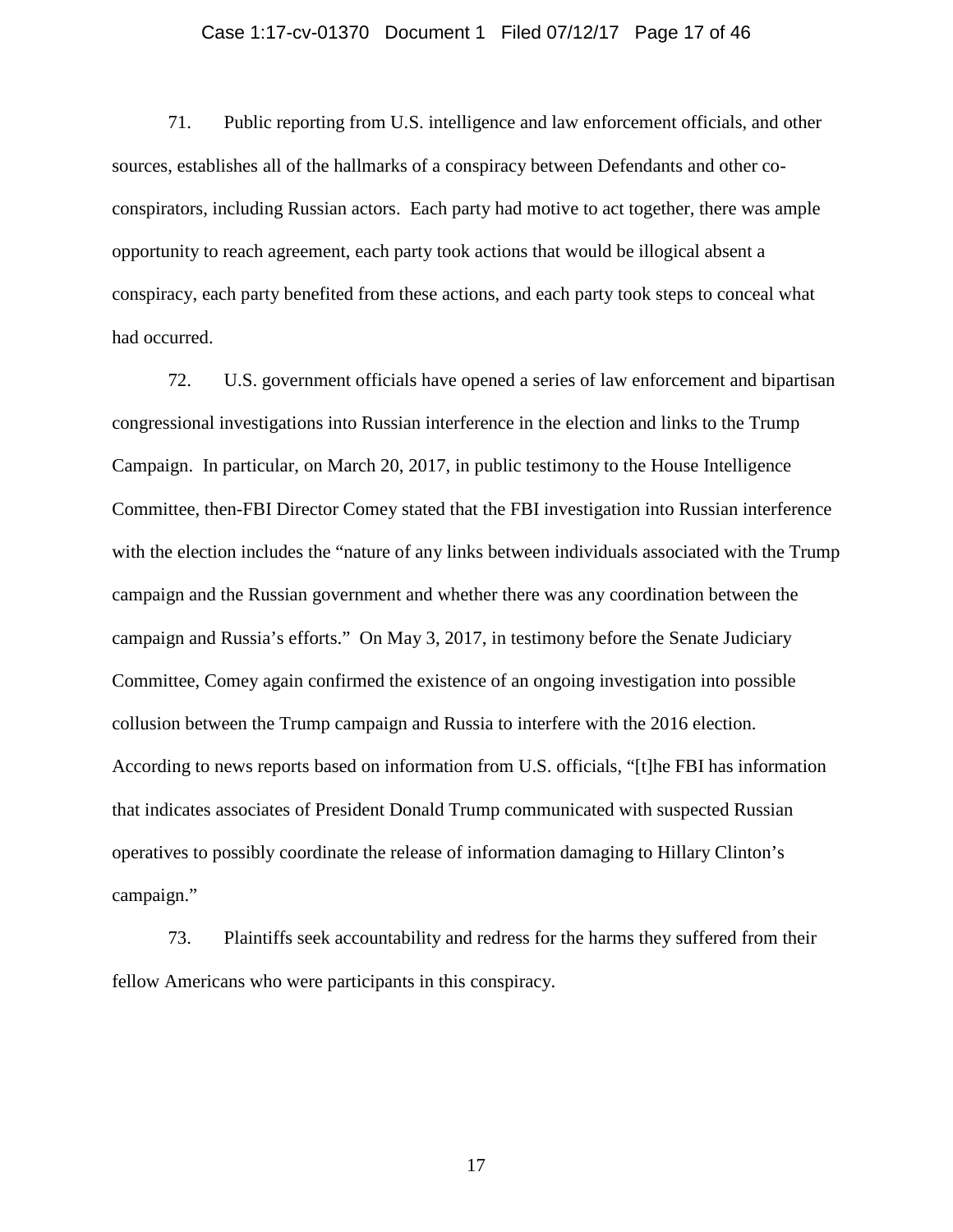- A. The Russian Government Engaged in a Campaign to Interfere in the U.S. Election and Tilt the Outcome to Donald J. Trump
- 74. According to an unclassified public report released by the U.S. Intelligence

Community (hereinafter "the U.S. Intelligence Community Report"):

Russian efforts to influence the 2016 US presidential election represent the most recent expression of Moscow's longstanding desire to undermine the US-led liberal democratic order, but these activities demonstrated a significant escalation in directness, level of activity, and scope of effort compared to previous operations.

We assess Russian President Vladimir Putin ordered an influence campaign in 2016 aimed at the US presidential election. Russia's goals were to undermine public faith in the US democratic process, denigrate Secretary Clinton, and harm her electability and potential presidency. We further assess Putin and the Russian Government developed a clear preference for President-elect Trump. We have high confidence in these judgments.

75. According to former Director of National Intelligence James Clapper, the U.S.

intelligence community has "concluded first that President Putin directed an influence campaign

to erode the faith and confidence of the American people in our presidential election process.

Second, that he did so to demean Secretary Clinton, and third, that he sought to advantage Mr.

Trump."

# B. As Part of That Campaign, Russian Operatives Hacked the Servers of U.S. Political Entities, Including the DNC

76. In order to defeat Hillary Clinton and help elect Donald Trump, hackers working

on behalf of the Russian government broke into computer networks of U.S. political actors involved in the 2016 election, including the DNC and the Clinton campaign. Elements of Russian intelligence gained unauthorized access to DNC networks in July 2015, and maintained that access until at least June 2016. By March 2016, the Russian General Staff Main Intelligence Directorate ("GRU") gained unauthorized access to DNC networks, Democratic Congressional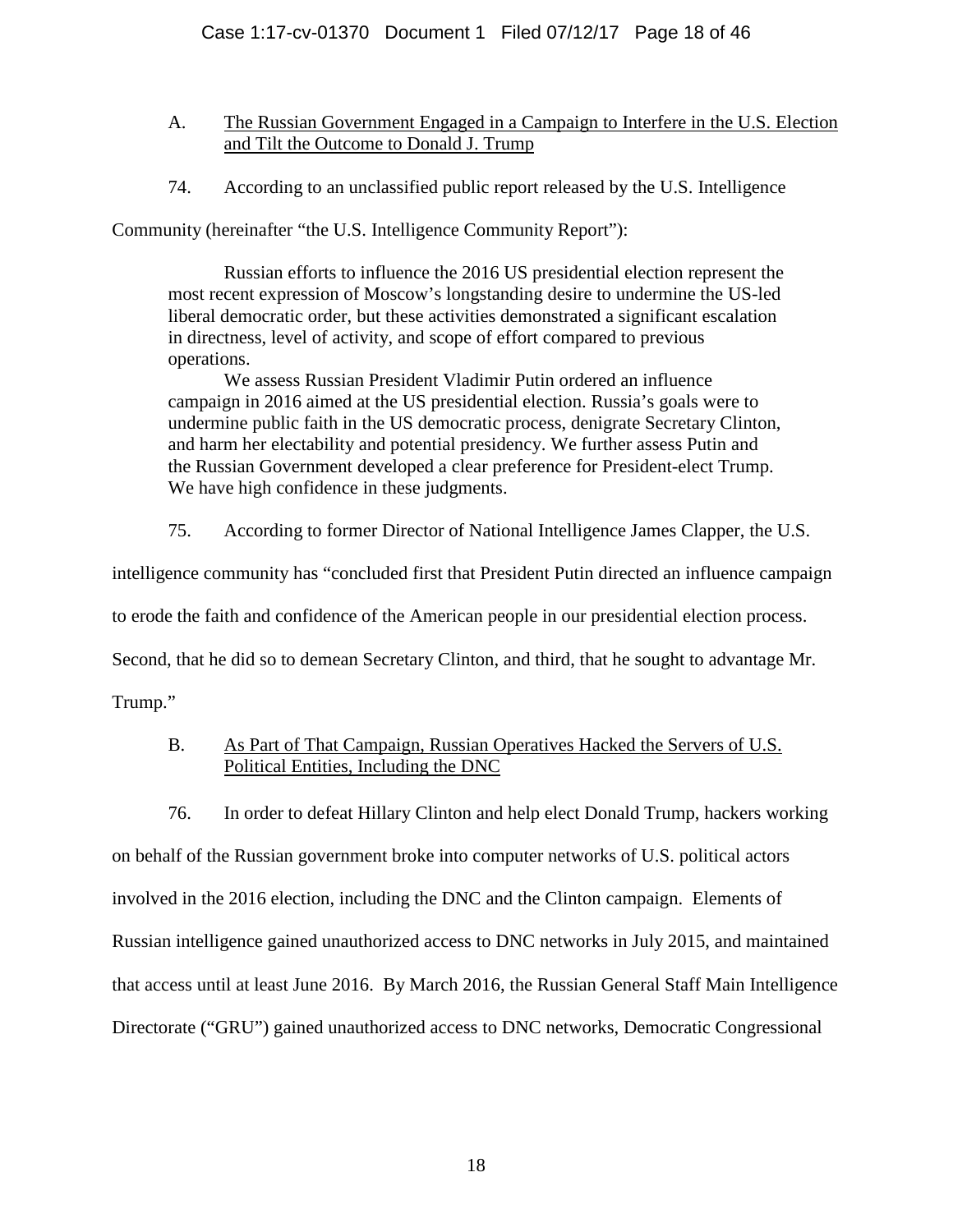### Case 1:17-cv-01370 Document 1 Filed 07/12/17 Page 19 of 46

Campaign Committee ("DCCC") networks, and the personal email accounts of Democratic party officials and political figures.

77. By May 2016, the GRU had extracted large volumes of data from DNC networks, including email accounts of DNC staffers.

- C. On Information and Belief, Through a Series of Secret Meetings in the Spring and Summer of 2016, Defendants and Their Co-conspirators Agreed to Disseminate Certain Hacked DNC Emails, and Russia Sought to Obtain Policy Concessions
	- *a. Defendants engaged in a series of meetings with Russian operatives throughout 2016*

78. On information and belief, Russian actors and agents of the Trump Campaign held multiple secret meetings throughout the campaign, including around the time that Russian operatives were stealing material from the DNC servers and in the days and weeks leading up to the publication of Plaintiffs' private information.

79. The Government Communications Headquarters (GCHQ), a British intelligence agency, first became aware of suspicious interactions between members of the Trump Campaign and Russian intelligence operatives in late 2015. German, Estonian, and Polish agencies among others—also detected such interactions between late 2015 and early 2016.

80. In the summer of 2016, U.S. intelligence officials collected information that senior Russian intelligence operatives and political figures were discussing exerting influence over the Trump Campaign. They considered this intelligence to be sufficiently credible that they passed it on to the FBI, which opened a counterintelligence investigation that continues to this day into whether the Trump Campaign aided Russian interference in the 2016 election.

81. On information and belief, Trump Campaign associates exchanged at least 18 undisclosed calls and emails with Russian officials and agents between April and November 2016, including at least six with Russian Ambassador to the United States Sergey Kislyak.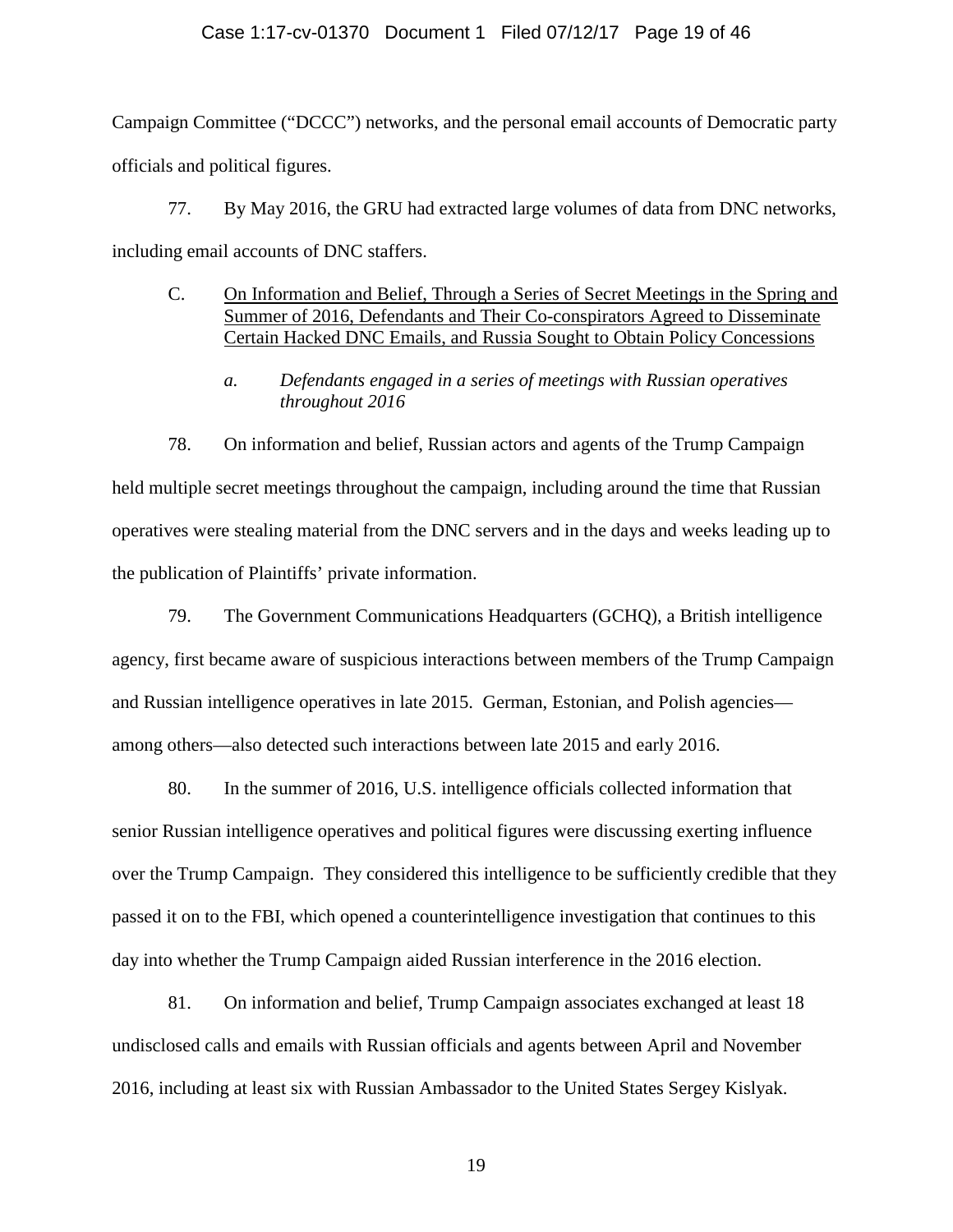### Case 1:17-cv-01370 Document 1 Filed 07/12/17 Page 20 of 46

82. On information and belief, Russian Deputy Foreign Minister Ryabkov has acknowledged contacts between Russian officials and Trump's "immediate entourage" during the campaign.

83. On information and belief, around the time Manafort took over as campaign chairman in May of 2016, he met with Konstantin Kilimnik, a Russian-Ukrainian operative with suspected ties to Russian intelligence. Manafort met with Kilimnik again in August of 2016. Manafort discussed the hacking of DNC emails with Kilimnik, and Kilimnik has claimed that he played a role in preventing adoption of a version of an amendment to the Republican Party platform regarding military aid to Ukraine.

84. On June 9, 2016, Mr. Trump's son Donald Trump Jr., Paul Manafort, and Jared Kushner attended a meeting at Trump Tower with Natalia Veselnitskaya, a Kremlin-connected Russian lawyer. The meeting was reportedly arranged at the request of Emin Agalarov, the son of Aras Agalarov, an oligarch connected with Putin.

85. On information and belief, on or about July 7, 2016, Page visited Moscow and met with Putin confidants Igor Sechin and Igor Diveykin.

86. On information and belief, on or about July 18, 2016, during the Republican National Convention and four days before Plaintiffs' private data was dumped to the world, representatives of the Trump Campaign, including Jeff Sessions, Page, and Trump advisor J.D. Gordon, met with Kislyak.

### *b. Long-standing relationships between agents of the Trump Campaign and Russia provided a critical foundation for these meetings, which otherwise would have been anathema to a U.S. presidential campaign*

87. The Trump Campaign employed a series of top advisors with longstanding and extensive financial and personal ties to Russia.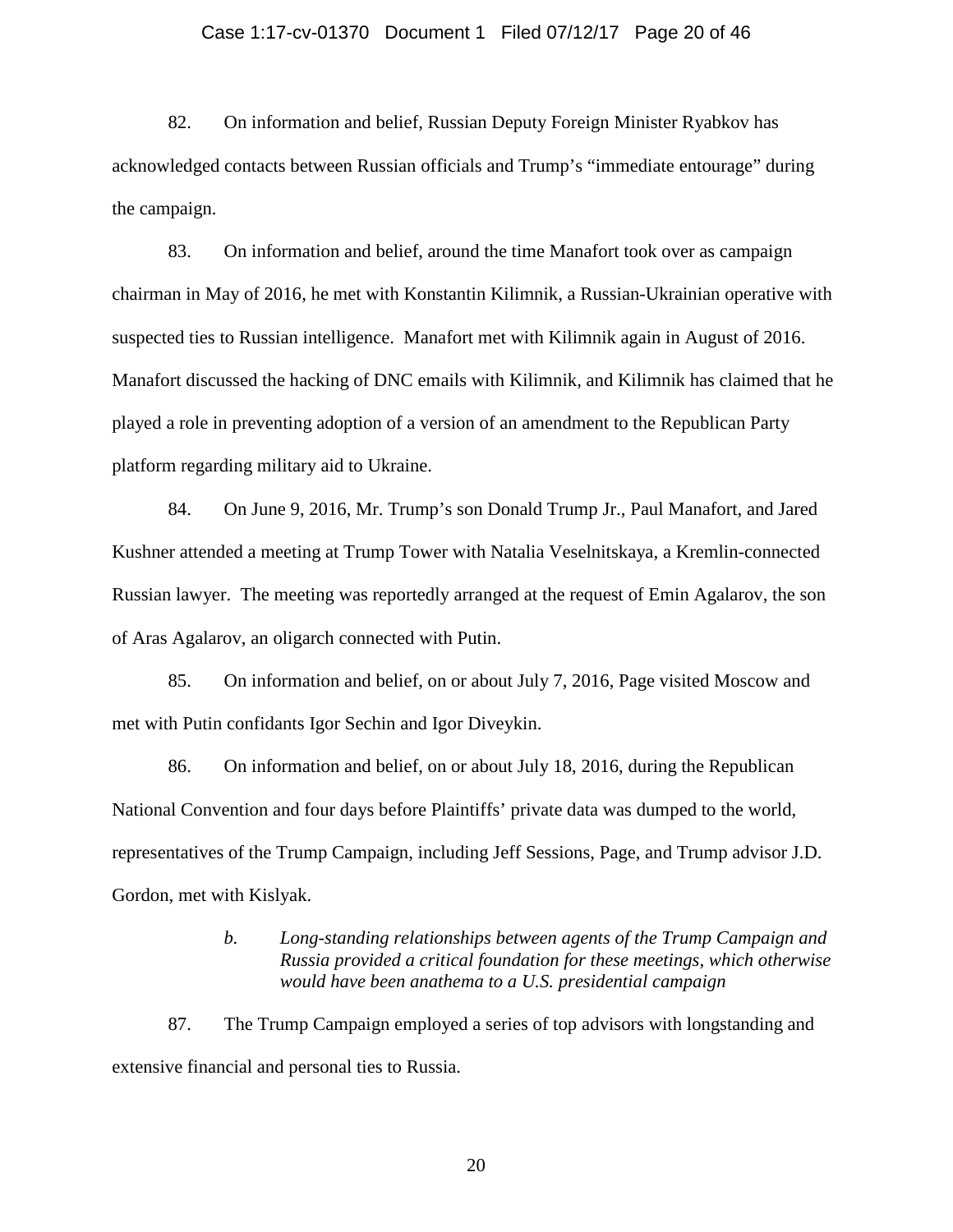### Case 1:17-cv-01370 Document 1 Filed 07/12/17 Page 21 of 46

88. Trump and the Trump businesses themselves have deep financial ties to Russia that date back to at least the mid-1990s. As early as 1987, Trump traveled to Russia to explore building properties there.

89. Throughout the 2000s, Trump tried, ultimately unsuccessfully, to develop real estate ventures in Russia. In 2007, he declared with respect to his building plans, "we will be in Moscow at some point."

90. Although Trump's long-standing hopes to develop properties in Russia have not yet come to fruition, Russian investors have played a key role in financing many of his real estate projects. Members of the Russian elite have invested more than \$100 million in Trump properties in the United States, including in Florida and New York.

91. In September 2008, at a real estate conference in New York, Donald Trump Jr., an official and agent of the Trump businesses, stated, "[I]n terms of high-end product influx into the United States, Russians make up a pretty disproportionate cross-section of a lot of our assets; say in Dubai, and certainly with our project in SoHo and anywhere in New York. We see a lot of money pouring in from Russia."

92. In 2013, Trump concluded an agreement to hold the Miss Universe pageant in Russia. The deal was financed in part by Aras Agalarov, an Azerbaijani oligarch who is an ally of Russian President Putin. (Agalarov subsequently signed a preliminary deal with Trump to build a tower with Trump's name on it in Moscow.) During an interview in Moscow at the time of the pageant, Trump stated, "I do have a relationship [with Putin] and I can tell you that he's very interested in what we're doing here today. . . . I do have a relationship with him. . . . He's done a very brilliant job in terms of what he represents and who he's represented." While in Moscow, Trump also met with several other oligarchs with close ties to Putin. After that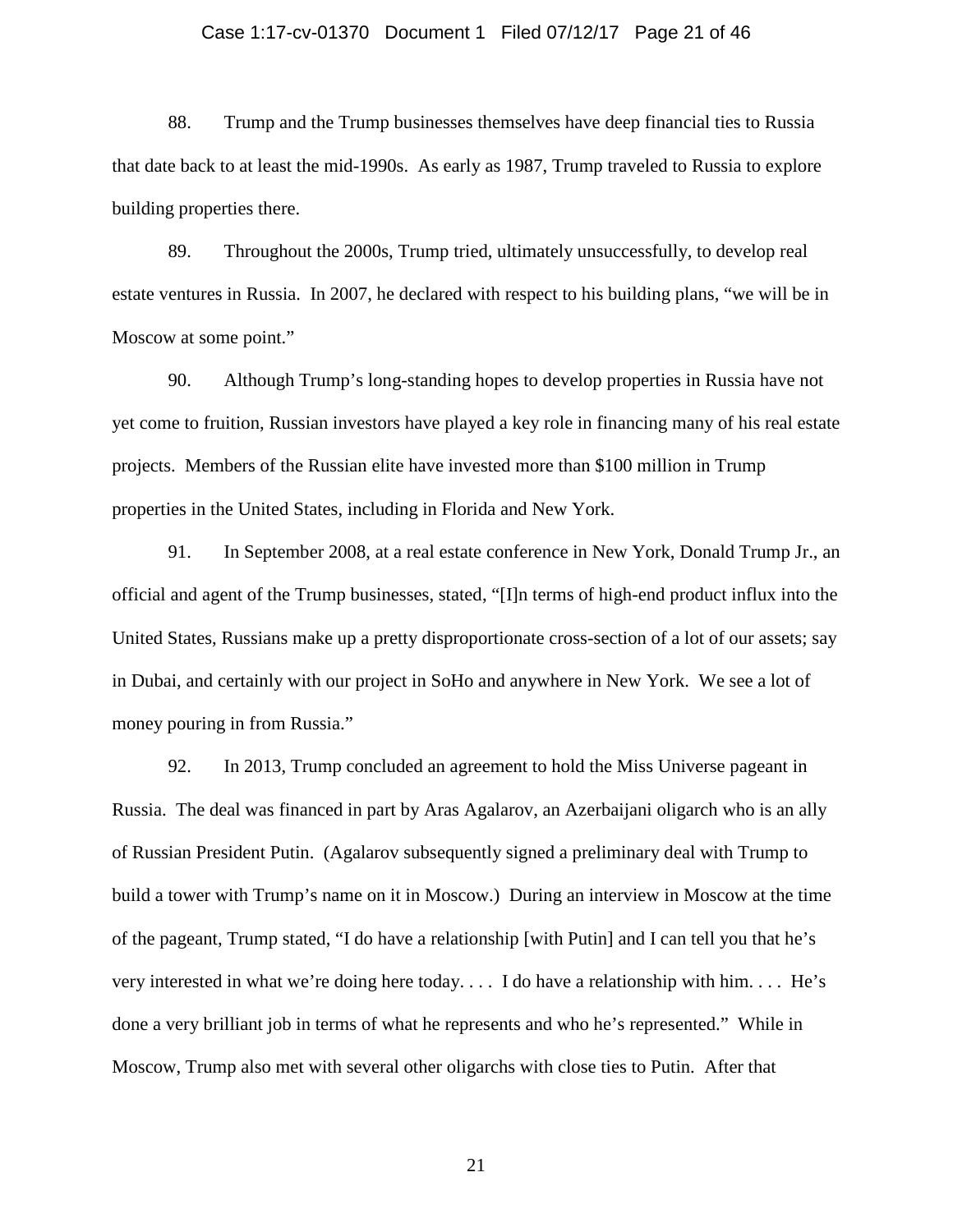### Case 1:17-cv-01370 Document 1 Filed 07/12/17 Page 22 of 46

meeting, Trump stated, "I have a great relationship with many Russians, and almost all of the oligarchs were in the room."

93. On September 21, 2015, Trump told the radio host Hugh Hewitt on his program, "The oligarchs are under [Putin's] control, to a large extent. I mean, he can destroy them, and he has destroyed some of them. . . . Two years ago, I was in Moscow . . . with the top-level people, both oligarchs and generals, and top-of-the-government people. I can't go further than that, but I will tell you that I met the top people, and the relationship was extraordinary."

94. On November 10, 2015, during a Republican primary debate, Trump stated "I got to know [Putin] very well because we were both on *60 Minutes*. We were stablemates, and we did very well that night."

95. Trump's business relationships in Russia continued through the 2016 presidential campaign. Between April and December of 2016, the Russian patent office granted 10-year extensions to six Trump trademarks that were set to expire in 2016.

96. Beyond Trump himself, Manafort, Page, Flynn, and Kushner all also had longstanding interests in and ties to Russia that, on information and belief, made them similarly receptive to Russian entreaties.

97. On information and belief, in 2005, Manafort proposed to a Russian billionaire ally of President Putin's a plan for Manafort to influence politics inside the United States to benefit Putin's government. Manafort eventually signed a \$10 million annual contract with the billionaire beginning in 2006. Manafort later advised Ukrainian President Viktor Yanukovych and his pro-Russian political party and helped him win several elections until Yanukovych was ousted from power in 2014. After Yanukovych was forced to flee, a discovered ledger indicated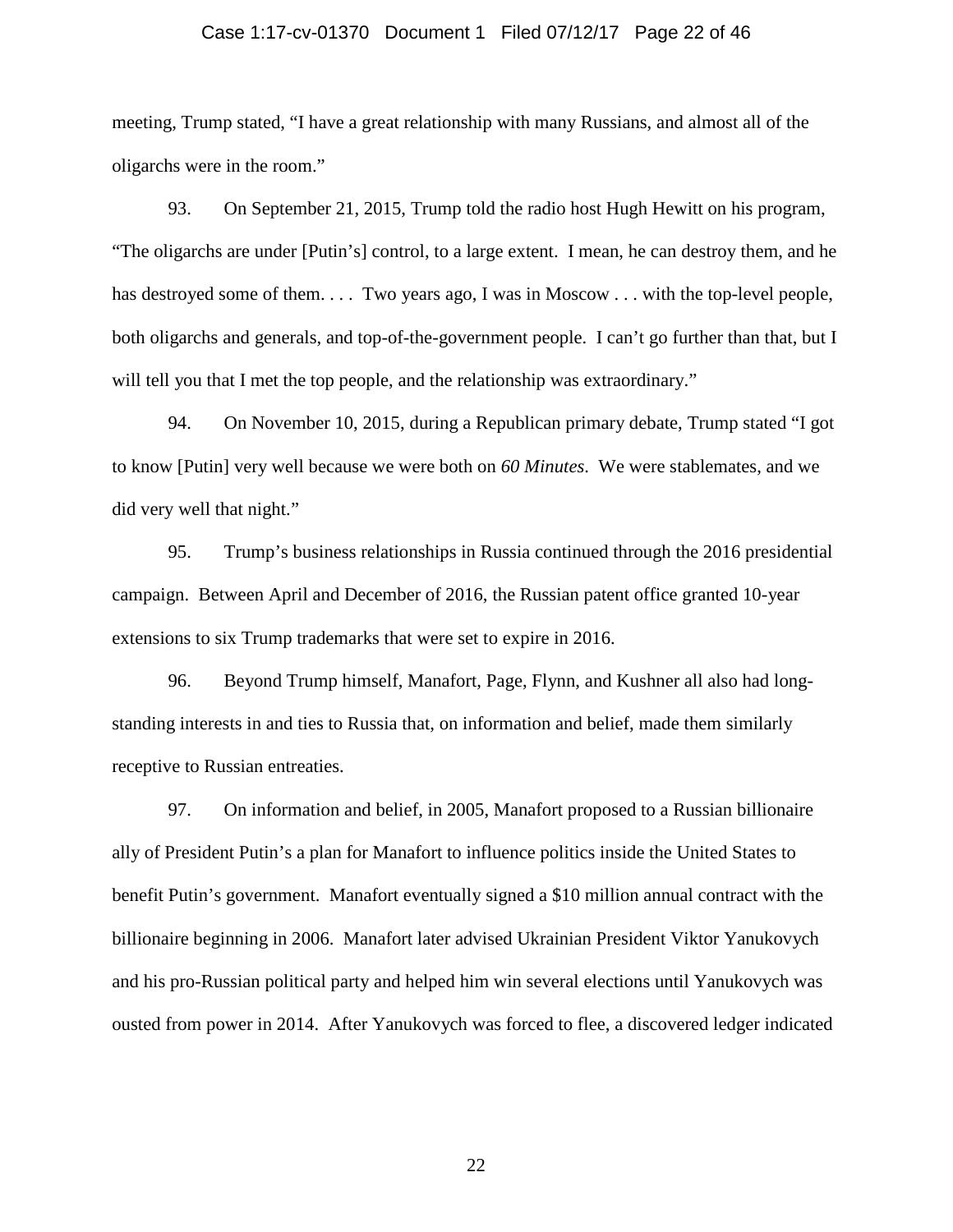#### Case 1:17-cv-01370 Document 1 Filed 07/12/17 Page 23 of 46

millions in undisclosed cash payments from Yanukovych and his pro-Russian political party to Manafort between 2007 and 2012.

98. In March 2016, Trump identified Carter Page as one of his campaign's foreign policy advisors. Page was an investment banker with Merrill Lynch in Moscow from 2004 to 2007. In that capacity he was an adviser to Gazprom, a Russian state-owned energy company.

99. On information and belief, in the summer of 2016, the FBI obtained a FISA warrant for Page, on the basis that there was probable cause to believe that he was acting as an agent of a foreign power. The application for that warrant cited Page meeting with Russian intelligence operatives as early as 2013 (although the FBI concluded that Page did not know he was in contact with a spy). The application also cited reports alleging that an agreement had been made between the Trump Campaign and Russian operatives to trade the dissemination of hacked emails for changes in the Republican platform regarding Ukraine.

100. Michael Flynn also served as an adviser to the Trump Campaign and was considered as a possible running mate for Trump. Following the election, he briefly served as Trump's National Security Advisor. In 2015, Flynn was paid \$11,250 by the U.S. subsidiary of a Russian cybersecurity firm and the same amount by a U.S. air cargo company affiliated with the Russian-owned Volga-Dnepr Group. On December 10, 2015, Flynn was paid \$45,000 to speak at an RT (formerly *Russia Today*) anniversary gala in Moscow, where he sat at the same table as President Putin and his chief of staff, Sergei Ivanov. The U.S. Intelligence Community Report describes RT as "[t]he Kremlin's principal international propaganda outlet" and also notes that RT "has actively collaborated with WikiLeaks."

101. Jared Kushner is Trump's son-in-law and was one of the most senior advisors within the Trump Campaign. On information and belief, Kushner and his family have financial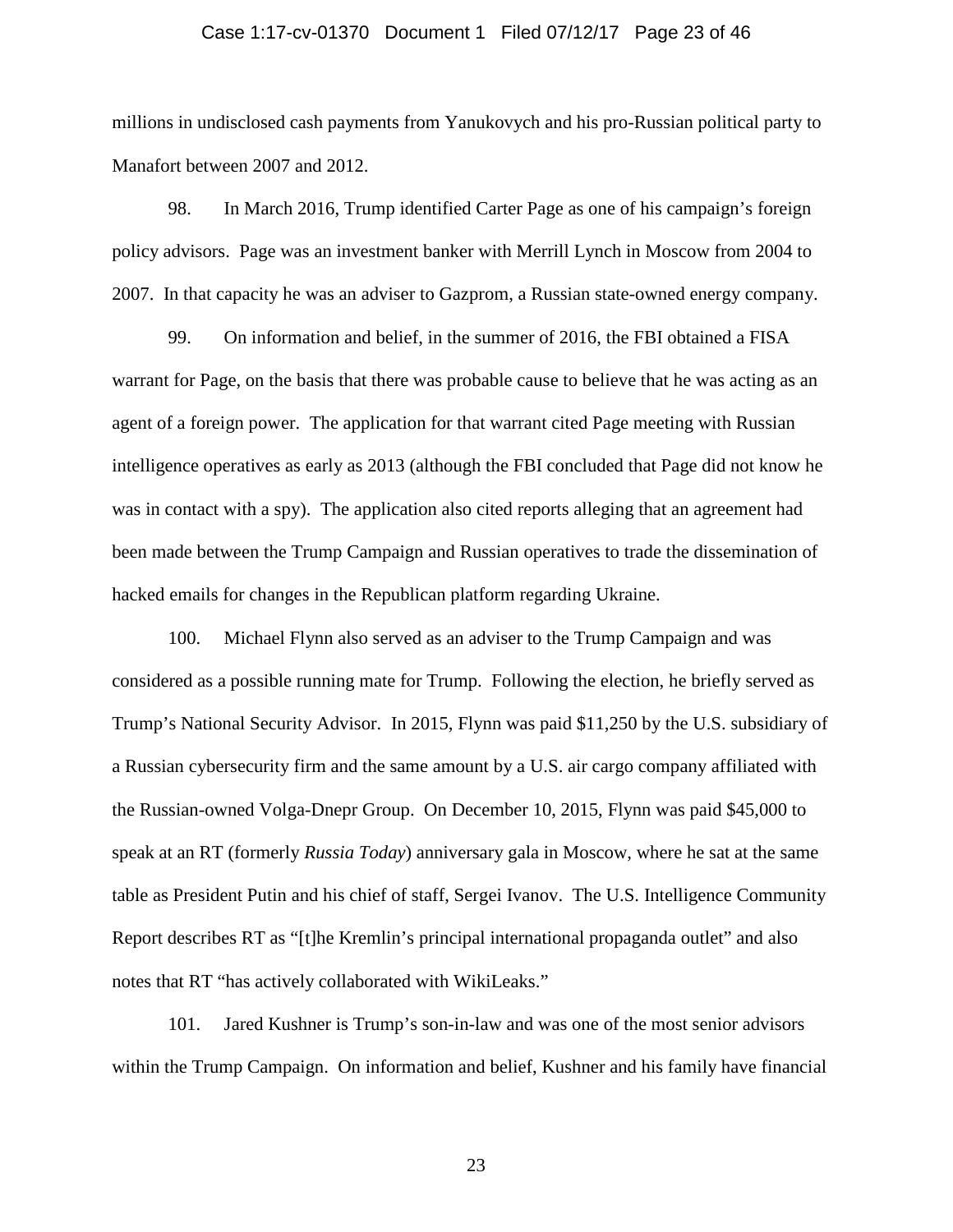### Case 1:17-cv-01370 Document 1 Filed 07/12/17 Page 24 of 46

and personal ties with Russian investors, including Lev Leviev and Roman Abramovich, two Russian oligarchs who are close Putin confidants.

# *c. Defendants and their co-conspirators each had interests in coordinating on the dissemination of the hacked DNC emails*

102. On information and belief, Russia's practice when it engages in cyber-attacks related to an election in another country is to partner with aligned parties who are on the ground in that country. While Russia has extensive experience entering into and extracting information from computer networks, its modus operandi for interfering in elections like the 2016 U.S. election is to seek out domestic political operatives who can provide political expertise.

103. On information and belief, Russia had an interest in coordinating with Defendants and their agents to disseminate the hacked emails in a way that would maximize their political impact.

104. On information and belief, Russia also had an interest in extracting concessions from and obtaining leverage over Defendants and their agents in exchange for the dissemination of the information it had hacked from the DNC servers.

105. As former CIA Director John Brennan has put it, "I know what the Russians try to do. They try to suborn individuals and try to get individuals, including U.S. individuals, to act on their behalf, wittingly or unwittingly."

106. On information and belief, Defendants also had an interest in coordinating with their co-conspirators to disseminate the information that Russian operatives had stolen from the DNC.

107. In the spring of 2016, as it became apparent that Mr. Trump would face Secretary Clinton in the general election, polls showed his campaign trailing by a wide margin.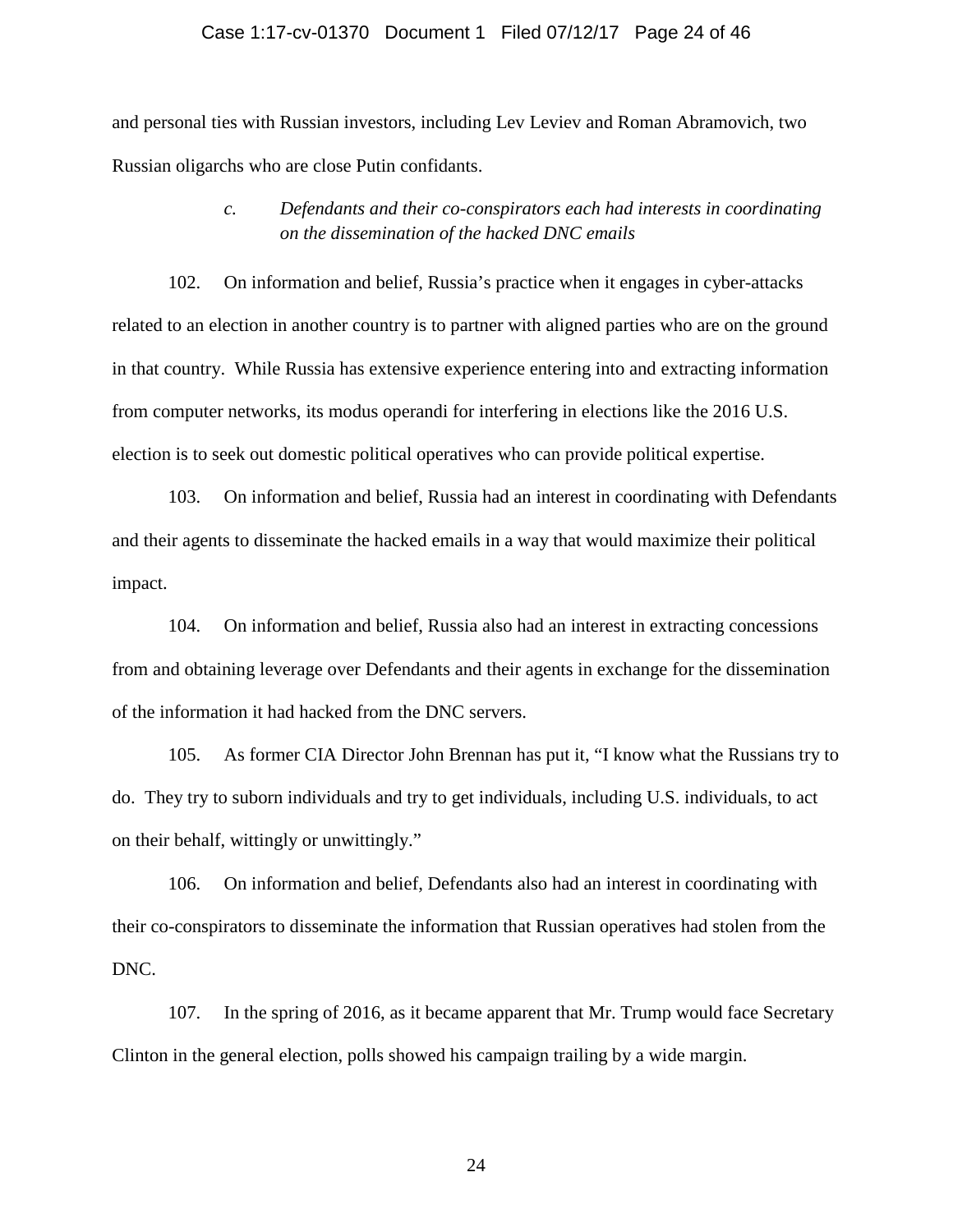### Case 1:17-cv-01370 Document 1 Filed 07/12/17 Page 25 of 46

108. The Trump Campaign faced difficulty in bringing together Republican supporters. It trailed far behind its opponent in resources. To have a chance of winning, the Trump Campaign needed to discredit its opponent, depress her support, and create tensions and internal battles within the Democratic Party.

109. On information and belief, this need provided the Trump Campaign with a powerful motive to work with Russian operatives to cause the dissemination of the hacked materials.

## *d. Defendants' conduct further demonstrates that they were receptive to coordinating with Russia during the campaign*

110. Not only did Defendants have a motive to coordinate with their co-conspirators to disseminate the hacked DNC emails, but recently revealed information makes clear that they were aware of Russia's effort to interfere in the election to benefit Trump and had no hesitation about coordinating with Russia to benefit the Trump Campaign and harm Trump's opponent.

111. As set forth above, Donald Trump Jr., Kushner, and Manafort met with a Kremlin-connected Russian lawyer on June 9, 2016. According to reports, Trump Jr. agreed to attend this meeting after being promised damaging material about his father's opponent. The Trump Campaign participants in the meeting expected that the lawyer, Natalia Veselnitskaya, would produce such material. Trump Jr. attended the meeting after receiving an email indicating that the material was part of a Russian government effort to aid the Trump Campaign. That email (released on July 11, 2017 on Trump Jr.'s Twitter account) stated, "This is obviously very high level and sensitive information but is part of Russia and its government's support for Mr. Trump." Rather than refuse to be part of an effort by Russia to interfere in the election through the release of Russian-obtained information, Trump Jr. expressed enthusiasm for the idea in a responsive email, in which he stated: "If it's what you say I love it especially later in the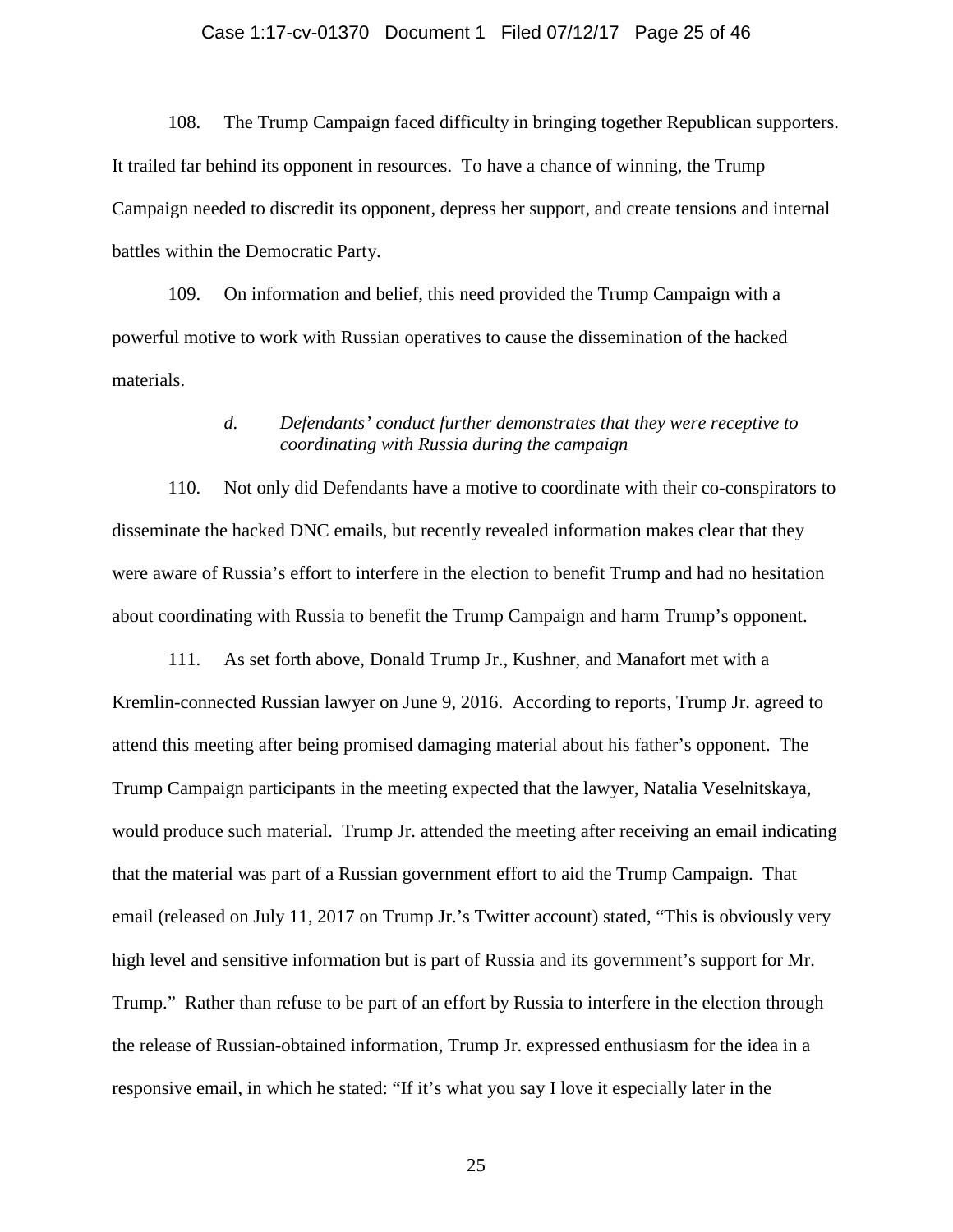### Case 1:17-cv-01370 Document 1 Filed 07/12/17 Page 26 of 46

summer." According to reports, the formatting of the email chain suggests that it was forwarded to Manafort and Kushner before the meeting, meaning that they attended the meeting even though they too were aware that it was part of Russian efforts to interfere with the election. Trump Jr. acknowledged in a tweet issued on July 10, 2017 that he took the "meeting to hear info about" Trump's opponent.

112. This was not the only meeting that Trump Campaign officials are known to have had with Russian-linked officials seeking information that could undermine Trump's opponent. Around the time that WikiLeaks published the information hacked from the DNC, a British security consultant named Matt Tait was approached by a Republican political operative named Peter Smith with links to the Trump Campaign about an operation to obtain emails allegedly taken from Clinton's private server.

113. According to an essay that Tait published on *Lawfare*, Tait warned Smith that if such emails existed, they had likely been obtained by Russian agents as part of wider efforts to interfere with the U.S. election. According to Tait:

Smith . . . didn't seem to care. From his perspective it didn't matter who had taken the emails, or their motives for doing so. He never expressed to me any discomfort with the possibility that the emails he was seeking were potentially from a Russian front, a likelihood he was happy to acknowledge. If they were genuine, they would hurt Clinton's chances, and therefore help Trump. . . . Given the amount of media attention given at the time to the likely involvement of the Russian government in the DNC hack, it seemed mind-boggling for the Trump campaign—or for this offshoot of it—to be actively seeking those emails.

114. According to Tait, Smith appeared to be closely connected to the Trump Campaign and its agents:

[I]t was immediately apparent that Smith was both well connected within the top echelons of the campaign and he seemed to know both Lt. Gen. Flynn and his son well. Smith routinely talked about the goings on at the top of the Trump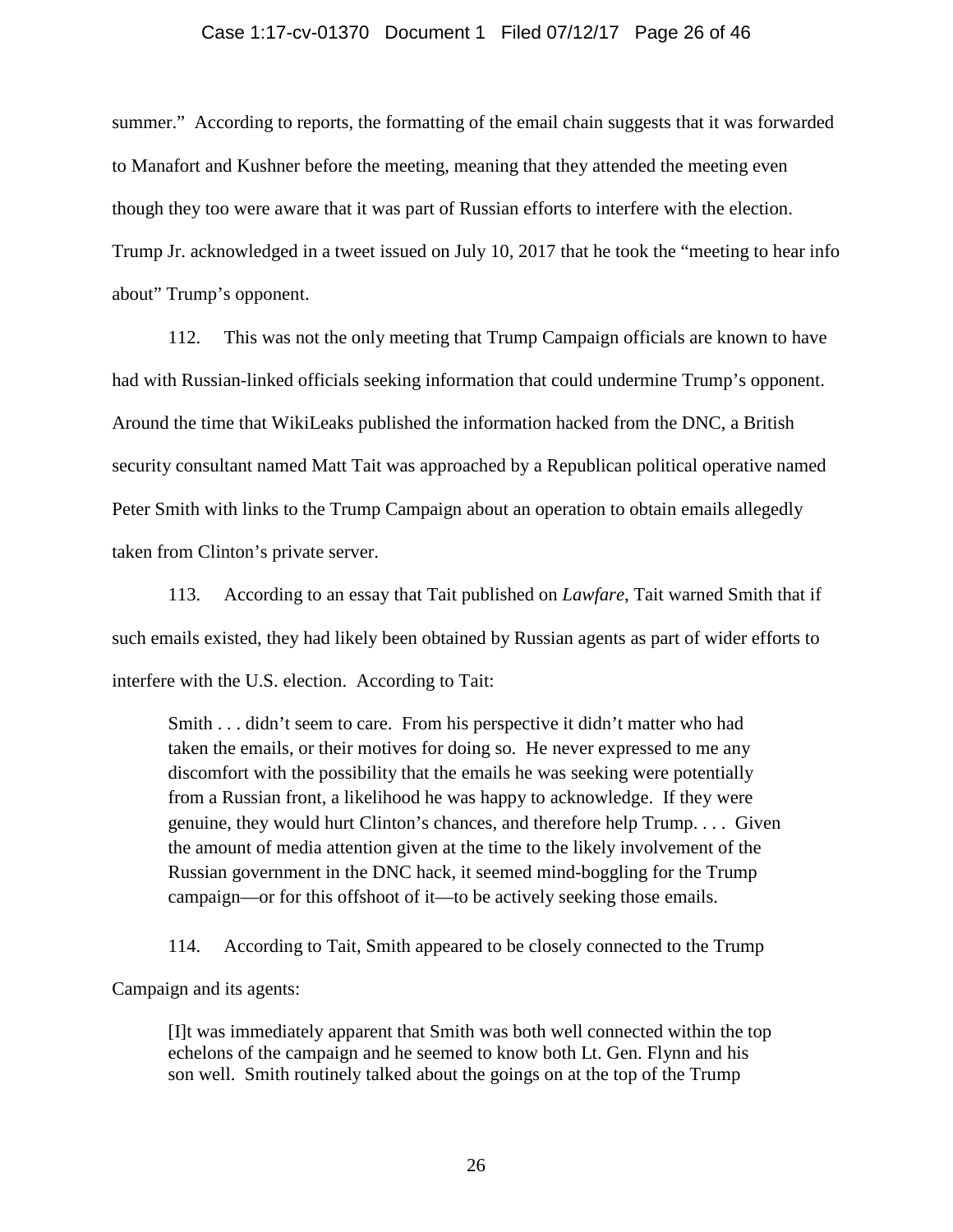### Case 1:17-cv-01370 Document 1 Filed 07/12/17 Page 27 of 46

team, offering deep insights into the bizarre world at the top of the Trump campaign.

In September 2016, Smith sent Tait a document entitled "A Demonstrative Pedagogical Summary to be Developed and Released Prior to November 8, 2016." The document "detailed a company Smith and his colleagues had set up as a vehicle to conduct the research: 'KLS Research', set up as a Delaware LLC 'to avoid campaign reporting,' and listing four groups who were involved in one way or another. The first group, entitled 'Trump Campaign (in coordination to the extent permitted as an independent expenditure)' listed a number of senior campaign officials: Steve Bannon, Kellyanne Conway, Sam Clovis, Lt. Gen. Flynn and Lisa Nelson." According to Tait, "this document was about establishing a company to conduct opposition research on behalf of the campaign, but operating at a distance so as to avoid campaign reporting. Indeed, the document says as much in black and white." On information and belief, this entity was established and Smith's activities were conducted in coordination with the Trump Campaign. On information and belief, the willingness Smith showed to coordinate with potential Russian agents to obtain and disclose hacked data reflects Defendants' general approach to such coordination.

# *e. On information and belief, Defendants and their co-conspirators reached an agreement to disseminate the hacked DNC emails*

115. As described above, Defendants and their co-conspirators had a long history of financial and personal entanglements, extensive contact during the time period relevant to the dissemination of the hacked DNC emails, ample motive to coordinate regarding such dissemination, and a demonstrated inclination to coordinate to benefit Mr. Trump's campaign and undermine support for his opponent.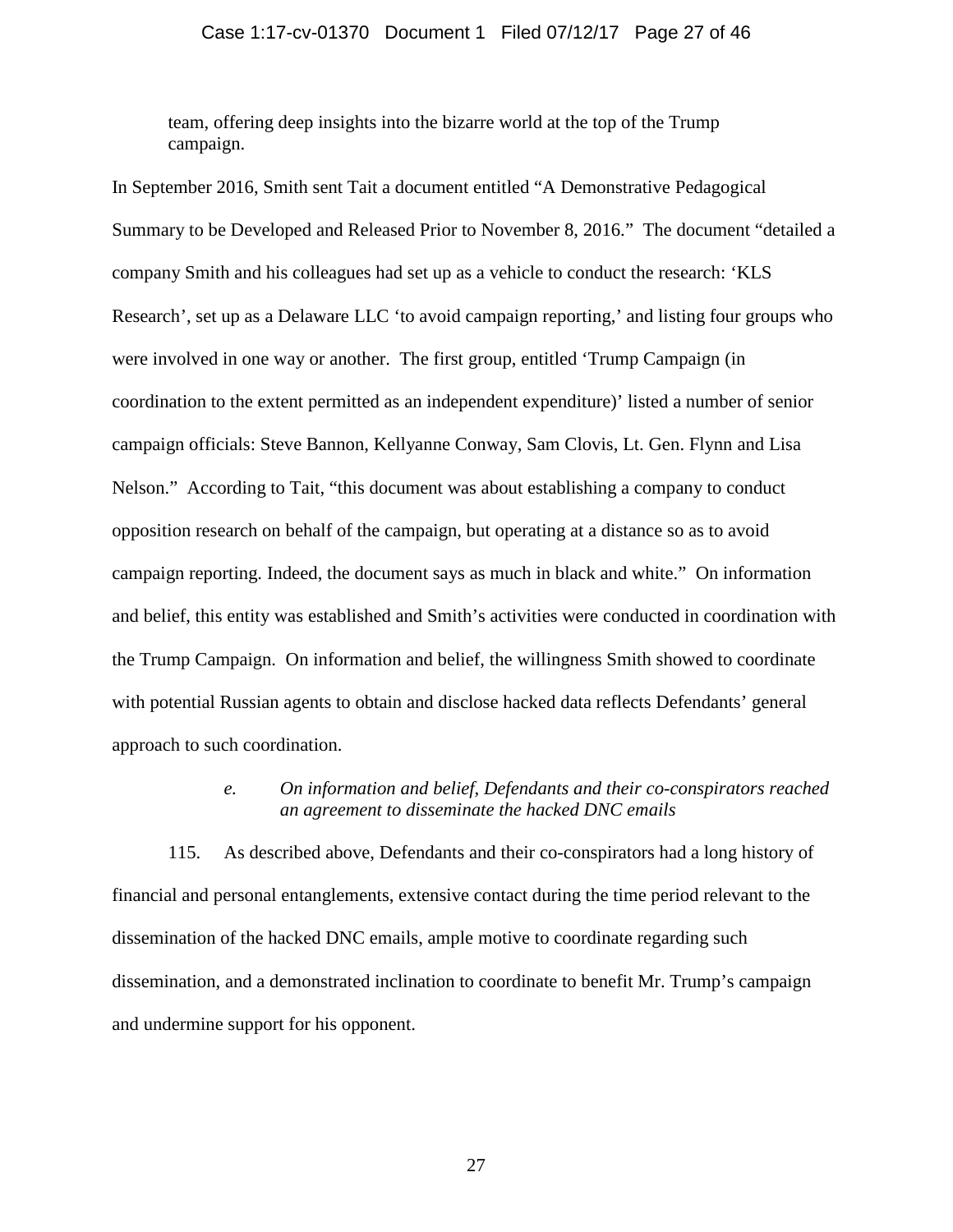### Case 1:17-cv-01370 Document 1 Filed 07/12/17 Page 28 of 46

116. On information and belief, during contacts between Russian officials and agents for Defendants, the parties did in fact reach an agreement regarding the publication of hacked DNC material (which included Plaintiffs' private information). On information and belief, this agreement included policy concessions to Russian interests by Defendants. U.S. intelligence officials deemed reports describing the contours of the agreement between Defendants and Russian officials to be important enough to brief both the outgoing and incoming Presidents about it.

### D. The Trump Campaign Provided a Series of Beneficial Concessions to Russia

117. In the midst of the extensive contacts between Russian officials and Defendants during the relevant time period, not only was Plaintiffs' hacked information disclosed, but the Republican Party, now under the control of the Trump Campaign, at the Campaign's direction reversed its long-standing position vis-à-vis Russia to adopt a more pro-Russia approach.

118. For many years, the Republican party has taken strong positions opposed to Russia and the government of Vladimir Putin.

119. During the 2008 presidential campaign, for example, the Republican nominee John McCain made opposition to Russian aggression a centerpiece of his platform. In particular, the Republican Party firmly opposed Russian actions against neighboring states.

120. In his speech at the 2008 Republican National Convention, McCain criticized Russian aggression, "Russia's leaders, rich with oil wealth and corrupt with power, have rejected democratic ideals and the obligations of a responsible power. They invaded a small, democratic neighbor to gain more control over the world's oil supply, intimidate other neighbors, and further their ambitions of re-assembling the Russian empire." McCain added, "[W]e can't turn a blind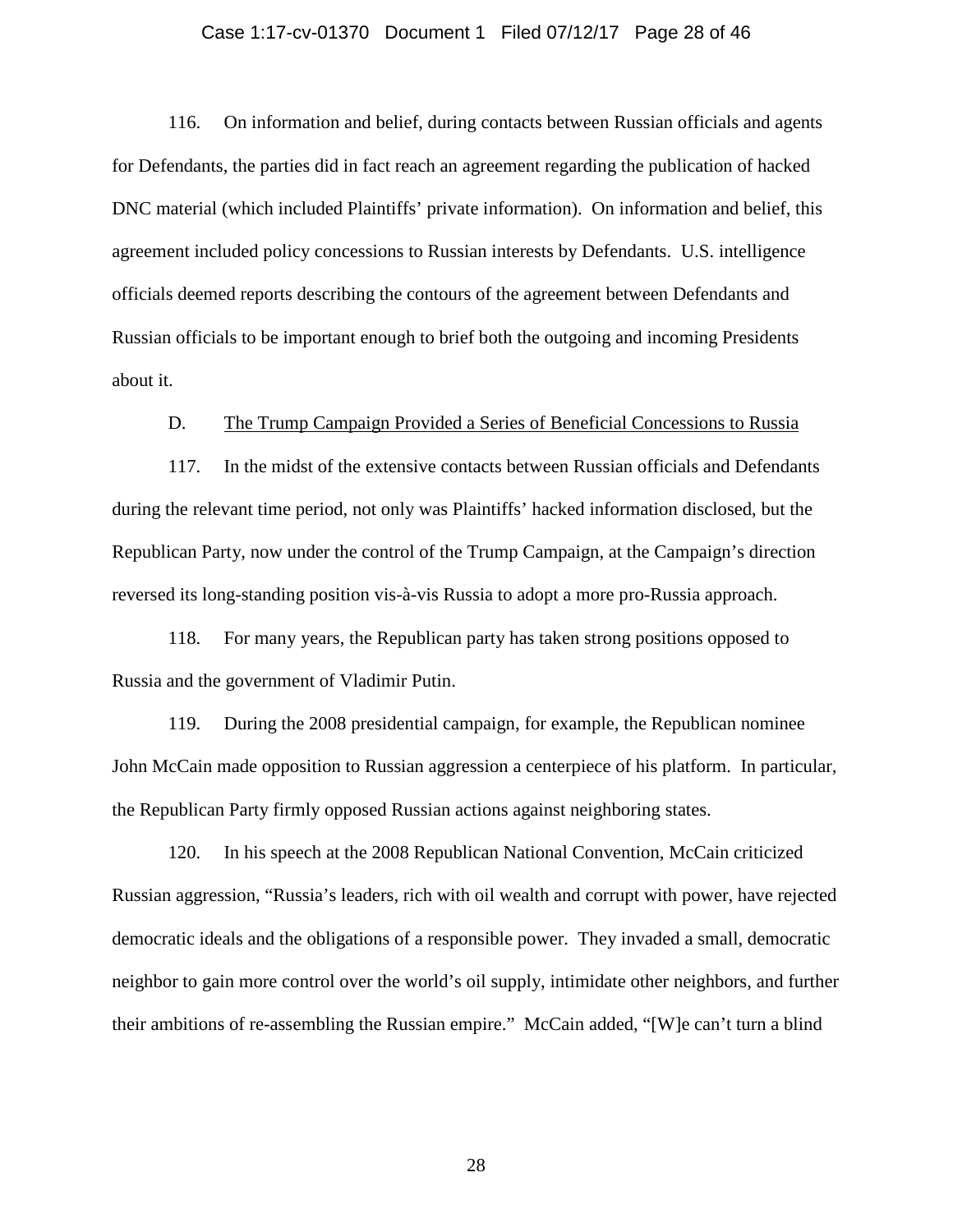#### Case 1:17-cv-01370 Document 1 Filed 07/12/17 Page 29 of 46

eye to aggression and international lawlessness that threatens the peace and stability of the world and the security of the American people."

121. During the 2012 presidential campaign, Republican nominee Mitt Romney called Russia "our number one geopolitical foe." During a presidential debate, Romney stated, "I have clear eyes on this. I'm not going to wear rose-colored glasses when it comes to Russia, or Mr. Putin."

122. During his acceptance speech at the 2012 Republican National Convention, Romney again challenged Mr. Putin. Romney promised: "Under my administration, our friends will see more loyalty, and Mr. Putin will see a little less flexibility and more backbone."

123. The Trump Campaign took a dramatically different approach to Russia, marking a stark departure from its party's traditional platform.

124. On information and belief, on or about July 18, 2016—four days before DNC emails containing Plaintiff's private information were dumped publicly, and the same day that Sessions, Page, and Gordon met with Kislyak—the Trump Campaign worked to remove strong language about Russia's action in Ukraine from the Republican platform.

125. Specifically, at a Republican platform meeting, one member proposed an amendment stating: "Today, the post-Cold War ideal of a 'Europe whole and free' is being severely tested by Russia's ongoing military aggression in Ukraine." The proposed amendment continued: "The Ukrainian people deserve our admiration and support in their struggle." Accordingly, the amendment called for maintaining or increasing sanctions against Russia, increasing aid for Ukraine, and "providing lethal defensive weapons" to Ukraine. But, according to reporting, Trump Campaign staffers in the room "intervened" and "were able to get the issue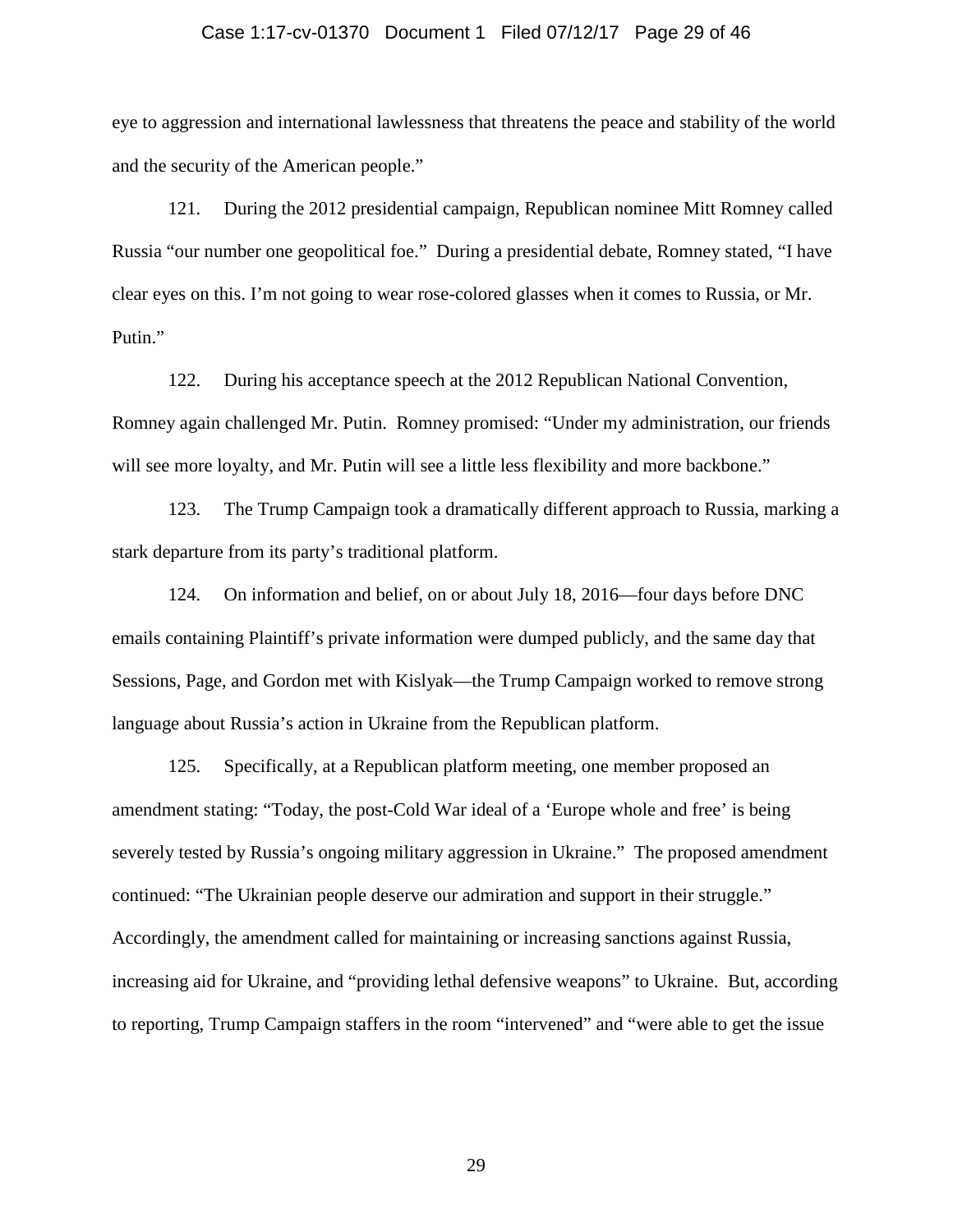### Case 1:17-cv-01370 Document 1 Filed 07/12/17 Page 30 of 46

tabled while they devised a method to roll back the language." The Campaign staffers wrote an alternate amendment "with softer language," which was ultimately adopted.

126. Mr. Gordon later would admit that he was personally involved in softening the language on Ukraine.

127. Despite Russia's recent aggression in Ukraine, and in contrast to the convention speeches of Senator McCain and Governor Romney in 2008 and 2012, Trump did not mention Russia at all during his convention speech.

128. The Trump Campaign took other steps to benefit Russia. The Trump Campaign advanced a significant Russian foreign policy interest by casting doubt on the U.S.'s commitment to its NATO allies. Candidate Trump repeatedly declined to support NATO's historical commitment to defend members who are under attack, refused to offer support to Baltic countries if they were attacked by Russia, and instead criticized NATO members. In response to Trump's comments regarding NATO, Republican Senator Lindsey Graham stated that "The Republican nominee for President is essentially telling the Russians and other bad actors that the United States is not fully committed to supporting the NATO alliance."

129. Trump and his associates also have undertaken efforts to lift sanctions imposed on Russia in response to its interference with the 2016 election. On December 29, 2016, the Obama administration imposed economic sanctions on Russian actors in response to such interference. The United States also expelled certain Russian diplomats and seized Russian-owned facilities in New York and Maryland.

130. On information and belief, on that same day, in a phone conversation with Russian ambassador Kislyak, Flynn urged Russia not to respond to the recent U.S.-imposed sanctions. Flynn subsequently lied about the substance of the conversation.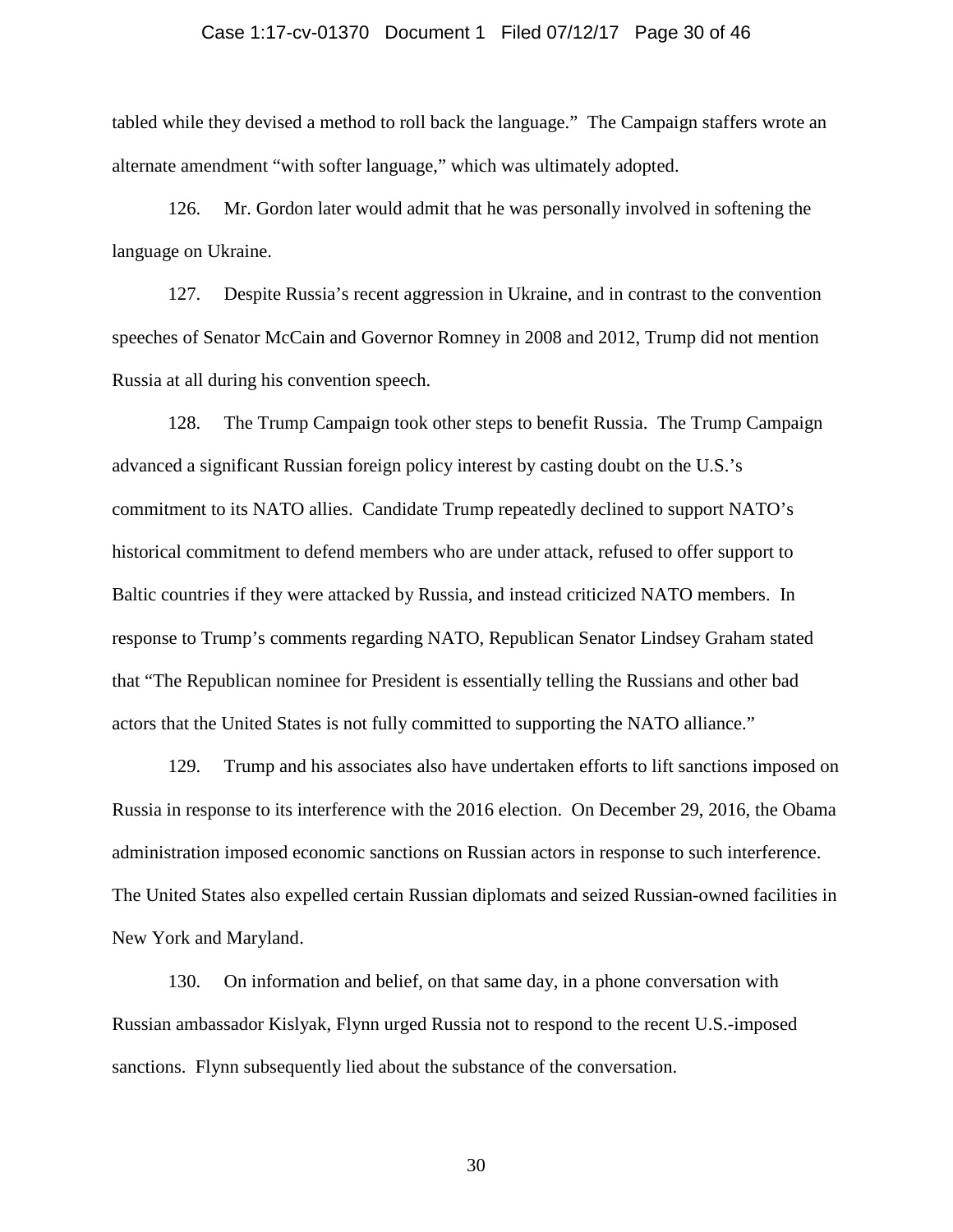### Case 1:17-cv-01370 Document 1 Filed 07/12/17 Page 31 of 46

131. Immediately upon taking office, the Trump administration undertook efforts to lift economic sanctions imposed on Russia.

132. Another of Russia's foreign policy goals has been to improve Russia's and Putin's image within the United States. Candidate Trump made a series of comments supportive of Putin, all consistent with this Russian policy desire. For example, in December 2015, Mr. Trump said of Putin: "It is always a great honor to be so nicely complimented by a man so highly respected within his own country and beyond." Mr. Trump elsewhere during the campaign described Putin as "very much of a leader" with "very strong control over his country," adding that "he's been a leader, far more than our president has been a leader."

133. This public relations campaign has been effective. According to a recent Gallup poll, "Americans see Russian President Vladimir Putin in a better light than two years ago."

134. Mr. Trump also sought to minimize Putin's negative human rights record. In response to questions about Putin arranging the deaths of opponents, Trump responded, "I haven't seen any evidence that he killed anybody."

135. These actions and other statements from the Trump Campaign helped to further Russia's foreign policy objectives.

### E. Pursuant to the Conspiracy, Certain Hacked DNC Emails, Containing Plaintiffs' Private Information, Were Published to the World on WikiLeaks

136. On July 22, 2016, four days after the change to the Republican Party platform and in furtherance of the conspiracy, actors in control of the stolen materials obtained by Russia caused WikiLeaks to post thousands of private emails hacked from the DNC on the Internet. As set forth above, the emails published on WikiLeaks included private information about each of the Plaintiffs—and about dozens of other private Americans. The information about Plaintiffs was not newsworthy and its release caused them substantial injuries.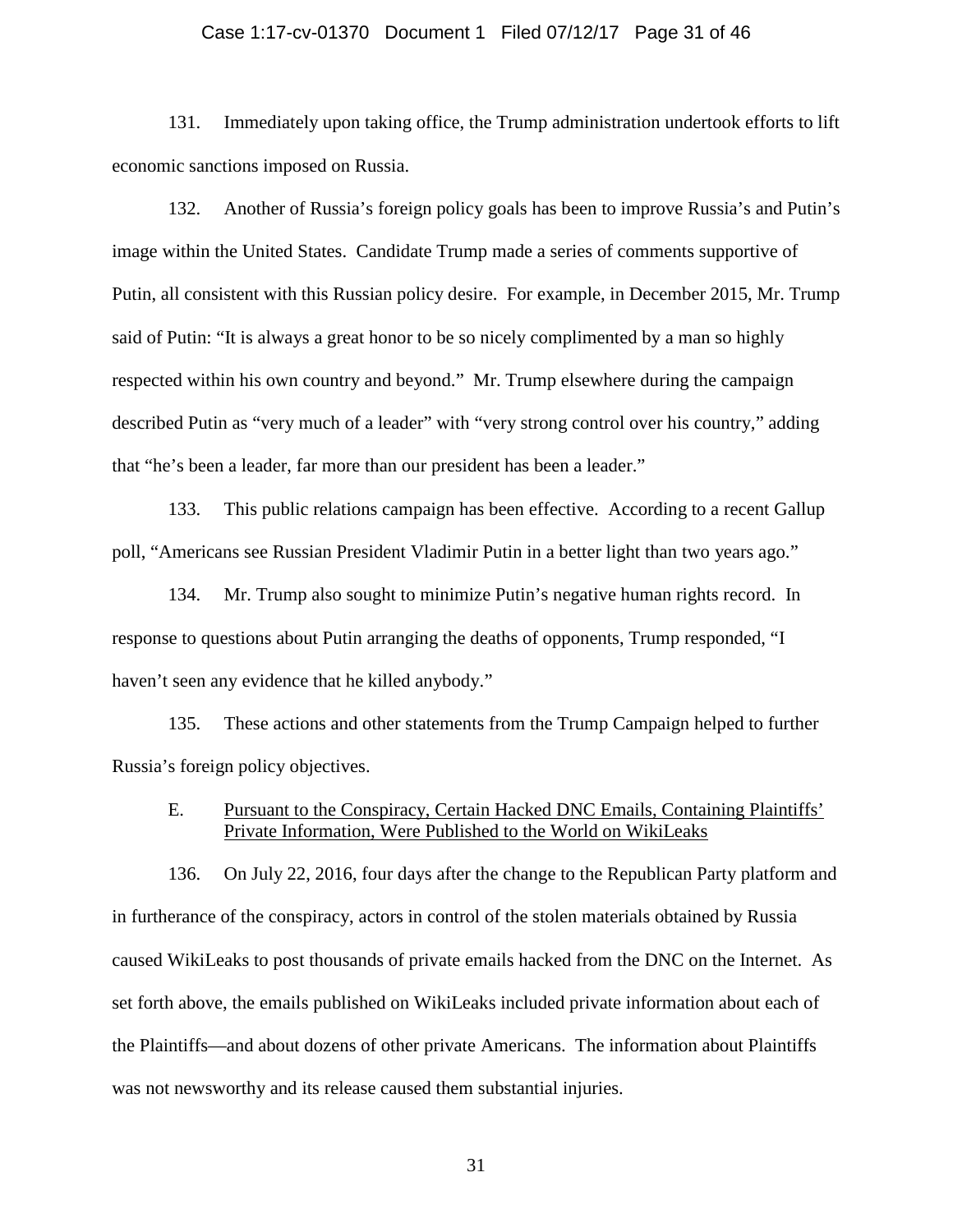### Case 1:17-cv-01370 Document 1 Filed 07/12/17 Page 32 of 46

137. On information and belief, Defendants conspired with their co-conspirators to select the materials to be released and time the release of the hacked DNC emails to obtain maximum political benefit for the Trump Campaign. Although Russian agents had possessed large volumes of DNC data for some time, the DNC emails were not published on WikiLeaks until the timing was politically optimal to benefit the Trump Campaign. As Trump Jr. indicated in an email (later published on his Twitter account), the release of information would be helpful to the Trump Campaign "especially later in the summer."

138. Shortly after the DNC emails were published, Stone, who was still in close contact with Trump and Manafort, admitted in an interview that he had communicated with WikiLeaks founder Julian Assange but that he was "not at liberty" to discuss aspects of those communications. On October 12, 2016, Stone admitted that he had "backchannel communications" with Assange "through an intermediary—somebody who is a mutual friend." He added that "[t]hat friend travels back and forth from the United States to London and we talk."

139. At around the time the DNC emails were published, Stone engaged in public and private Twitter conversations with the hacker Guccifer 2.0, who several weeks earlier had claimed credit for the DNC hack.

140. According to the U.S. Intelligence Community Report, Guccifer 2.0 was working as an agent of Russian military intelligence. The report states that GRU (Russian intelligence) "used the Guccifer 2.0 persona, DCLeaks.com, and WikiLeaks to release US victim data obtained in cyber operations publicly and in exclusives to media outlets." The "GRU relayed material it acquired from the DNC and senior Democratic officials to WikiLeaks. Moscow most likely chose WikiLeaks because of its self-proclaimed reputation for authenticity."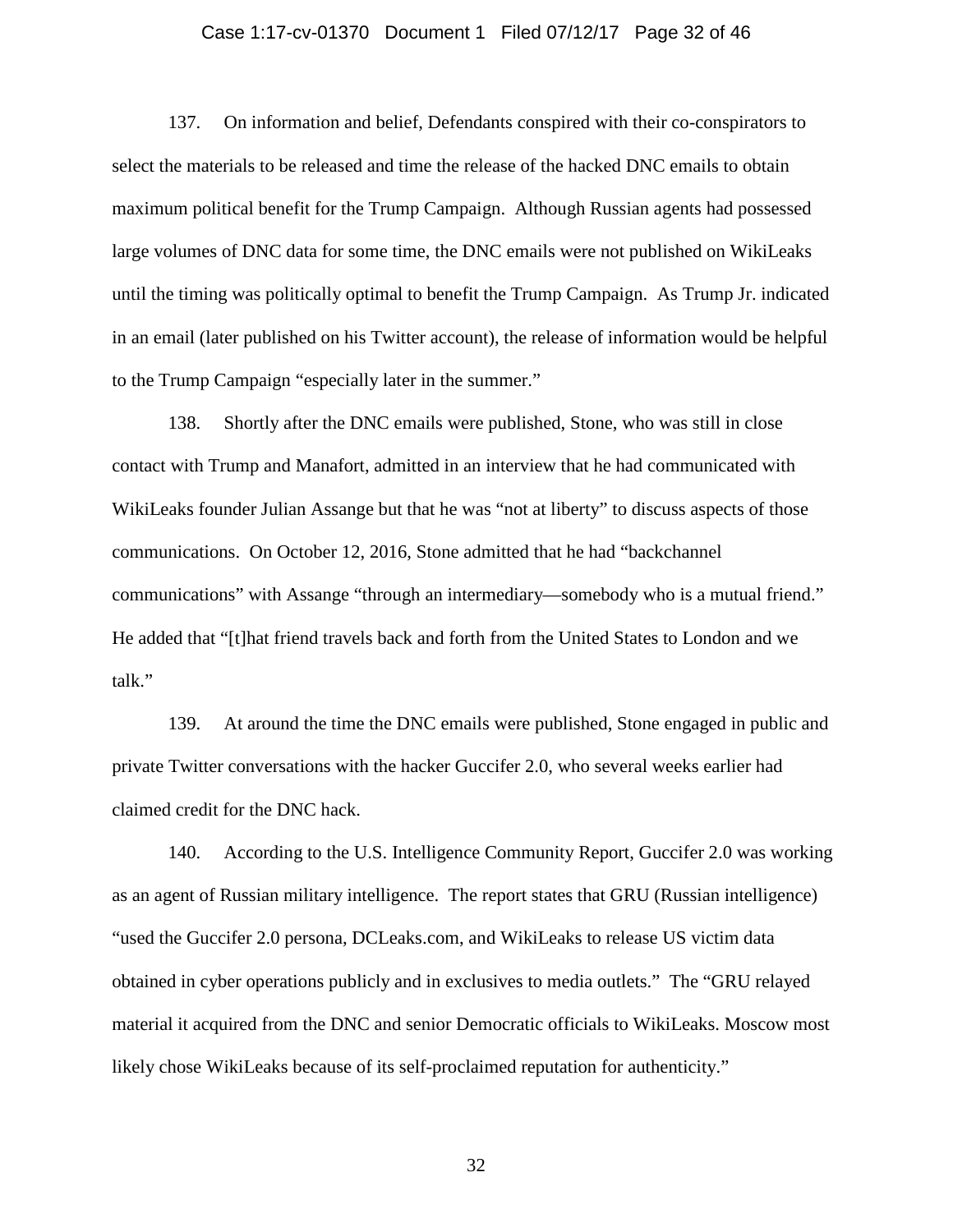### Case 1:17-cv-01370 Document 1 Filed 07/12/17 Page 33 of 46

141. The strategic timing and content of the publication of DNC emails right before the Democratic National Convention aggravated tensions and internal disagreements within the Democratic party, as intended. Headlines from around the time of the Convention demonstrated the effect of the publication. *The New York Times* reported that "the publication of 20,000 Democratic National Committee emails by WikiLeaks this weekend provided a disastrous prelude to the convention." A *National Review* article entitled "WikiLeaks blows up the party's hopes for a smooth convention week" explained, "This week, the Democrats begin their convention with the resignation of their national committee chairwoman, Debbie Wasserman Schultz, after nearly 20,000 of the committee's e-mails were published by WikiLeaks."

## F. Throughout the Remainder of the Campaign, Defendants Amplified and Drew Attention to Hacked Emails that Had Been Published

142. The Trump Campaign sought to maximize its advantage from the release of the hacked emails by further publicizing and amplifying the released information. In the last months of the campaign, Mr. Trump mentioned WikiLeaks over 160 times during his campaign appearances, drawing increased attention to the released Russian-hacked emails. On July 23, the day after the release of the DNC emails, candidate Trump sought to amplify and gain further political benefit from the timing of the release of the emails. "The Wikileaks e-mail release today was so bad to Sanders that it will make it impossible for him to support [Hillary Clinton], unless he is a fraud," Trump tweeted to his followers.

143. Defendants also continued to communicate with Russia and others regarding the hacking and release of emails that could harm Secretary Clinton. On July 27, 2016, during the Democratic National Convention, candidate Trump held a press conference in Florida. During his remarks, Trump called on Russia to continue its cyberattacks, stating, "Russia, if you're listening, I hope you're able to find the 30,000 [Hillary Clinton] emails that are missing."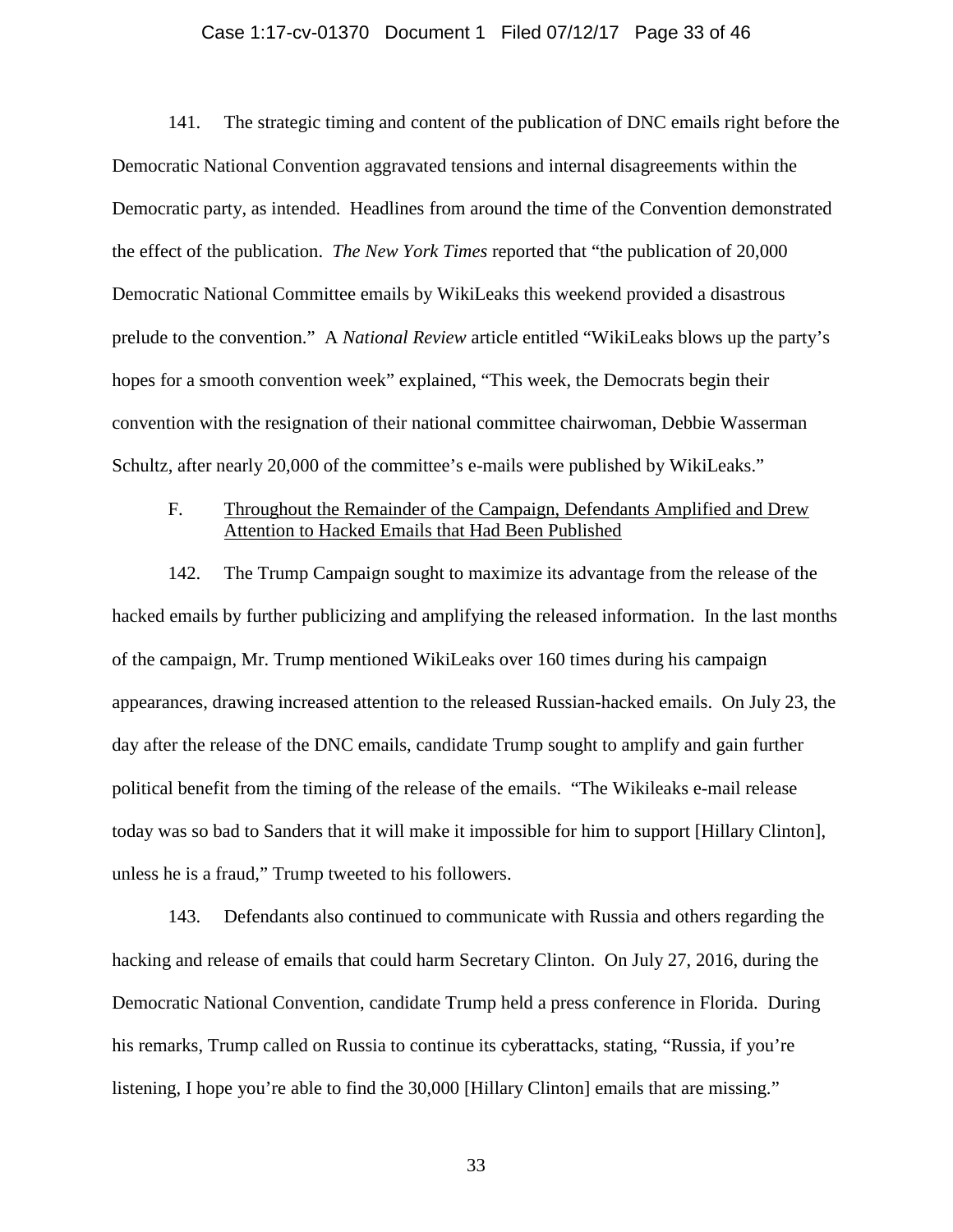### Case 1:17-cv-01370 Document 1 Filed 07/12/17 Page 34 of 46

144. Following that statement, Defendant Stone engaged in a series of exchanges with one of the Russian hackers culminating in the release of a second tranche of emails, this time from the DCCC and Clinton Campaign Chairman John Podesta's account.

145. In August and September 2016, Defendant Stone and Guccifer 2.0 engaged in an exchange of direct messages over Twitter.

146. On August 12, 2016, Guccifer 2.0 released documents obtained from the DCCC and tweeted: "@RogerJStoneJr thanks that u believe in the real #Guccifer2." Guccifer 2.0 subsequently tweeted "paying u back," in reply to a tweet from Defendant Stone.

147. On August 18, 2016, Defendant Stone stated in a C-SPAN interview that he was in touch with Assange "through an intermediary."

148. On August 21, 2016, Defendant Stone tweeted: "Trust me, it will soon the [sic] Podesta's time in the barrel. #CrookedHillary."

149. In mid-September, Stone said on a radio interview that he expected "Julian Assange and the Wikileaks people to drop a payload of new documents on a weekly basis fairly soon."

150. On October 1, 2016, Defendant Stone tweeted: "Wednesday @HillaryClinton is done."

151. Two days later, on October 3, 2016, Defendant Stone tweeted: "I have total confidence that @wikileaks and my hero Julian Assange will educate the American people soon # LockHerUp."

152. Then, on October 4, 2016, Defendant Stone tweeted: "Payload coming. #Lockthemup."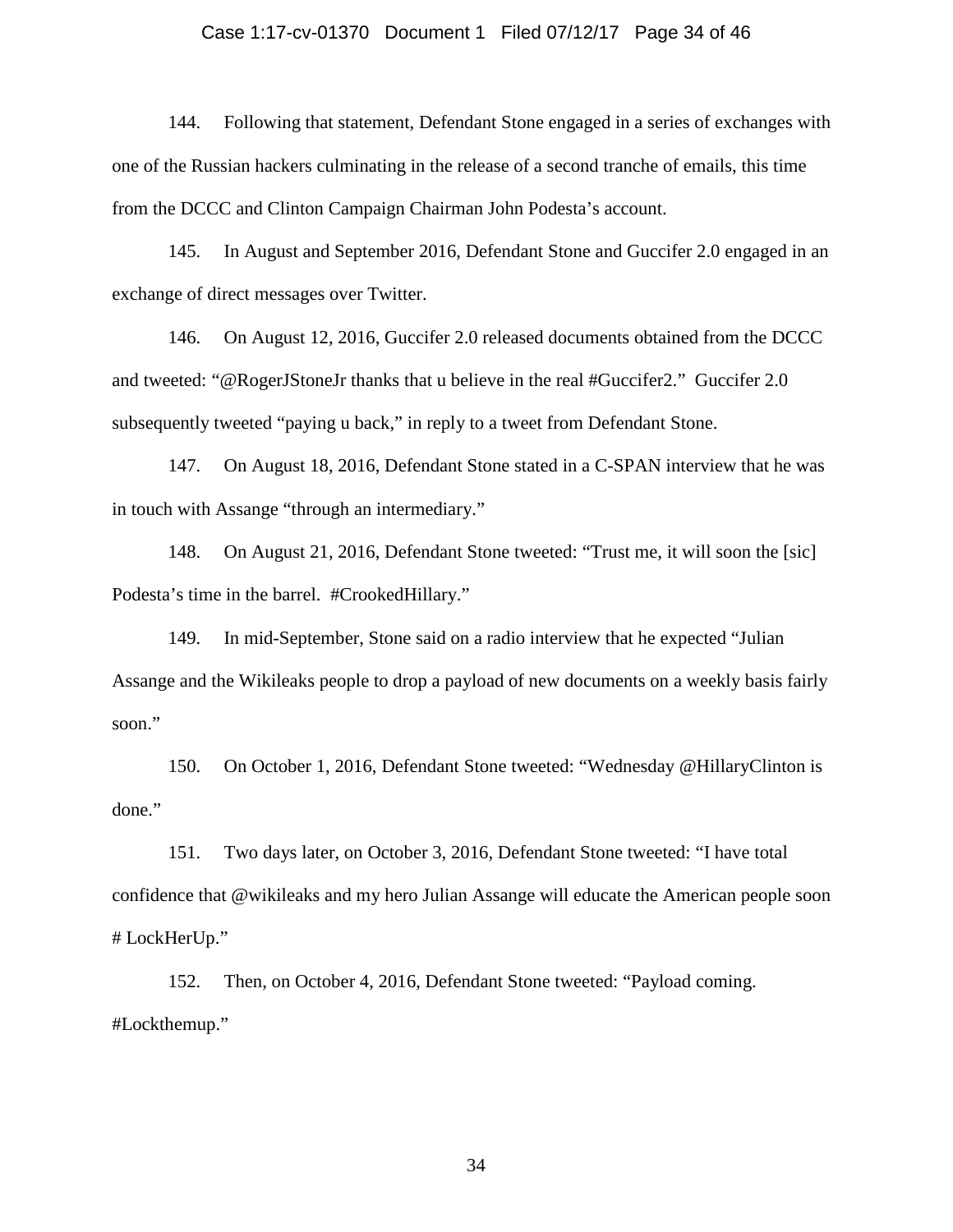### Case 1:17-cv-01370 Document 1 Filed 07/12/17 Page 35 of 46

153. Just two days later, on October 7, 2016, WikiLeaks published the first batch of emails hacked from Clinton campaign chairman John Podesta, one hour after an Access Hollywood video surfaced on which Trump made lewd remarks about sexually assaulting women.

154. Later on, Trump himself previewed disclosures that would be coming, in order to elevate attention to them. For example, on November 2, he declared: "So today, I guess WikiLeaks, it sounds like, is going to be dropping some more."

155. As set forth above, the release of Plaintiffs' private information, as well as the subsequent amplification by Defendants, caused them real and substantial harm as a result of their participation in the political process and their support and advocacy for a particular presidential candidate. This harm to Plaintiffs was a direct and foreseeable consequence of the dissemination of the hacked emails. The publication of the emails also served to intimidate Plaintiffs and potential donors and supporters of Mr. Trump's opponent, as it put them on notice that their support and advocacy could expose them to the release of their private information.

## G. All of the Parties Then Sought to Deny and Conceal and Evidence of Their Interactions

156. Defendants and their co-conspirators have said and done nothing to hold Russia accountable for this attack on the election and the privacy of Plaintiffs and others like them. Quite the opposite—Defendants have denied that Russia was involved; they have continued to take actions favorable to Russia, including efforts to roll back sanctions imposed by the Obama administration in response to Russian interference in the election; they have attempted to conceal their contacts with Russian actors and in some cases have overtly lied about such contacts.

157. On information and belief, Defendants and their co-conspirators have attempted to conceal their involvement in the change in the Republican Party's platform language about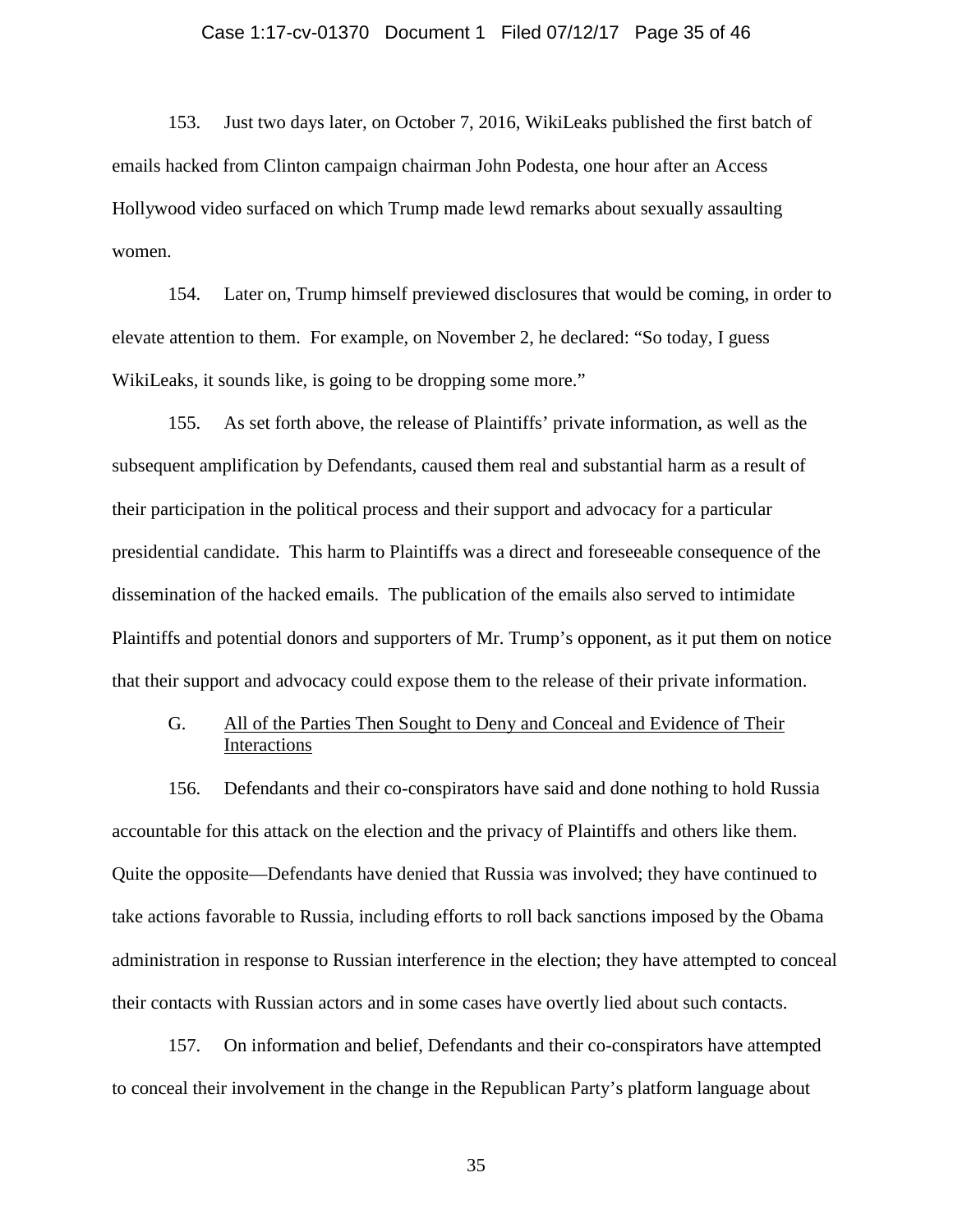### Case 1:17-cv-01370 Document 1 Filed 07/12/17 Page 36 of 46

Ukraine. Mr. Trump and Mr. Manafort initially denied any campaign involvement in the platform language. In January 2017, J.D. Gordon, the Trump Campaign's national security policy representative at the Republican National Convention, also denied involvement. But in March 2017, Mr. Gordon admitted that he was personally involved in softening the language on Ukraine.

158. While letting Russia off the hook for its role in disseminating private information and interfering with the U.S. election, Defendants and other Trump associates have repeatedly attempted to conceal and have failed to disclose their own contacts with Russian actors.

159. On information and belief, in December 2016, Jared Kushner and Michael Flynn discussed with Russian Ambassador Kislyak the establishment of a communication back channel with Russia, which would use Russian diplomatic facilities in an apparent attempt to avoid detection by American intelligence agencies.

160. Also in December 2016, on information and belief, Mr. Kushner met with Sergey Gorkov, the chairman of Vnesheconombank, a Russian state-owned bank that is subject to U.S. sanctions.

161. Mr. Kushner failed to disclose these meetings, and others with foreign government officials, in security clearance forms, as required by law.

162. Trump Campaign advisor and now-Attorney General Jeff Sessions also failed to disclose during his Senate confirmation hearing and in security clearance forms at least two meetings during the campaign with Russian ambassador Kislyak.

163. Mr. Flynn failed to disclose payments from foreign sources, including Russian sources, as required by law.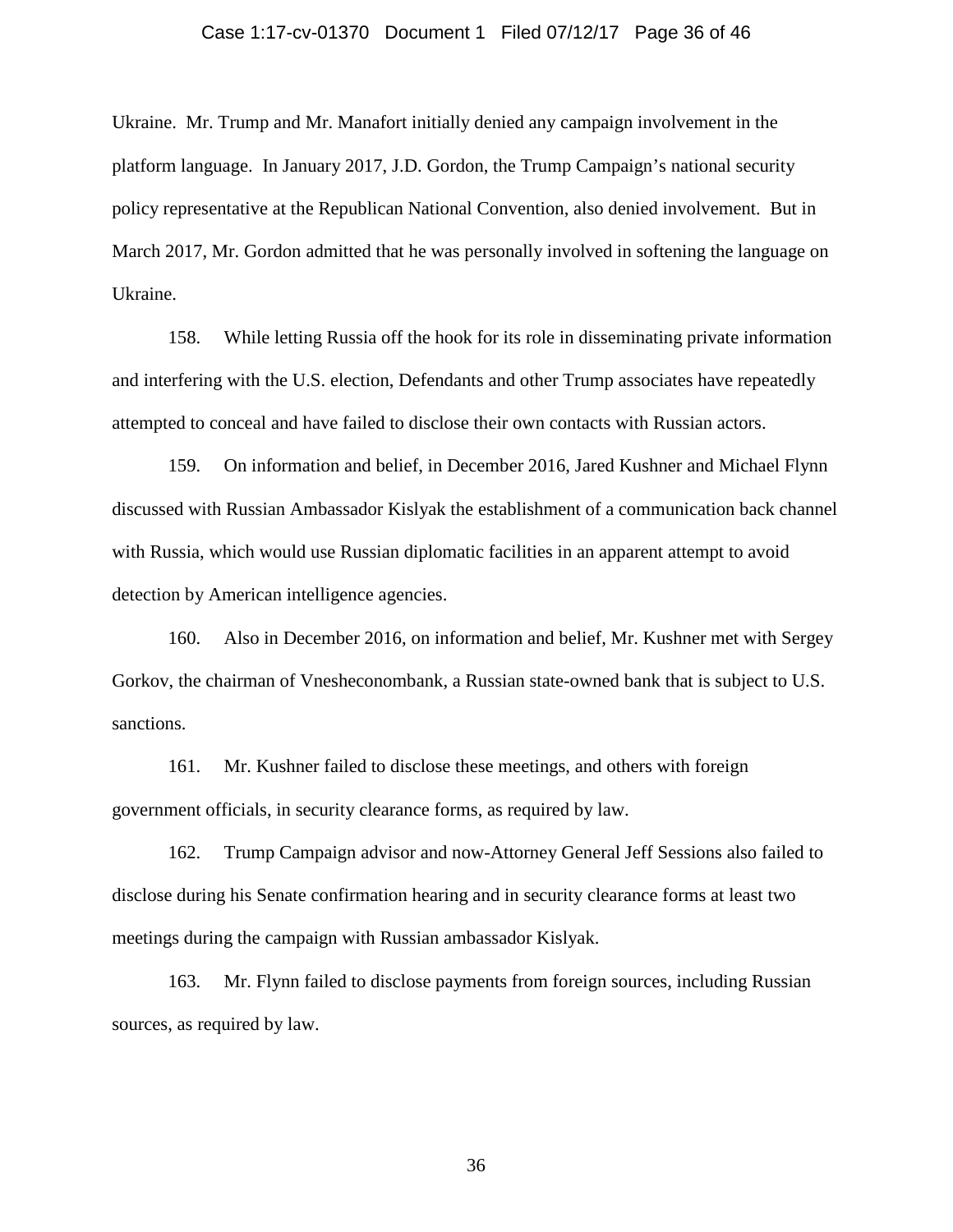### Case 1:17-cv-01370 Document 1 Filed 07/12/17 Page 37 of 46

164. Mr. Manafort failed to register with the Department of Justice as a foreign agent while working for Yanukovych. In June 2017, Manafort retroactively filed foreign agent registration forms showing that his firm had been paid over \$17 million from Yanukovych's pro-Russian Ukrainian political party over a two-year period.

165. Defendants also concealed the June 9, 2016 meeting between Donald Trump Jr., Manafort, Kushner, and a Russian lawyer. When news of the meeting came to light, Trump Jr. offered differing and incomplete explanations of the origins and purpose of the meeting. He first said the meeting was focused on questions of child adoption. Only later did he acknowledge that the purpose of the meeting was to discuss information about Trump's opponent to benefit his campaign.

166. On the same day that he called on Russia to hack Hillary Clinton's emails, Trump walked back his repeated boasts about his Russia connections, insisting that "I never met Putin. I've never spoken to him." In a television interview, he reiterated: "But I have nothing to do with Russia, nothing to do, I never met Putin, I have nothing to do with Russia whatsoever."

167. On October 26, 2016, at a rally in Kinston, North Carolina, Trump falsely declared, "First of all, I . . . have no business whatsoever with Russia, have nothing to do with Russia."

168. To date, despite questions about his business relationships and financial ties to Russia, Trump has refused to disclose the past ten years of his tax returns. He has refused to disclose them in a stark break from precedent and in the face of extreme political pressure to disclose them. He has done this notwithstanding the obvious opportunity to put to rest some of the damaging speculation about Russian dealings that may or may not be indicated on these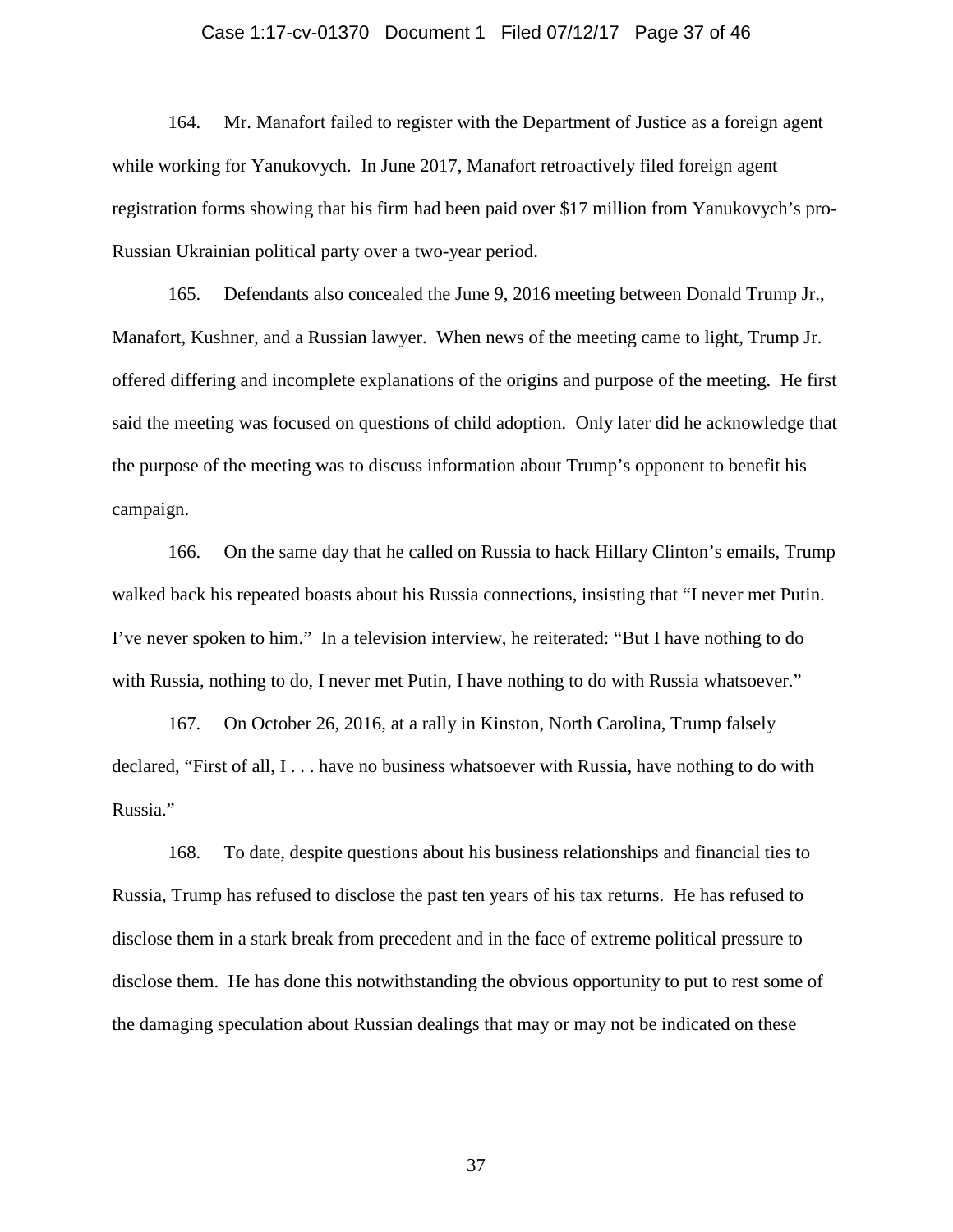### Case 1:17-cv-01370 Document 1 Filed 07/12/17 Page 38 of 46

returns. On information and belief, these tax returns could reveal the nature and extent of his business entanglements with Russian interests.

169. Mr. Trump and his associates have repeatedly questioned or denied Russia's involvement in the hacking of the DNC emails and interference with the 2016 election, despite the overwhelming consensus of the U.S. Intelligence Community and others that Russia was responsible.

170. For example, on June 15, 2016, shortly after the hacking of the DNC became public, Trump suggested that the DNC hacked itself to get attention.

171. On July 26, 2016, Trump tweeted that Democrats were blaming Russia to "deflect the horror and stupidity of the WikiLeaks disaster."

172. On September 8, 2016, in an interview on the Russian-controlled media outlet RT, Trump stated that it is "probably unlikely" that Russia interfered with the election. He further stated: "I think maybe the Democrats are putting that out. Who knows? But I think that it's pretty unlikely."

173. On September 26, 2016, during the first presidential debate, Trump dismissed accusations that Russia was behind the DNC hacks and stated: "It also could be somebody sitting on their bed that weighs 400 pounds, okay?"

174. On October 9, 2016, during the second presidential debate, Trump claimed that "[Clinton] doesn't know if it's the Russians doing the hacking. Maybe there is no hacking."

175. On November 28, 2016, in an interview with *Time* magazine after the election, Trump stated: "I don't believe [Russia] interfered. That became a laughing point, not a talking point, a laughing point."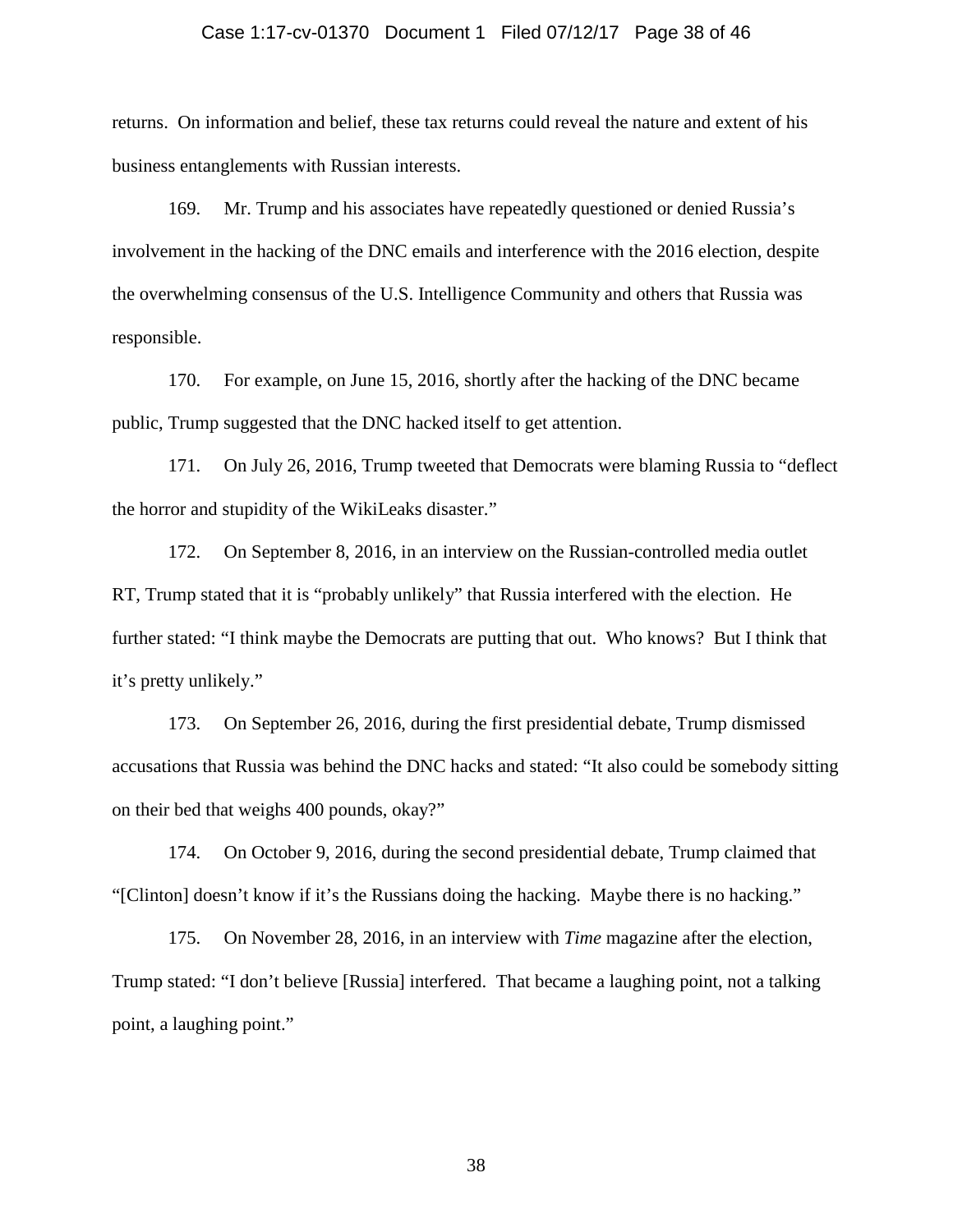### Case 1:17-cv-01370 Document 1 Filed 07/12/17 Page 39 of 46

176. After assuming the Presidency, Trump made repeated efforts to ingratiate himself with FBI Director Comey, who was overseeing an investigation into Russian interference in the 2016 election and possible Trump Campaign involvement. On information and belief, Trump asked for Comey's personal loyalty and also requested that Comey let go of his investigation into wrongdoing by Flynn. Trump and his staff also made several efforts to have members of the U.S. law enforcement and intelligence communities publicly rebut claims of such coordination.

177. On May 9, 2017, Trump fired Comey. On information and belief, the next day, he told Russian Foreign Minister Sergey Lavrov and Ambassador Kislyak that he "faced great pressure because of Russia," and that as a result of firing Comey, "That's taken off."

178. On July 6, 2017, in remarks to reporters while traveling in Poland, Trump stated, "I think it very well could be Russia but I think it could very well have been other countries," continuing, "no one really knows for sure." In fact, U.S. intelligence agencies are unanimous in the view that it was indeed Russia.

179. On July 7, 2017, Trump met personally with President Putin and reportedly accepted Putin's denial of involvement in trying to disrupt the U.S. election. Secretary of State Tillerson indicated that the two agreed that continued focus on this issue would be a hindrance and thus agreed to move on.

180. In sum, as set forth above, Russia adopted at its highest levels of government a strategy to interfere with the 2016 U.S. election and successfully executed that strategy by, among other things, stealing and conspiring with others to disseminate DNC emails. On November 8, 2016, Donald Trump won the election to become President of the United States. Russia achieved a major foreign policy goal with the election of Trump and defeat of Hillary Clinton.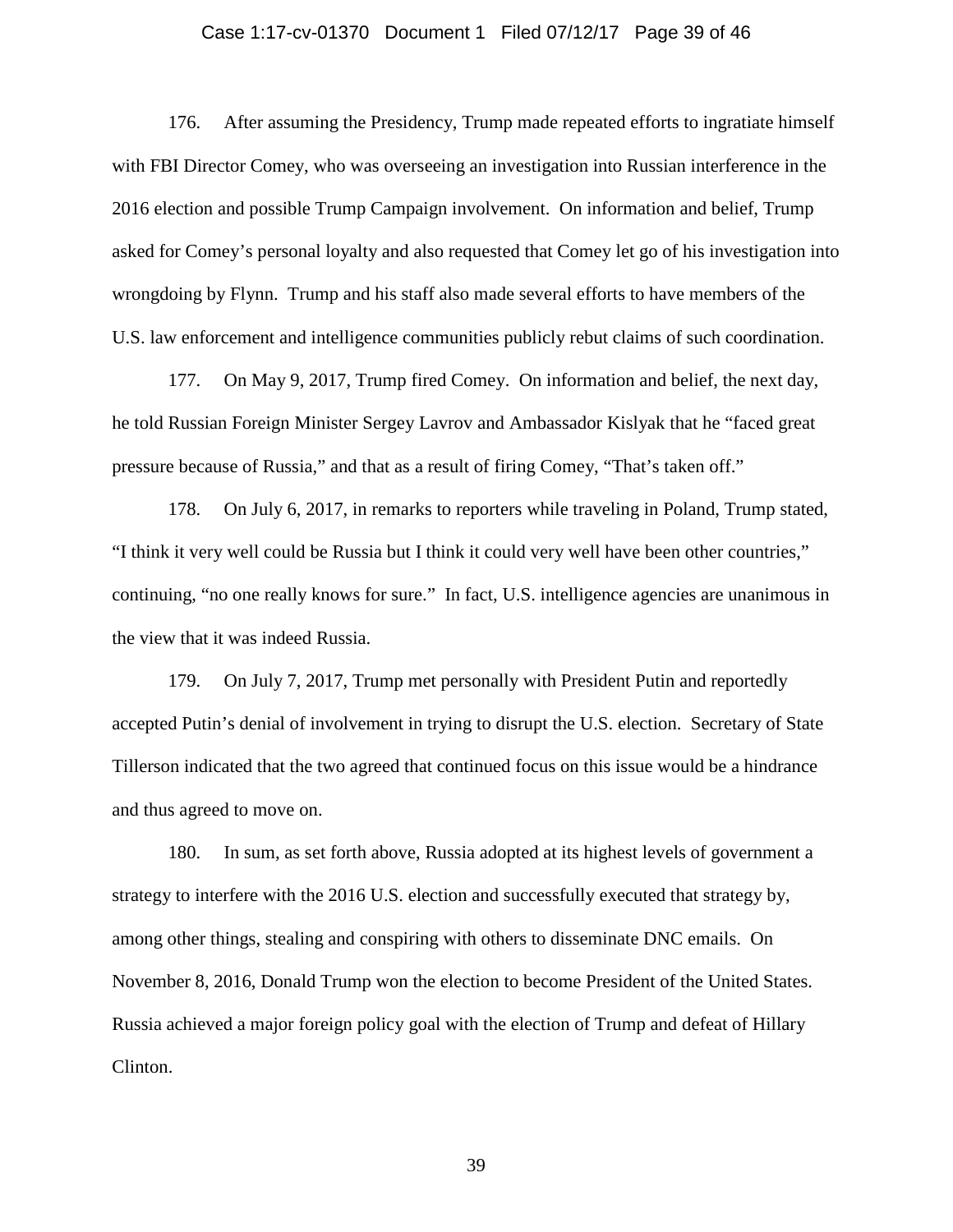### Case 1:17-cv-01370 Document 1 Filed 07/12/17 Page 40 of 46

181. In the process, Plaintiffs paid a personal price merely for seeking to participate in the democratic process. And the threat that actors like the Defendants and their co-conspirators might seek to disseminate hacked employee and supporter information again in the future hangs over our democratic process, imposing a chilling effect on the rights of Americans to support and advocate for candidates for office.

182. Defendants and their co-conspirators have engaged in extensive efforts to deny Russia's involvement in the hacked information, to undermine efforts to hold Russia accountable for its cyberattack on the DNC and release of Plaintiffs' personal information, and to conceal their contacts with Russian actors in order to conceal their own involvement in the conspiracy.

### **COUNT I**

# **Public Disclosure of Private Facts in Violation of D.C. Law (Co-Conspirator and Aiding and Abetting Liability)**

183. Plaintiffs incorporate by reference the preceding paragraphs as if fully set forth herein.

184. Defendants agreed with each other and with other parties, including Russian government officials and WikiLeaks, to publicly disclose on the Internet private email communications that were stolen, or hacked, from the DNC for the purpose of influencing the 2016 presidential election.

185. Defendants also aided and abetted the above-described public disclosure.

186. Defendants and their co-conspirators knew that the hacked DNC emails were private and intended to publicly disclose the private emails.

187. Defendants and their co-conspirators knew, were plainly indifferent to the fact, or consciously disregarded the foreseeable risk that the hacked DNC emails contained private facts, in which the public has no legitimate concern, about Plaintiffs and other individuals similarly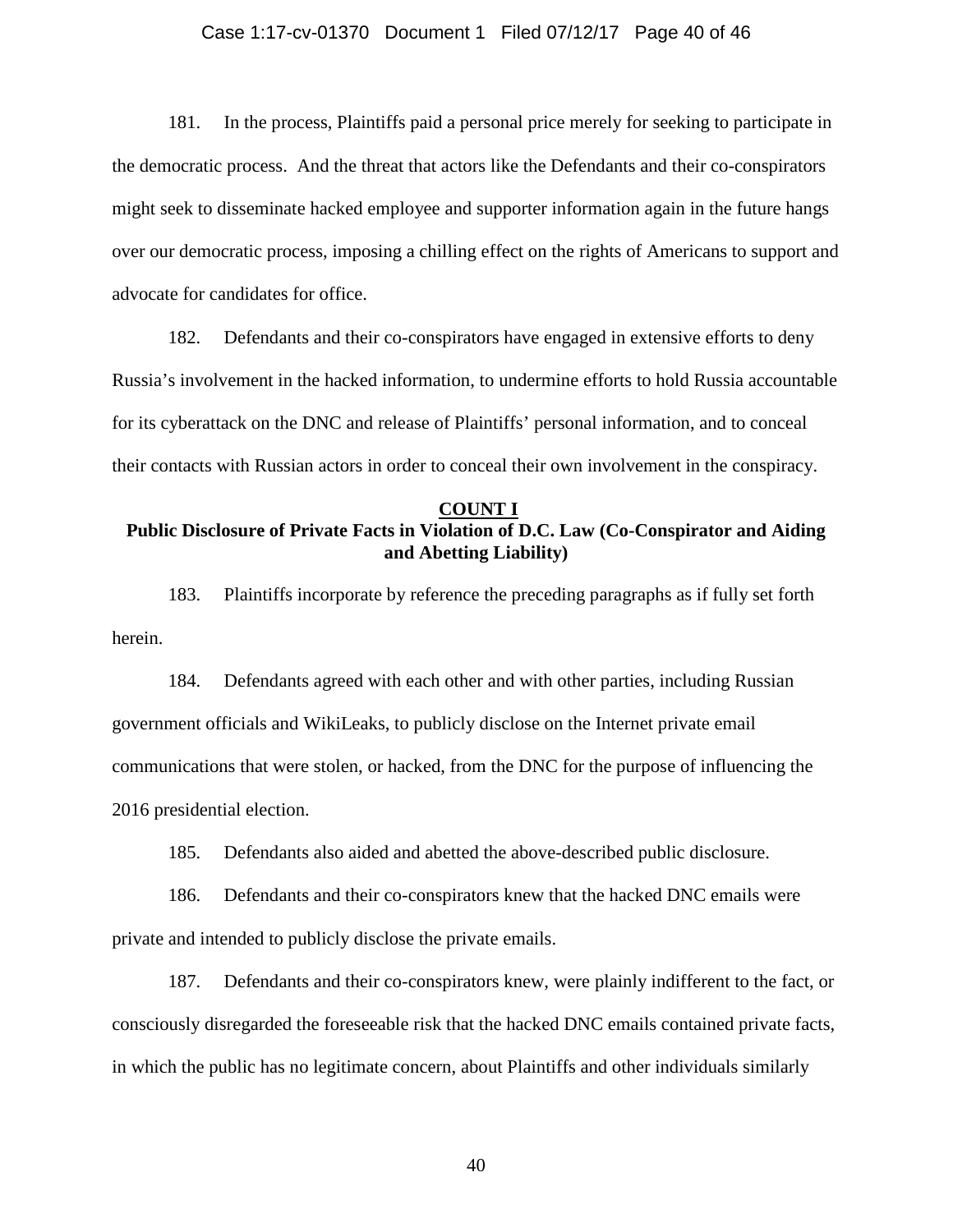#### Case 1:17-cv-01370 Document 1 Filed 07/12/17 Page 41 of 46

situated, and that publication of such information would cause suffering, shame, or humiliation to a person of ordinary sensibilities.

188. In furtherance of the conspiracy, one or more conspirators published on the Internet hacked DNC emails containing private facts about Plaintiffs and others, including information regarding sexual orientation, personal health matters, social security numbers, credit cards, personal relationships, banking relationships, home addresses, and telephone numbers.

189. As a direct and proximate result of the conduct of Defendants and their coconspirators, Plaintiffs have sustained significant harm, entitling them to damages in an amount to be proven at trial.

190. The outrageous, malicious, and willful misconduct of the Defendants—conspiring with a hostile foreign government to publish Plaintiffs' stolen and private information to the world as part of a conspiracy to influence a Presidential election—also entitles the Plaintiffs to punitive damages so that the Defendants themselves and others in their position are deterred from repeating their outrageous actions in the future.

### **COUNT II**

# **Intentional Infliction of Emotional Distress in Violation of D.C. Law (Co-Conspirator and Aiding and Abetting Liability)**

191. Plaintiffs incorporate by reference the preceding paragraphs as if fully set forth herein.

192. Defendants agreed with each other and with other parties, including Russian government officials and WikiLeaks, to publicly disclose on the Internet private email communications that were stolen, or hacked, from the DNC for the purpose of influencing the 2016 presidential election.

193. Defendants also aided and abetted the above-described public disclosure.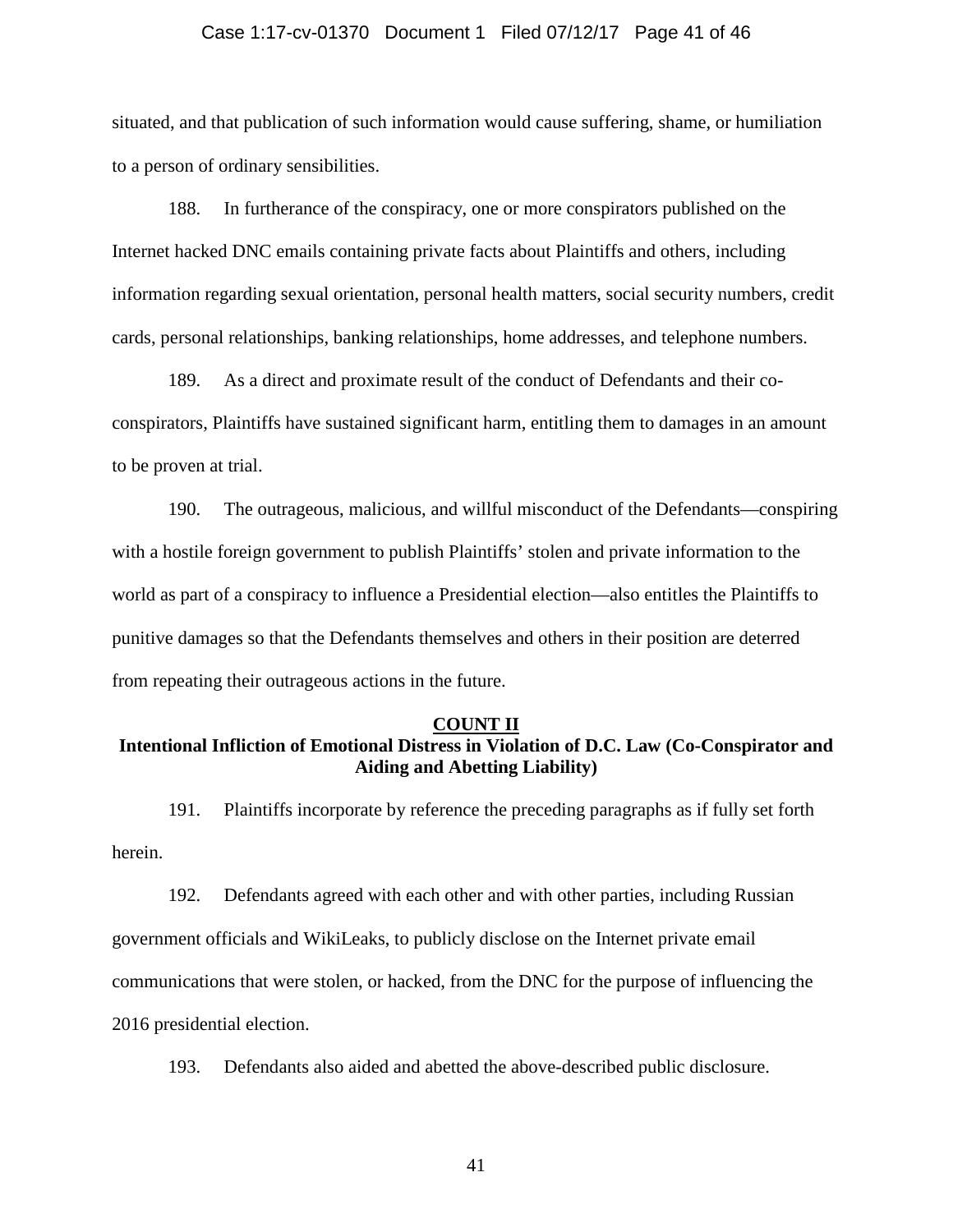### Case 1:17-cv-01370 Document 1 Filed 07/12/17 Page 42 of 46

194. Defendants and their co-conspirators knew that the hacked DNC emails were private and intended to publicly disclose the private emails.

195. Defendants and their co-conspirators knew, were plainly indifferent to the fact, or consciously disregarded the foreseeable risk that the hacked DNC emails contained private facts about Plaintiffs and other individuals similarly situated, and that publication of the emails would cause Plaintiffs and others severe or extreme emotional distress.

196. In furtherance of the conspiracy, one or more conspirators published on the Internet hacked DNC emails containing private facts about Plaintiffs and others, including information regarding sexual orientation, personal health matters, social security numbers, credit cards, personal relationships, banking relationships, home addresses, and telephone numbers.

197. The conduct of Defendants and their co-conspirators was extreme, outrageous, and beyond the bounds of decency.

198. As a direct and proximate result of the conduct of Defendants and their coconspirators, Plaintiffs have suffered severe or extreme emotional distress, entitling them to damages in an amount to be proven at trial.

199. The outrageous, malicious, and willful misconduct of the Defendants—conspiring with a hostile foreign government to publish Plaintiffs' stolen and private information to the world as part of a conspiracy to influence a Presidential election—also entitles the Plaintiffs to receive punitive damages so that the Defendants themselves and others in their position are deterred from repeating their outrageous actions in the future.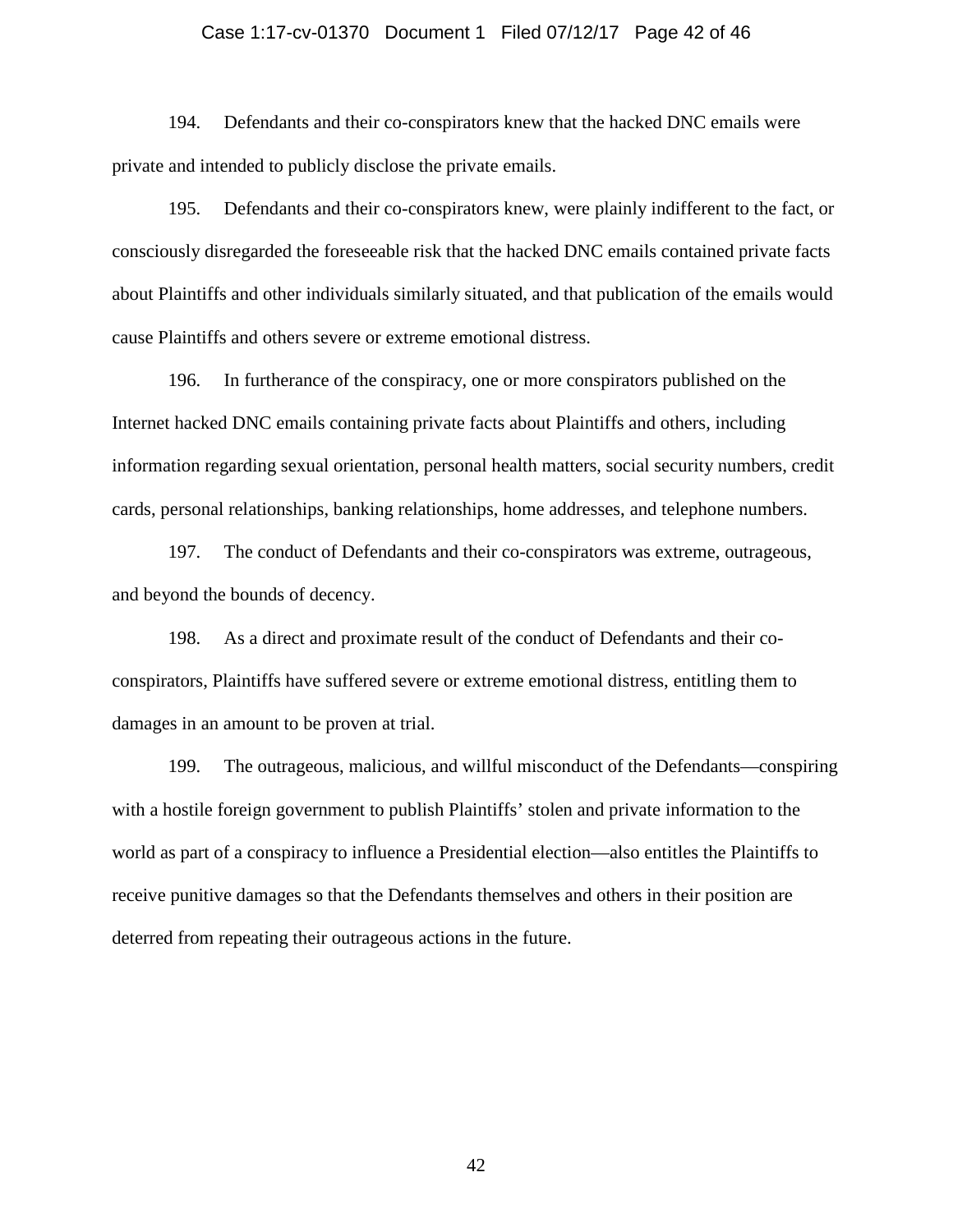### **COUNT III**

### **(Conspiracy to Intimidate Lawful Voters from Giving Support or Advocacy to Electors for President and to Injure Citizens in Person or Property on Account of Such Support or Advocacy in Violation of 42 U.S.C. 1985(3))**

200. Plaintiffs incorporate by reference the preceding paragraphs as if fully set forth herein.

201. Plaintiffs are U.S. citizens who are lawfully entitled to vote.

202. Plaintiffs communicated with each other and with others at the DNC, and made and solicited contributions to the DNC, for the purpose of giving support and advocacy in a legal manner in favor of the election of a candidate for President of the United States.

203. Defendants agreed with each other and with other parties, including Russian government officials and WikiLeaks, to publicly disclose on the Internet private email communications that were stolen, or hacked, from the DNC for the purpose of influencing the 2016 presidential election.

204. Defendants and their co-conspirators knew that the hacked DNC emails were private and intended to publicly disclose the private emails.

205. Defendants and their co-conspirators knew, were plainly indifferent to the fact, or consciously disregarded the foreseeable risk that the hacked DNC emails contained private facts about Plaintiffs and other individuals similarly situated.

206. In furtherance of the scheme, one or more conspirators published on the Internet hacked DNC emails containing private facts about Plaintiffs and others, including information regarding sexual orientation, personal health matters, social security numbers, credit cards, personal relationships, banking relationships, home addresses, and telephone numbers, as well as information about Plaintiffs' lawful support and advocacy for a candidate for President.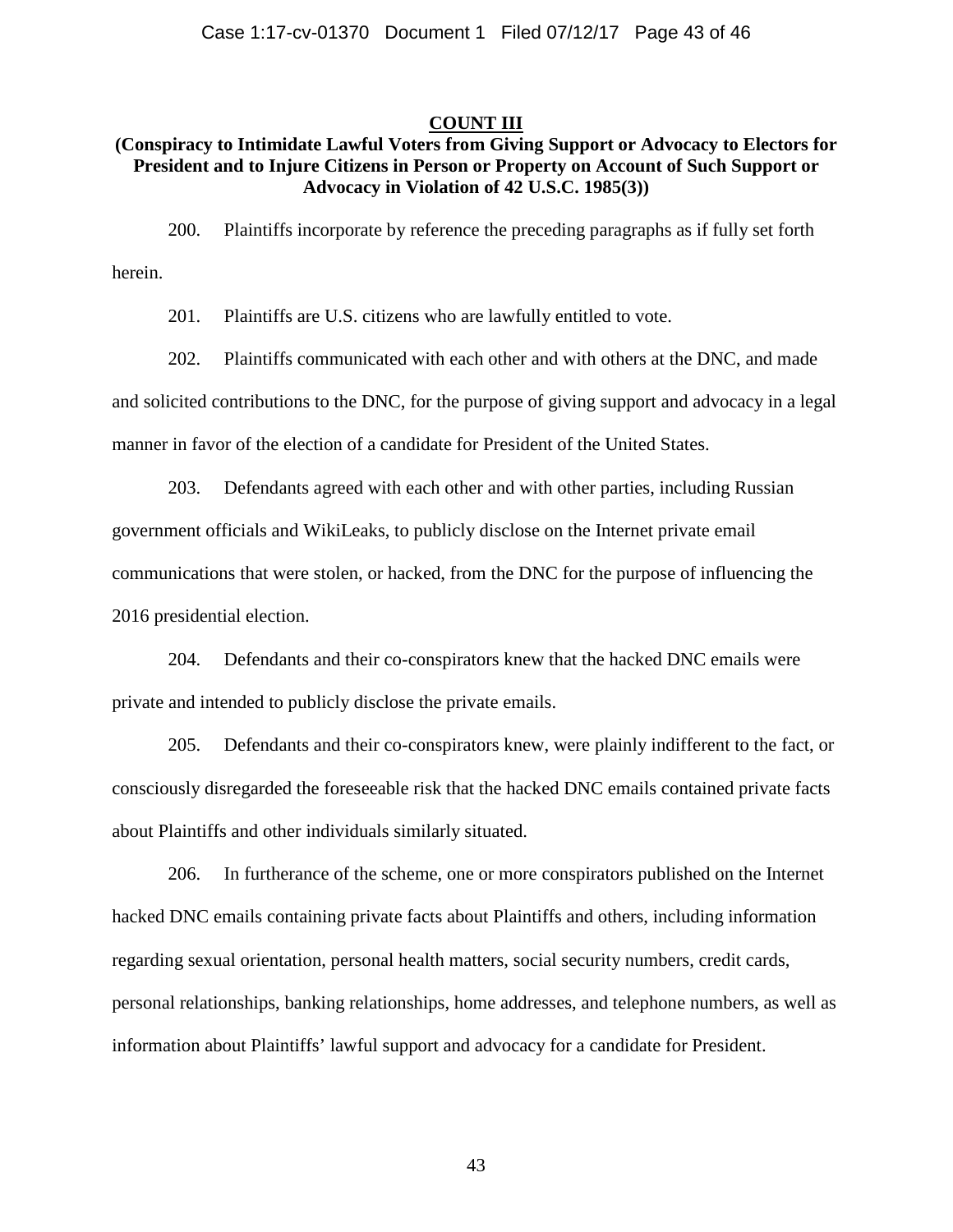### Case 1:17-cv-01370 Document 1 Filed 07/12/17 Page 44 of 46

Defendants further conspired with other parties to draw attention to the disseminated DNC emails containing Plaintiffs' private information.

207. In so doing, and by exposing Plaintiffs to significant harm as a result of their prior activities in support of a candidate for President, Defendants conspired to prevent by intimidation Plaintiffs and others like them from giving their support or advocacy in a legal manner for a candidate for President of the United States.

208. In so doing, Defendants conspired to injure Plaintiffs and others like them in their persons and property on account of their support or advocacy in a legal manner for a candidate for President of the United States.

209. As a natural and foreseeable result of the conspiracy, Plaintiffs were injured in their persons and property.

210. As a natural and foreseeable result of the conspiracy, Plaintiffs have been deprived of the ability to exercise rights and privileges of citizens of the United States.

#### **PRAYER FOR RELIEF**

Wherefore, Plaintiffs respectfully pray that this Court:

- a) Issue judgment in favor of Plaintiffs.
- b) Award compensatory and consequential damages as proven at trial, and in an amount over \$75,000, to compensate Plaintiffs for the injuries they suffered.
- c) Award punitive damages as just and proper in light of Defendants' outrageous and malicious conduct and to deter such egregious conduct from being committed in the future.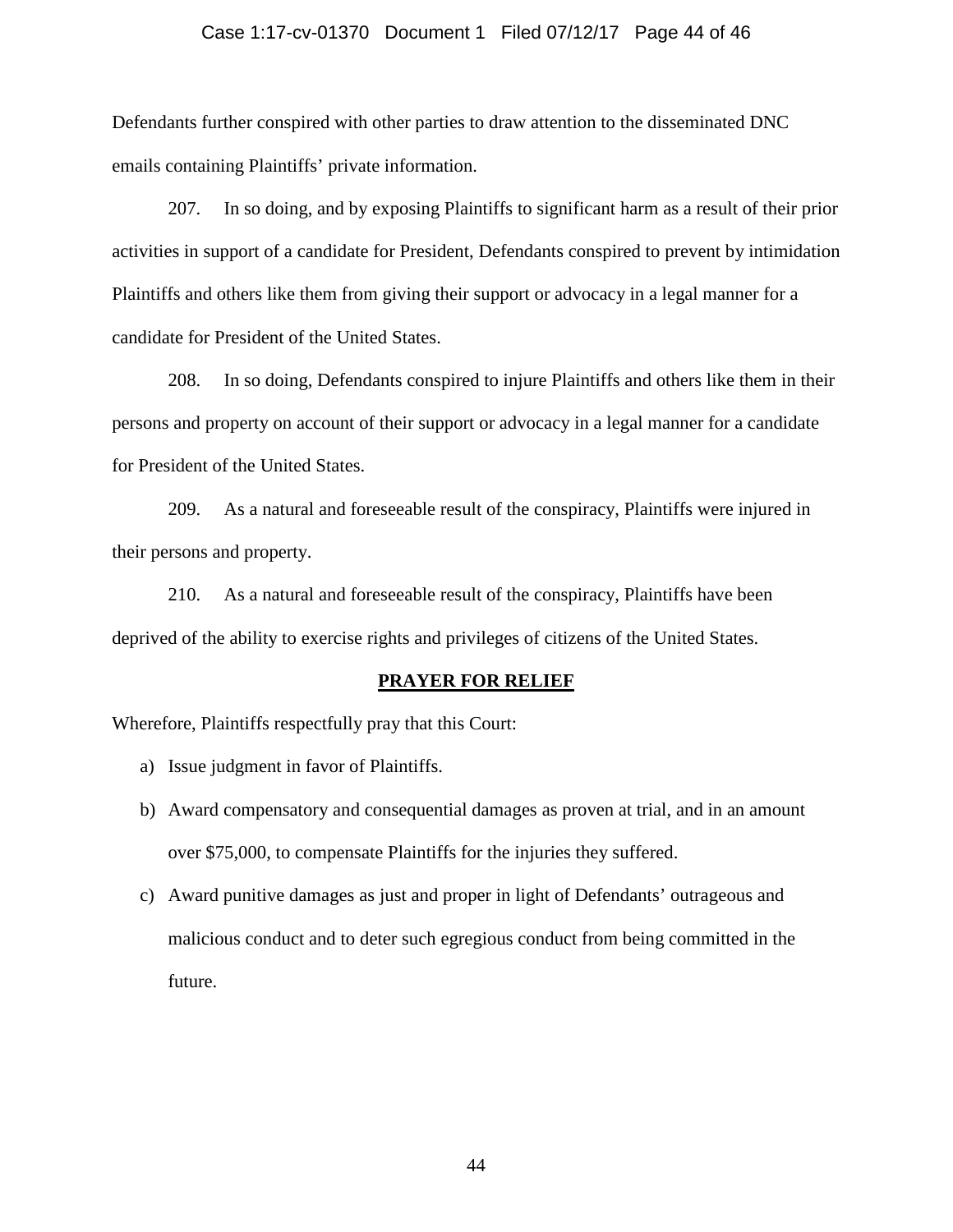- d) Require Defendants to disgorge any profits they obtained through their involvement in the conspiracy, including gains from their financial relationships with Russian actors and financial benefits accruing to them from Russia's intervention in the election.
- e) Award Plaintiffs costs and reasonable attorneys' fees.
- f) Provide such other relief as the Court deems just and proper.

## **JURY DEMAND**

Pursuant to Federal Rule of Civil Procedure 38, Plaintiffs demand a jury trial of all issues so triable.

Date: July 12, 2017 /s/ *Benjamin L. Berwick* BENJAMIN L. BERWICK (D.D.C. Bar No. MA0004) Ben.Berwick@protectdemocracy.org IAN BASSIN (NY Attorney Registration No. 4683439) Ian.Bassin@protectdemocracy.org JUSTIN FLORENCE (D.C. Bar No. 988953) Justin.Florence@protectdemocracy.org ANNE TINDALL (D.C. Bar. No. 494607) Anne.Tindall@protectdemocracy.org United to Protect Democracy 2020 Pennsylvania Ave. NW, #163 Washington, DC 20006 (202) 856-9191 NANCY GERTNER (MA Bar No. 190140) Fick & Marx 100 Franklin Street, 7th floor

Boston, MA 02110 (857) 321-8360 ngertner@fickmarx.com

RICHARD PRIMUS (D.C. Bar No. 472223) The University of Michigan Law School\* 625 S. State Street Ann Arbor, MI 48109 (734) 647-5543 PrimusLaw1859@gmail.com